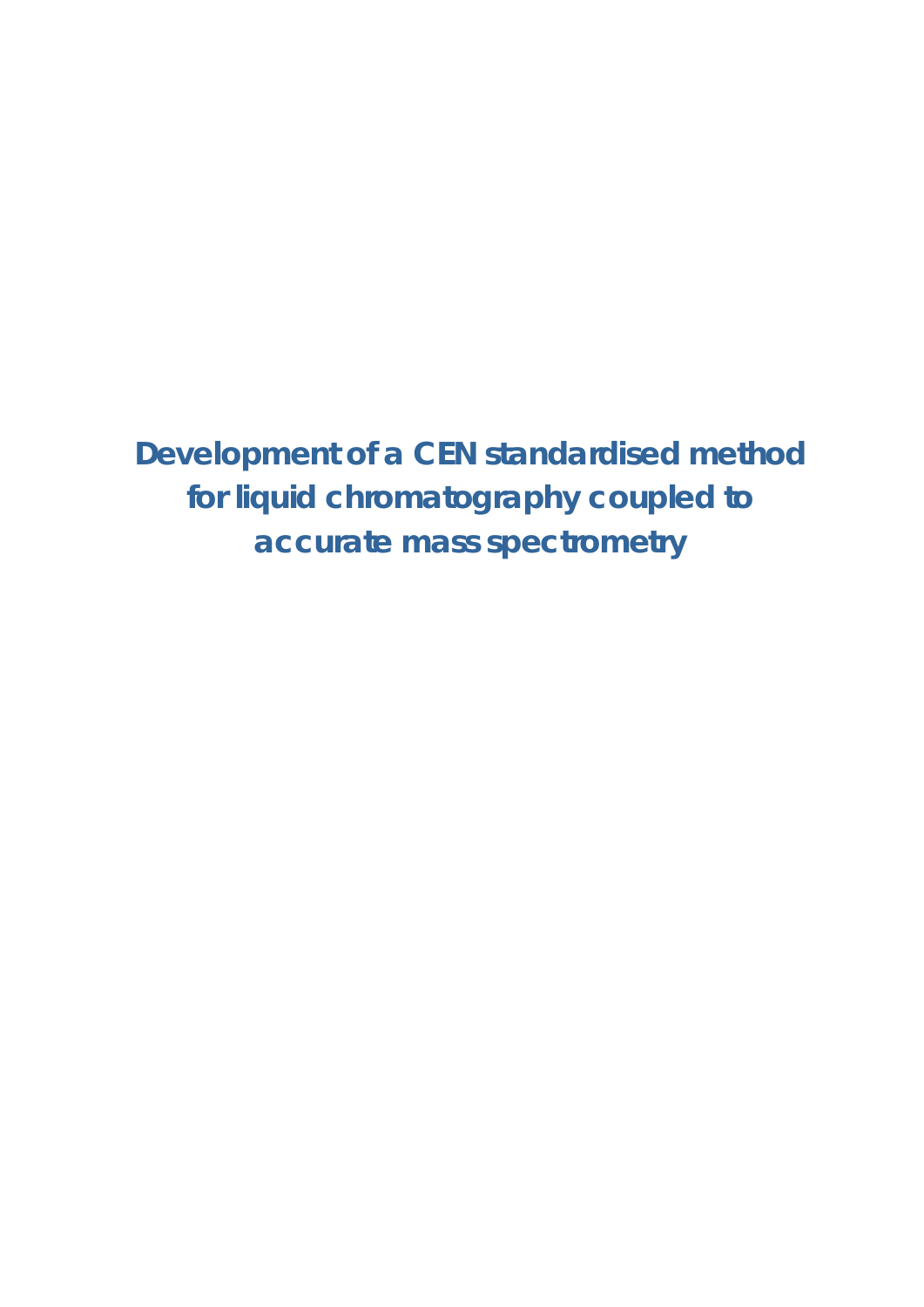

# **CONTENTS**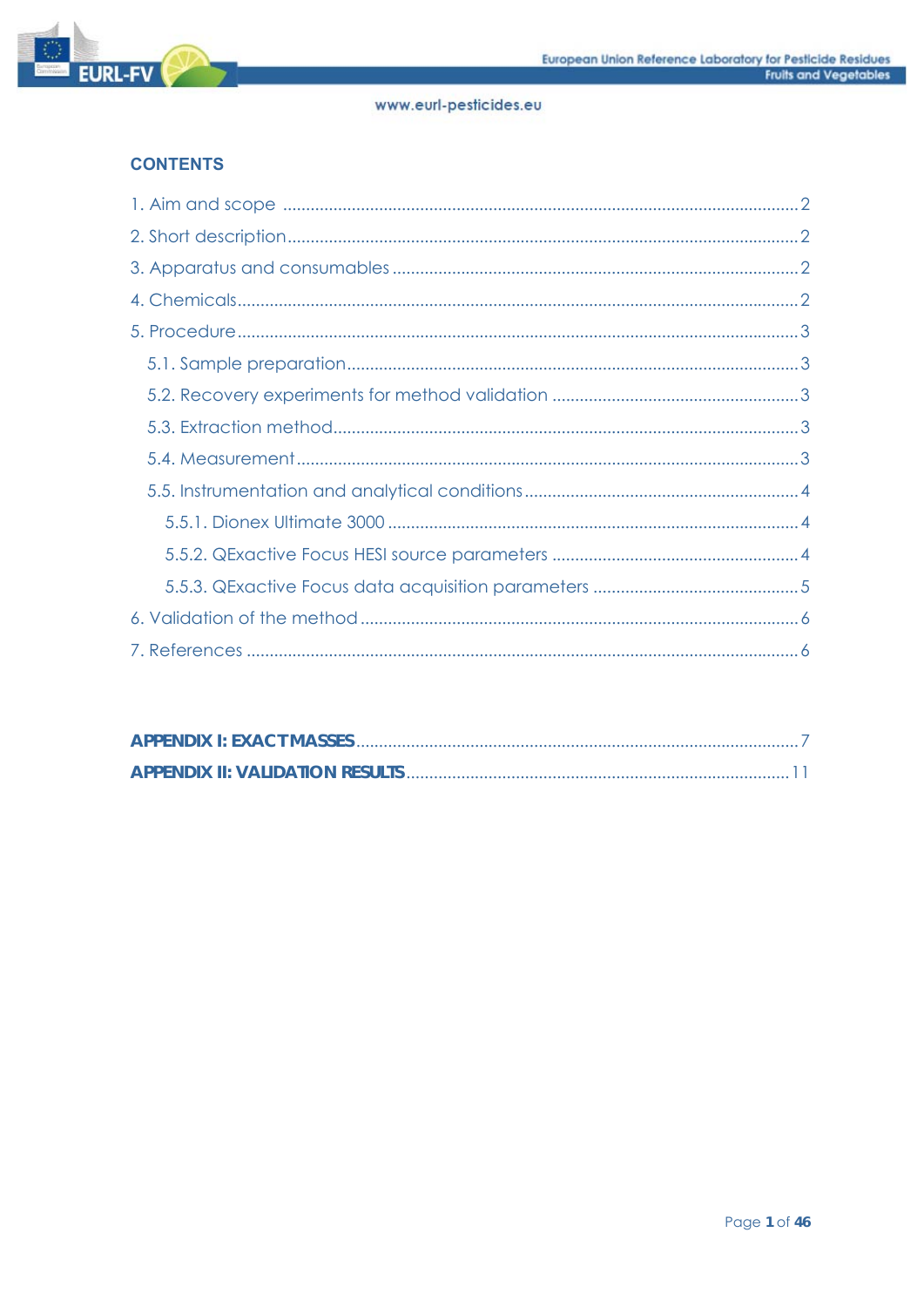

1. Aim and scope

This report describes validation data of pesticides in LC-QOrbitrap. Validation covered the following matrices: pear, tomato, and orange.

2. Short description

Homogenous sample is extracted with acetonitrile. The obtained extract is analysed by LC-QOrbitrap.

- 3. Apparatus and consumables
	- Automatic pipettes, suitable for handling volumes of 10 µL to 5000 µL
	- 50 ml PTFE centrifuge tubes
	- Vortex
	- Automatic axial extractor
	- Centrifuge, suitable for the centrifuge tubes employed in the procedure and capable of achieving at least 3300 rpm
	- Injection vials, 2 ml, suitable for LC auto-sampler
- 4. Chemicals
	- Acetonitrile ultra-gradient grade
	- Methanol LC-MS grade
	- Water LC-MS grade
	- Formic acid
	- Ammonium formate
	- Trisodium citrate dihydrate
	- Sodium chloride
	- Disodium hydrogencitrate sesquihydrate
	- Anhydrous magnesium sulphate
	- Pesticides standards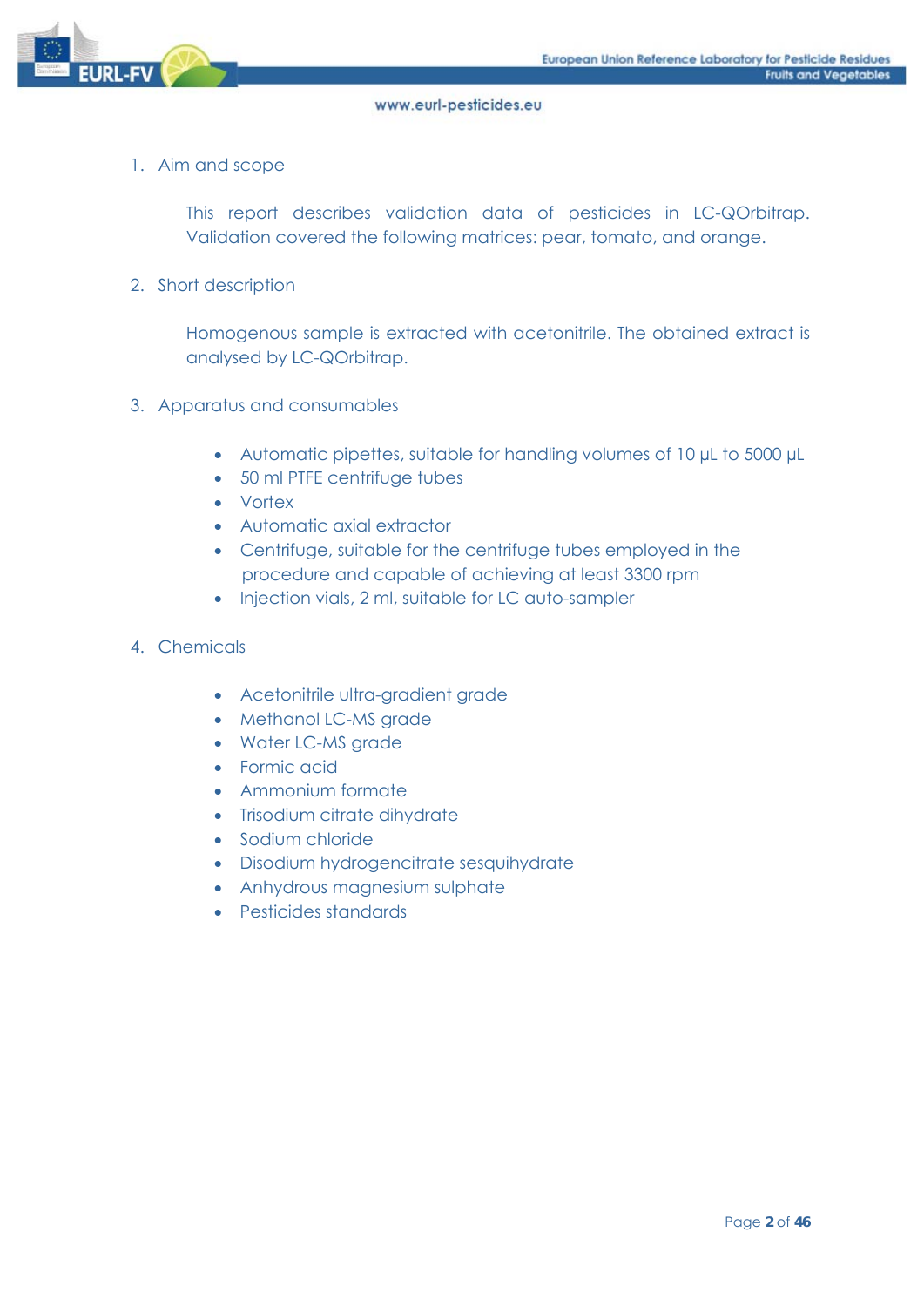

- 5. Procedure
	- 5.1. Sample preparation

Following Document No. SANTE/11813/2017, the sample was perfectly homogenised by grinding.

## 5.2. Recovery experiments for method validation

The samples employed in validation studies did not contain any of the pesticides analysed.

For spiking, 10 g representative portions of previously homogenised sample were weighed in PTFE tubes, where they were spiked homogenously with the appropriate amount of the working standard solution.

The validation method was performed at three fortification levels (0.010, 0.02 and 0.100 mg/Kg). Six replicates were analysed at each level.

#### 5.3. Extraction method

- 1. Weigh 10 g ± 0.1 g of sample in 50 mL PTFE centrifuge tube. 2. Add 10 mL of acetonitrile and 50 µL of 10 mg/L of dichlorvos-d6, carbendazim-d3 and malathion-d10 (internal surrogate standards) 3. Shake in automatic axial extractor for 4 minutes. 4. Add 4 g of anhydrous magnesium sulphate, 1 g of sodium chloride, 1g of trisodiumcitrate dehydrate and 0.5 g of disodium hydrogencitrate sesquihydrate. 5. Shake in automatic axial extractor for 4 minutes. 6. Centrifuge for 5 min at 3500 rpm. 7.Before injection 100 µL of extract were diluted with 400 µL of ultrapure water containing 0.0625 mg/L of dimethoate-d6 and 2.4-D-13C .
- 5.4. Measurement

Data were acquired simultaneously in three acquisition modes: full scan MS, data dependent MS2 and AIF. The masses of the quantifiers and qualifiers are presented in Appendix I.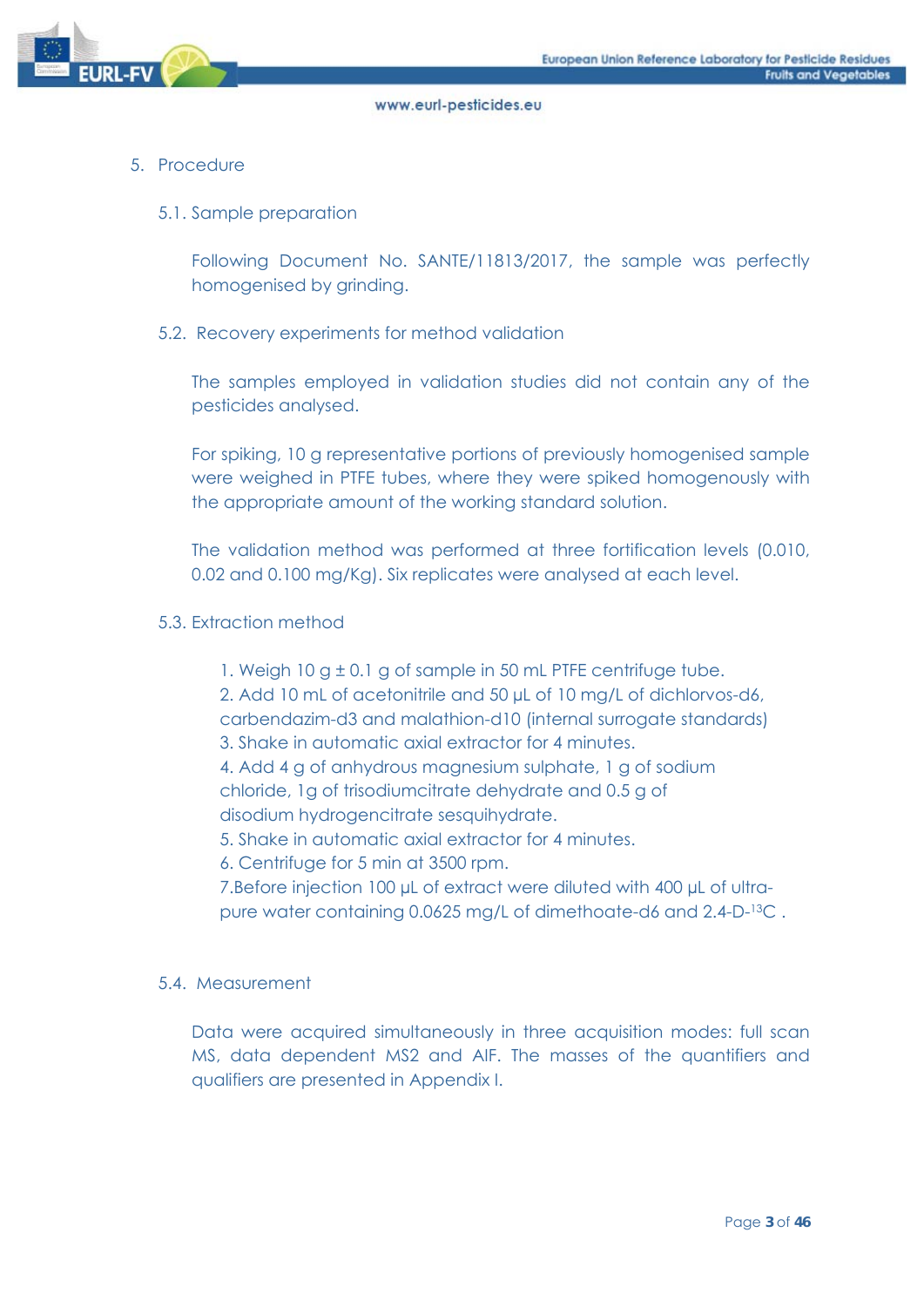

## 5.5. Instrumentation and analytical conditions

## 5.5.1. Dionex Ultimate 3000

- Column: Phenomenex Luna C8 100mm x 2mm x 3 µm
- Mobile phase A: 98 % water, 2% methanol, ammonium formate 5 mM, formic acid 0.1%
- Mobile phase B: A: 98 % methanol, 2% water, ammonium formate 5 mM, formic acid 0.1%
- Column temperature: 30ºC
- Flow rate: 0.35 mL/min
- $\bullet$  Injection volume: 10 µL

## Mobile phase gradient for positive polarity

| Time [min] | Mobile phase A | Mobile phase B |
|------------|----------------|----------------|
| $-3$       | 100%           | 0%             |
|            | 100%           | 0%             |
|            | 100%           | 0%             |
| 2          | 70%            | 30%            |
| 3          | 50%            | 50%            |
| 11         | 0%             | 100%           |
| 14         | 0%             | 100%           |

#### Mobile phase gradient for negative polarity

| Time [min] | Mobile phase A | Mobile phase B |
|------------|----------------|----------------|
|            | 70%            | 30%            |
|            | 70%            | 30%            |
|            | 0%             | 100%           |
|            | 0%             | 100%           |

#### 5.5.2. QExactive Focus HESI source parameters

- Sheath aas Flow rate (mL/min) 40
- Aux gas Flow rate (mL/min) 5
- Sweep gas Flow rate (mL/min) 1
- Spray voltage (V) 3.00
- Capilary temp (°C) 280
- S-lens RF level 55
- Aux gas heater temp (°C) 350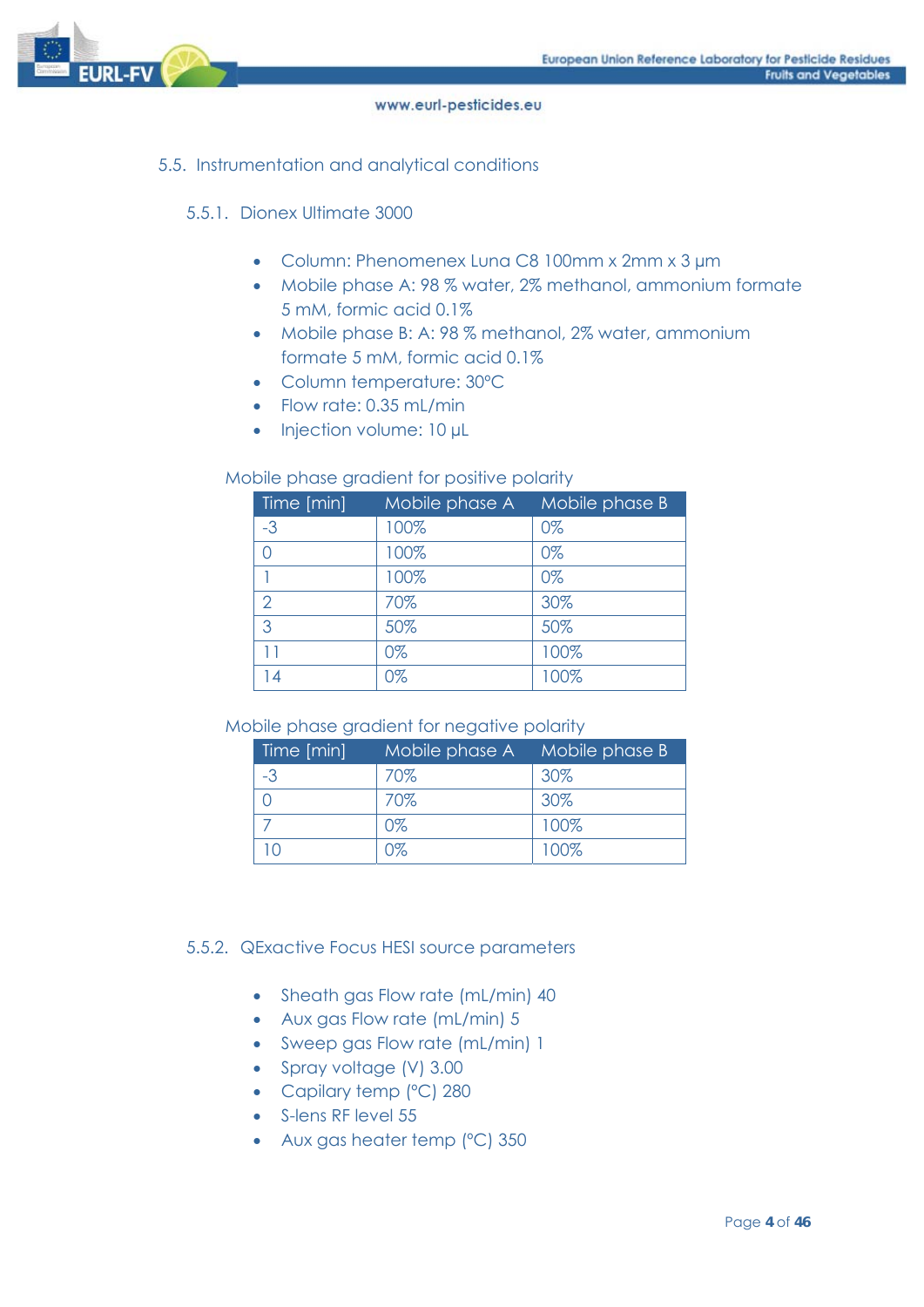**EURL-FV** 

www.eurl-pesticides.eu

# 5.5.3. QExactive Focus data acquisition parameters:

FULL MS

| General                         |                    |
|---------------------------------|--------------------|
| Polarity                        | Positive           |
| $dd$ - $MS2$                    | Confirmation       |
| Resolution                      | 70,000             |
| Scan range                      | 138 to 910 m/z     |
| <b>AGC</b> target               | 1e6                |
| Maximum IT                      | auto               |
| dd-MS <sup>2</sup> Confirmation |                    |
| Resolution                      | 17,500             |
| <b>Isolation window</b>         | $1.5 \text{ m/z}$  |
| (N)CE / stepped (N)CE           | ce: 30             |
| <b>AGC</b> target               | 2e5                |
| Maximum IT                      | auto               |
| Loop count                      | 1                  |
| Minimum AGC target              |                    |
| Intensity threshold             | 0.0 <sub>e</sub> 0 |
| Apex trigger                    | $2$ to 4 s         |
| Dynamic exclusion               | auto               |
| Spectrum data type              | Profile            |
| <b>AIF</b>                      |                    |
| Polarity                        | <b>Positive</b>    |
| Resolution                      | 70,000             |
| Scan range                      | 50 to 750 m/z      |
| (N)CE / stepped (N)CE           | ce: 25             |
| <b>AGC</b> target               | 1e6                |
| Maximum IT                      | auto               |
| Microscans                      | 1                  |
| Spectrum data type              | Profile            |
|                                 |                    |
| <b>FULL MS</b>                  |                    |

| General                 |                   |
|-------------------------|-------------------|
| Polarity                | <b>Negative</b>   |
| Resolution              | 70,000            |
| Scan range              | 200 to 700 m/z    |
| <b>AGC</b> target       | 1e6               |
| Maximum IT              | auto              |
| Microscans              |                   |
| Spectrum data type      | Profile           |
| <b>PRM</b>              |                   |
| Resolution              | 17,500            |
| <b>Isolation window</b> | $1.5 \text{ m/z}$ |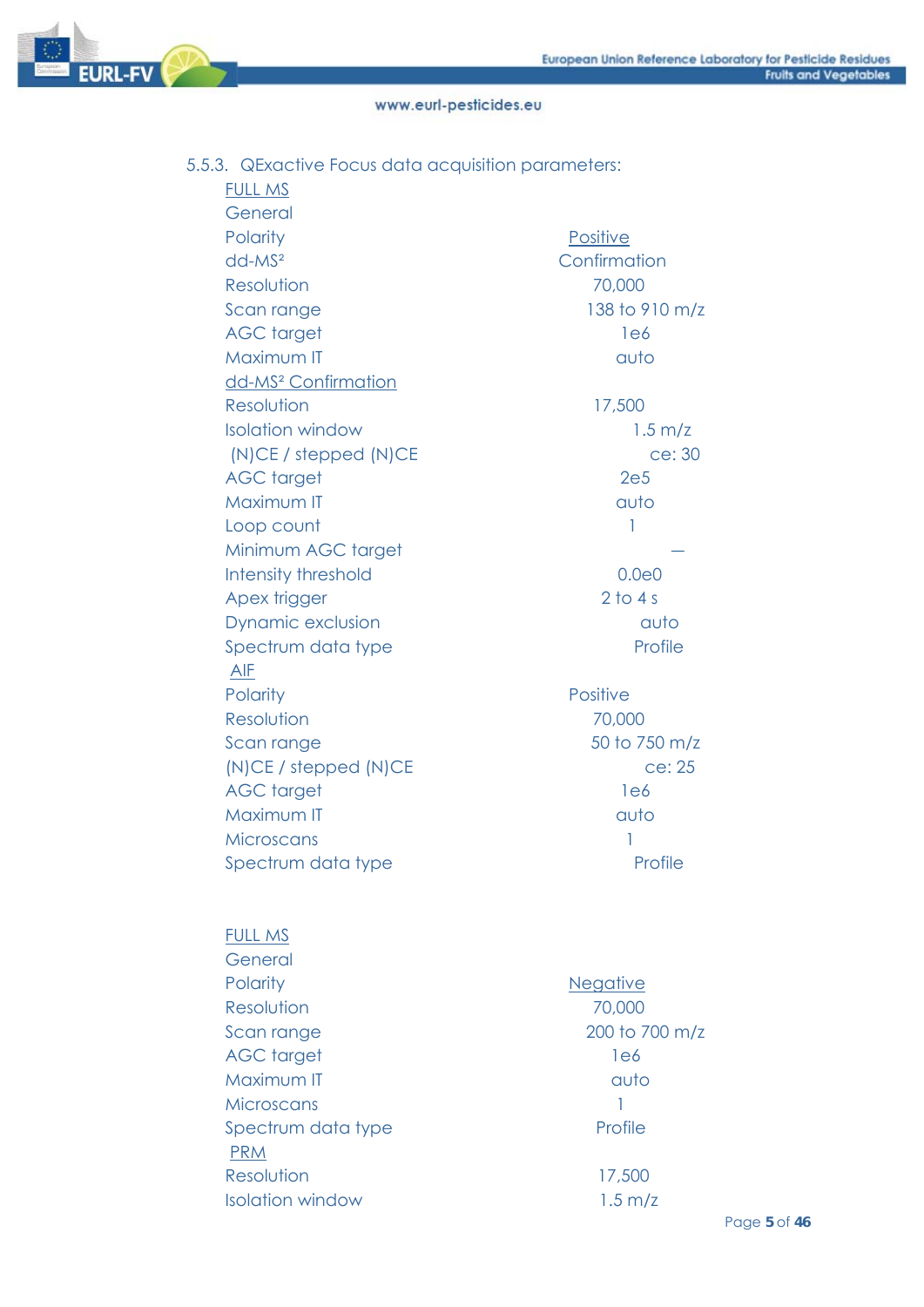

| Isolation offset      |                |
|-----------------------|----------------|
| (N)CE / stepped (N)CE | ce: 30         |
| <b>AGC</b> target     | 1e6            |
| Maximum IT            | auto           |
| Microscans            |                |
| Spectrum data type    | <b>Profile</b> |

## 6. Validation of the method

Validation was carried out according to SANTE/11813/2017. Validation results are presented in Appendix II.

This report aims to provide information to laboratories that analyse pesticide residues in fruits and vegetables or are interested in it.

## 7. References

- **Guidance document on analytical quality control and method validation procedures for pesticide residues and analysis in food and feed.** Document Nº SANTE/11813/2017.
- **http://www.eurl-pesticides.eu**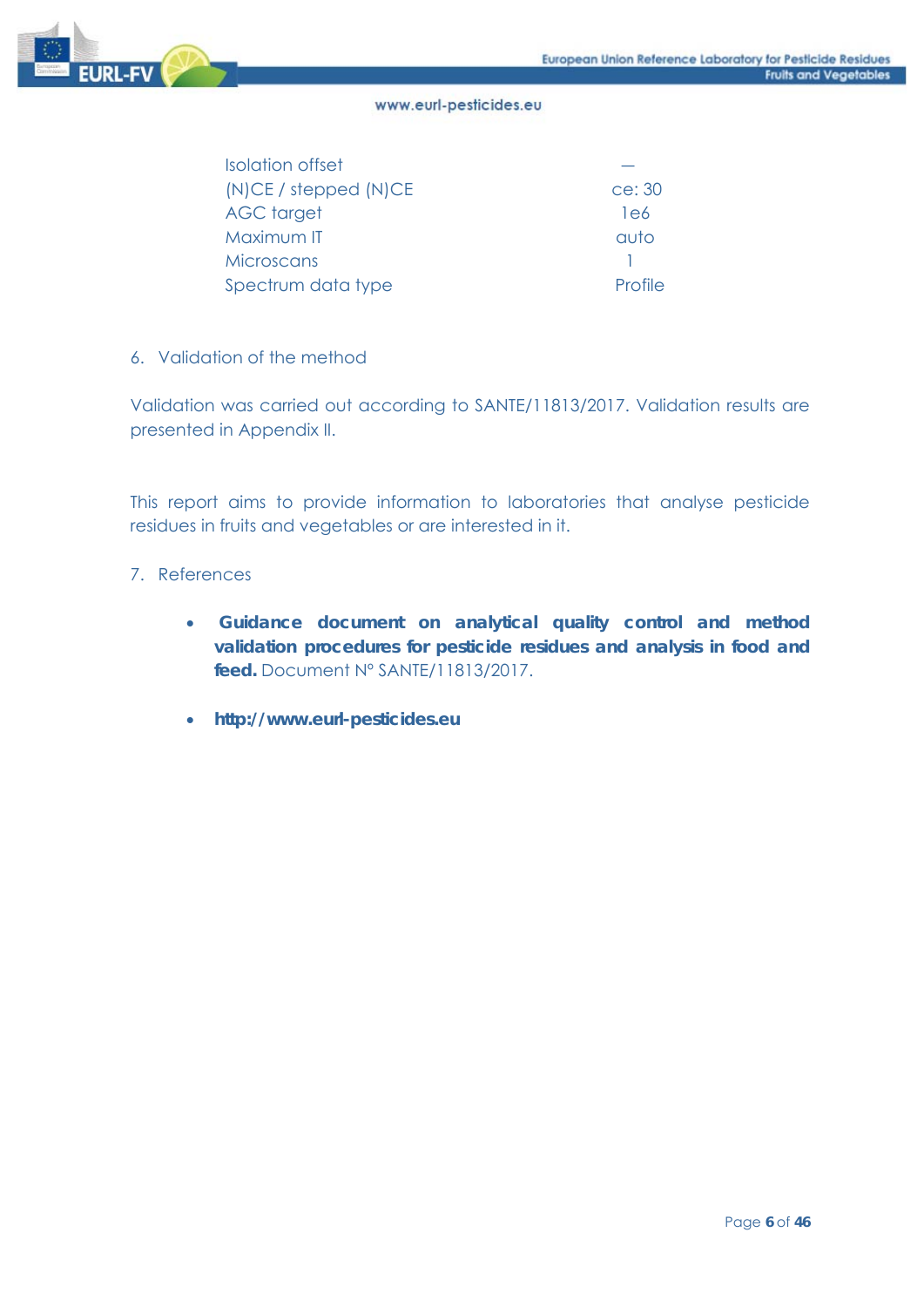

### **APPENDIX I: EXACT MASSES**

Table 1. List of quantifiers and qualifiers ions of pesticides included into validation study.

\* *low sensitive pesticides have two qualifiers assigned. In case of non-detection of first qualifier the second one is searched.*

| Pesticide                     | Quantifier<br>(MS) | Qualifier<br>(MS2) | Qualifier<br>$2 (MS2)*$ |
|-------------------------------|--------------------|--------------------|-------------------------|
| $2.4-D$                       | 218.9621           | 160.9568           |                         |
| Abamectin                     | 890.526            | 567.3316           | 193.1587                |
| Acephate                      | 142.9928           | 112.9998           |                         |
| Acetamiprid                   | 223.0745           | 126.0106           |                         |
| <b>Aldicarb</b>               | 213.0668           | 89.04195           | 70.06512                |
| Aldicarb-sulfone              | 223.0747           | 86.0599            |                         |
| Aldicarb-sulfoxide            | 207.0798           | 73.06487           | 89.0426                 |
| Azinphos-methyl               | 318.0131           | 142.9927           |                         |
| Azoxystrobin                  | 404.1241           | 344.1031           |                         |
| <b>Bitertanol</b>             | 338.1863           | 70.03997           |                         |
| <b>Boscalid</b>               | 343.0399           | 307.0634           |                         |
| Bromuconazole                 | 375.9614           | 158.9763           |                         |
| BTS 44595                     | 325.0272           | 129.1024           |                         |
| BTS_44596                     | 353.0221           | 308.001            |                         |
| BTS-40348                     | 282.0214           | 86.0965            |                         |
| <b>Bupirimate</b>             | 317.1642           | 166.0978           |                         |
| <b>Buprofezin</b>             | 306.1635           | 116.0529           | 57.07022                |
| Cadusafos                     | 271.095            | 158.9699           |                         |
| Carbaryl                      | 145.0648           | 115.0544           |                         |
| Carbendazim                   | 192.0768           | 160.0506           |                         |
| Carbofuran                    | 222.1125           | 123.0599           |                         |
| Carbofuran. 3OH-              | 238.1074           | 181.0861           |                         |
| Chlorantraniliprole           | 481.9781           | 283.9222           |                         |
| Chlorfenvinphos               | 358.9768           | 127.0156           |                         |
| Chlorpyrifos                  | 349.9336           | 114.9614           |                         |
| Clofentezine                  | 303.0199           | 130.04             |                         |
| Clothianidin                  | 250.016            | 131.9967           |                         |
| Cymoxanil                     | 199.0826           | 129.0294           |                         |
| Cyproconazole                 | 292.1211           | 125.0155           |                         |
| Cyprodinil                    | 226.1339           | 93.0573            |                         |
| Demeton-S-Methyl-<br>Sulfone  | 263.0171           | 127.0155           |                         |
| Demeton-S-<br>methylsulfoxide | 247.0222           | 169.0083           |                         |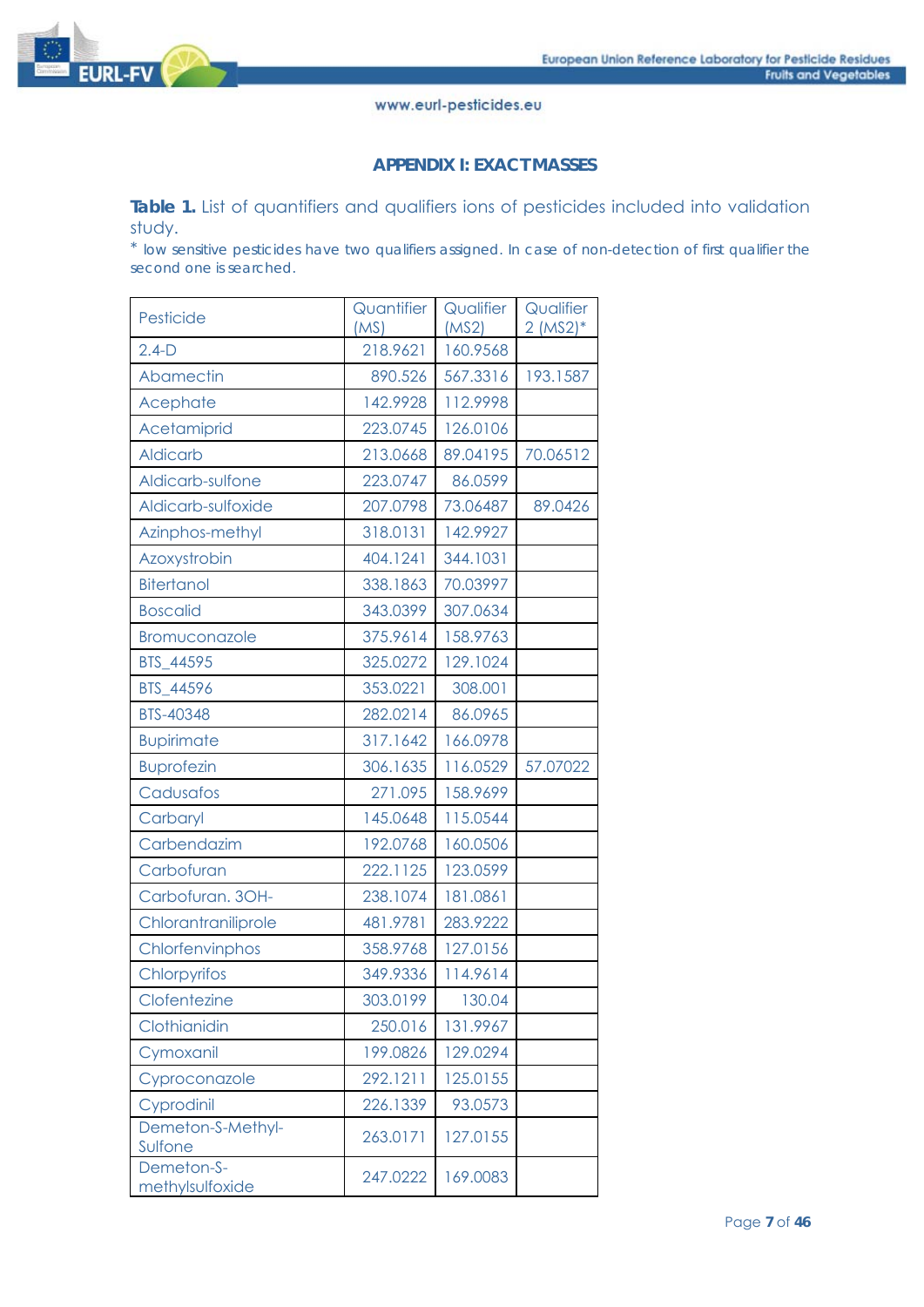| Diazinon                | 305.1083 | 169.7972 |  |
|-------------------------|----------|----------|--|
| <b>Dichlorvos</b>       | 220.9532 | 127.0154 |  |
| Difenoconazole          | 406.027  | 251.0026 |  |
| Diflubenzuron           | 311.0393 | 141.0147 |  |
| Dimethoate              | 230.0069 | 198.9649 |  |
| Dimethomorph            | 388.131  | 301.0629 |  |
| Diniconazole            | 326.0821 | 70.03988 |  |
| Epoxiconazole           | 330.0804 | 121.0449 |  |
| Ethion                  | 384.9949 | 142.9387 |  |
| Ethirimol               | 210.1601 | 98.06002 |  |
| Ethoprophos             | 243.0637 | 172.9855 |  |
| Etofenprox              | 394.2377 | 177.1274 |  |
| Famoxadone              | 392.1605 | 93.05731 |  |
| Fenamidone              | 312.1165 | 92.04947 |  |
| Fenamiphos              | 304.1131 | 217.0084 |  |
| Fenamiphos-sulfone      | 336.1029 | 266.0249 |  |
| Fenamiphos-sulfoxide    | 320.108  | 251.0138 |  |
| Fenarimol               | 331.0399 | 81.0447  |  |
| Fenazaquin              | 307.1805 | 161.1325 |  |
| Fenbuconazole           | 337.1215 | 125.0153 |  |
| Fenhexamid              | 302.0709 | 97.1013  |  |
| Fenoxycarb              | 302.1387 | 116.0706 |  |
| Fenpropathrin           | 350.1751 | 125.0962 |  |
| Fenpropidin             | 274.2529 | 147.1169 |  |
| Fenpropimorph           | 304.2635 | 147.117  |  |
| Fenpyroximate           | 422.2074 | 366.1451 |  |
| Fenthion                | 279.0273 | 169.0141 |  |
| Fenthion-oxon           | 263.0501 | 231.0224 |  |
| Fenthion-oxon-sulfone   | 295.04   | 217.0625 |  |
| Fenthion-oxon-sulfoxide | 279.0451 | 104.0622 |  |
| Fenthion-sulfone        | 311.0171 | 142.9928 |  |
| Fenthion-sulfoxide      | 295.0222 | 279.9987 |  |
| Fipronil                | 434.9314 | 329.9597 |  |
| Fipronil-sulfone        | 450.9263 | 183.0176 |  |
| Flonicamid              | 230.0536 | 203.043  |  |
| Flubendiamide           | 681.016  | 271.922  |  |
| Fludioxonil             | 247.0325 | 180.0329 |  |
| Flufenoxuron            | 489.0435 | 158.0412 |  |
| Fluopyram               | 397.0537 | 208.0137 |  |
| Fluquinconazole         | 376.0163 | 349.0046 |  |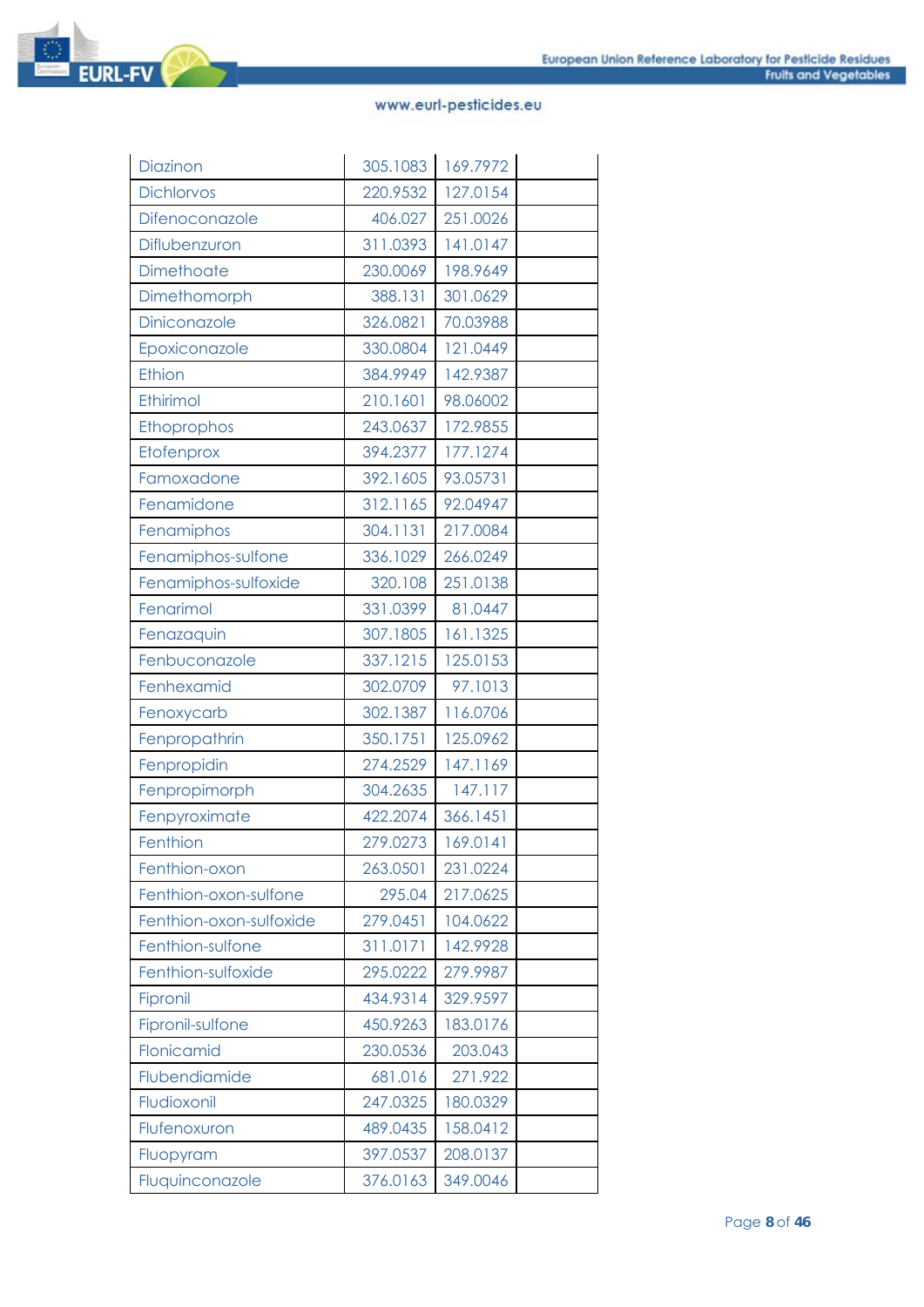| Flusilazole             | 316.1076 | 165.0699 |          |
|-------------------------|----------|----------|----------|
| Flutriafol              | 302.11   | 70.03997 |          |
| Formetanate             | 222.1237 | 120.0445 |          |
| Fosthiazate             | 284.0539 | 227.9915 |          |
| Haloxyfop               | 362.0402 | 91.05423 |          |
| Haloxyfop-2-Ethoxyethyl | 434.0977 | 316.0345 |          |
| Haloxyfop-methyl        | 376.0558 | 91.05428 |          |
| Hexaconazole            | 314.0821 | 70.0399  |          |
| Hexythiazox             | 353.1085 | 228.0246 |          |
| Imazalil                | 297.0556 | 158.9764 |          |
| Imidacloprid            | 256.0596 | 209.0588 |          |
| Indoxacarb              | 528.078  | 218.0428 |          |
| Isocarbophos            | 230.9875 | 121.0285 |          |
| Kresoxim-methyl         | 314.1387 | 222.0912 |          |
| Linuron                 | 249.0192 | 159.9719 |          |
| Lufenuron               | 508.9712 | 338.9747 |          |
| Malaoxon                | 315.0662 | 99.0077  |          |
| Malathion               | 331.0433 | 127.039  |          |
| Mandipropamid           | 412.131  | 328.1101 |          |
| Mepanipyrim             | 224.1182 | 106.0651 |          |
| Metaflumizone           | 505.1105 | 302.0911 |          |
| Metalaxyl               | 280.1543 | 220.1332 |          |
| Metconazole             | 320.1524 | 70.03998 |          |
| Methamidophos           | 142.0086 | 112.0158 |          |
| Methidathion            | 145.0066 | 71.02399 |          |
| Methiocarb              | 226.0896 | 121.0648 |          |
| Methiocarb-sulfone      | 258.0795 | 122.0728 |          |
| Methiocarb-sulfoxide    | 242.0845 | 122.0726 |          |
| Methomyl                | 163.0536 | 106.0322 | 88.02159 |
| Methoxyfenozide         | 369.2173 | 149.0597 |          |
| Monocrotophos           | 224.0682 | 127.0156 |          |
| Myclobutanil            | 289.1215 | 70.0399  |          |
| Omethoate               | 214.0297 | 142.9926 |          |
| Oxadixyl                | 279.1339 | 133.0887 |          |
| Oxamyl                  | 237.1016 | 72.0444  |          |
| Paclobutrazol           | 294.1368 | 70.03998 |          |
| Paraoxon methyl         | 248.0319 | 127.0155 |          |
| Penconazole             | 284.0716 | 70.03998 |          |
| Pencycuron              | 329.1415 | 125.0153 |          |
| Pendimethalin           | 282.1448 | 212.0666 |          |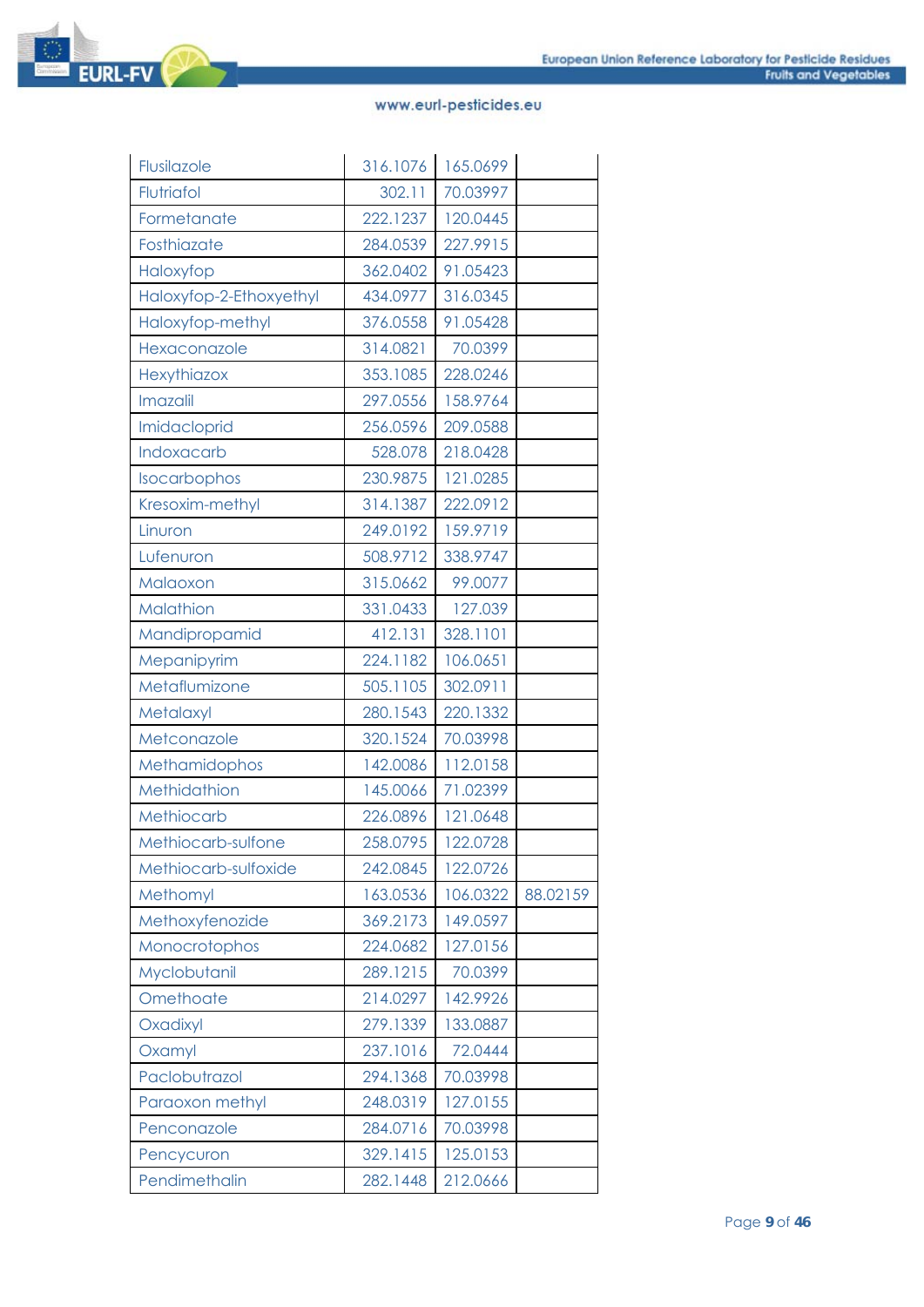| Phenthoate              | 321.0379 | 247.0013 |  |
|-------------------------|----------|----------|--|
| Phosalone               | 367.9941 | 182.0003 |  |
| Phosmet                 | 318.0018 | 160.0395 |  |
| Phosmet oxon            | 302.0247 | 160.0393 |  |
| Phoxim                  | 299.0614 | 129.0447 |  |
| Pirimicarb              | 239.1503 | 72.0444  |  |
| Pirimicarb. desmethyl-  | 225.1346 | 72.0444  |  |
| Pirimiphos-methyl       | 306.1036 | 108.0557 |  |
| Prochloraz              | 376.0381 | 308.0008 |  |
| Profenofos              | 372.9424 | 302.8644 |  |
| Propamocarb             | 189.1598 | 102.0549 |  |
| Propargite              | 368.189  | 231.1745 |  |
| Propyzamide             | 256.0291 | 189.9822 |  |
| Prothioconazole         | 344.0386 | 70.03998 |  |
| Prothioconazole-Desthio | 312.0665 | 70.03998 |  |
| Pyraclostrobin          | 388.1059 | 163.0628 |  |
| Pyridaben               | 365.1449 | 147.117  |  |
| Pyrimethanil            | 200.1182 | 82.06508 |  |
| Pyriproxyfen            | 322.1438 | 96.04436 |  |
| Quinoxyfen              | 308.004  | 213.982  |  |
| Spinosyn A              | 732.4681 | 142.1226 |  |
| Spinosyn D              | 746.4838 | 142.1227 |  |
| Spirodiclofen           | 411.1124 | 313.0391 |  |
| Spiromesifen            | 371.2217 | 273.145  |  |
| Spiroxamine             | 298.2741 | 144.1384 |  |
| Tebuconazole            | 308.1524 | 70.03998 |  |
| Tebufenozide            | 353.2224 | 133.065  |  |
| Tebufenpyrad            | 334.1681 | 145.0528 |  |
| Teflubenzuron           | 378.967  | 338.9546 |  |
| Terbuthylazine          | 230.1167 | 174.0543 |  |
| Tetraconazole           | 372.0288 | 158.9763 |  |
| Thiabendazole           | 202.0433 | 175.0324 |  |
| <b>Thiacloprid</b>      | 253.0309 | 126.0105 |  |
| Thiamethoxam            | 292.0266 | 131.9671 |  |
| <b>Thiodicarb</b>       | 355.0563 | 88.02159 |  |
| <b>Triadimefon</b>      | 294.1004 | 197.0728 |  |
| <b>Triadimenol</b>      | 296.116  | 70.03997 |  |
| Triazophos              | 314.0723 | 162.0662 |  |
| Trifloxystrobin         | 409.137  | 186.0527 |  |
| Triflumuron             | 359.0405 | 156.0212 |  |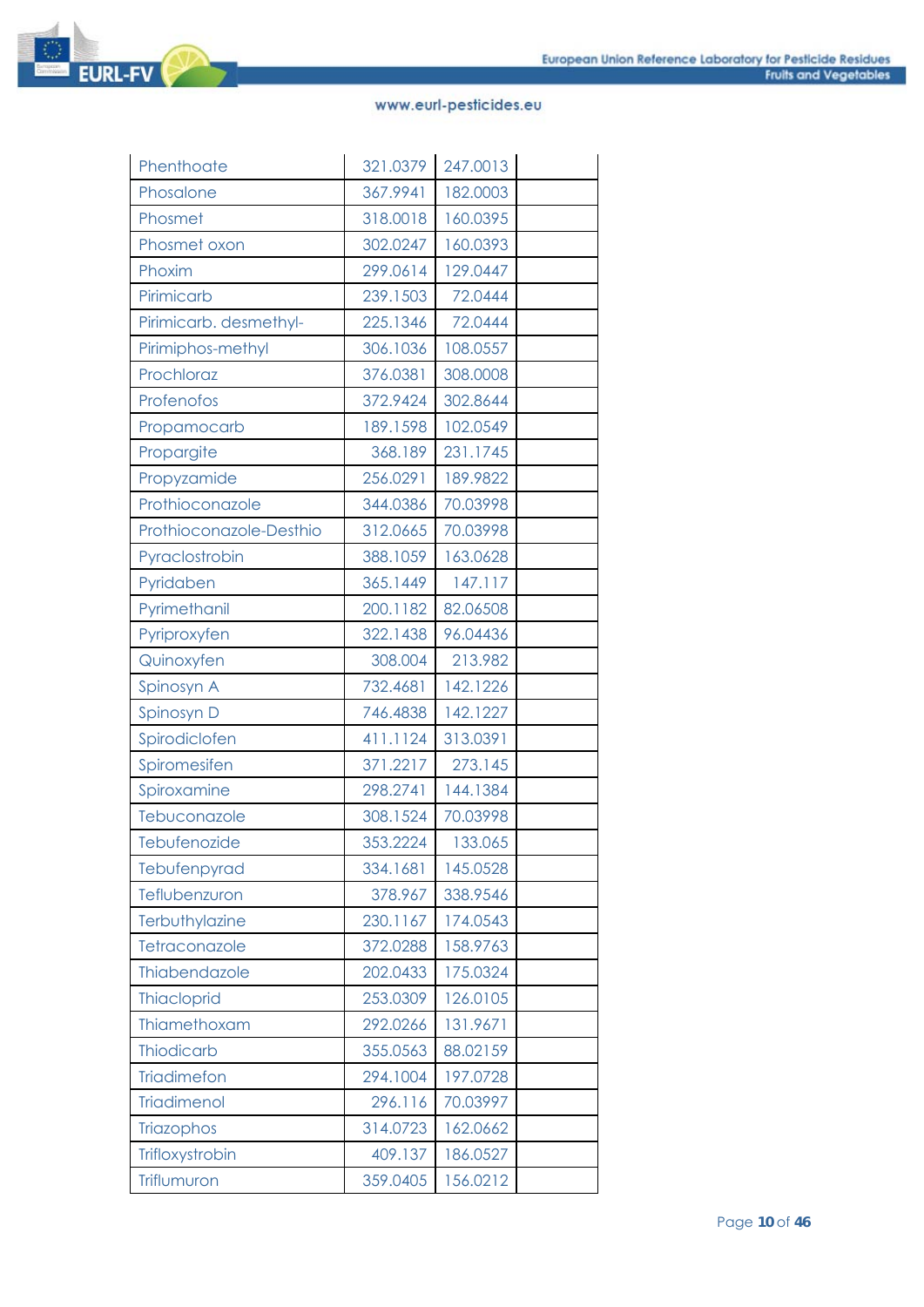

| <b>Triticonazole</b> | 318.1368 70.03998 |  |
|----------------------|-------------------|--|
| Zoxamide             | 336.0319 186.9715 |  |

## **APPENDIX II: VALIDATION RESULTS**

#### **Pear**

#### Recoveries

|                         | 10 ppb    |                | 20 ppb    |                | <b>100 ppb</b> |                |
|-------------------------|-----------|----------------|-----------|----------------|----------------|----------------|
| <b>Compound</b>         | Recup (%) | <b>RSD (%)</b> | Recup (%) | <b>RSD (%)</b> | Recup (%)      | <b>RSD (%)</b> |
| Abamectin               | 78.80%    | 12%            | 113.90%   | 8%             | 109.40%        | 5%             |
| Acephate                | 80.60%    | 6%             | 91.10%    | 2%             | 92.10%         | 1%             |
| Acetamiprid             | 89.30%    | 6%             | 103.30%   | 4%             | 104.90%        | 0%             |
| Aldicarb-sulfone        | 88.20%    | 4%             | 100.10%   | 3%             | 103.10%        | 2%             |
| Aldicarb-sulfoxide      | 79.00%    | 5%             | 99.90%    | 4%             | 95.90%         | 2%             |
| Azinphos-methyl         | 90.00%    | 3%             | 104.80%   | 6%             | 104.20%        | 3%             |
| Azoxystrobin            | 88.30%    | 3%             | 103.10%   | 3%             | 106.30%        | 1%             |
| <b>Bitertanol</b>       | 101.70%   | 6%             | 119.20%   | 7%             | 112.20%        | 3%             |
| <b>Boscalid</b>         | 98.80%    | 4%             | 115.30%   | 5%             | 108.20%        | 1%             |
| Bromuconazole           | 85.70%    | 3%             | 105.90%   | 3%             | 105.10%        | 2%             |
| BTS_44595               | 92.30%    | 3%             | 112.20%   | 2%             | 107.40%        | 1%             |
| BTS 44596               | 90.40%    | 5%             | 107.60%   | 2%             | 106.60%        | 2%             |
| BTS-40348               | 87.50%    | 5%             | 110.80%   | 3%             | 102.50%        | 1%             |
| <b>Bupirimate</b>       | 88.70%    | 5%             | 105.20%   | 4%             | 103.70%        | 1%             |
| <b>Buprofezin</b>       | 82.80%    | 3%             | 94.30%    | 4%             | 100.00%        | 1%             |
| Cadusafos               | 89.70%    | 3%             | 104.40%   | 3%             | 105.50%        | 2%             |
| Carbaryl                | 88.60%    | 4%             | 103.00%   | 2%             | 104.10%        | 1%             |
| Carbendazim             | 81.10%    | 3%             | 89.60%    | 2%             | 95.80%         | 1%             |
| Carbofuran              | 88.50%    | 4%             | 103.90%   | 3%             | 104.40%        | 1%             |
| Carbofuran. 3OH-        | 89.80%    | 4%             | 102.30%   | 3%             | 103.90%        | 1%             |
| Chlorantraniliprol<br>e | 90.10%    | 5%             | 104.50%   | 3%             | 104.70%        | 1%             |
| Chlorfenvinphos         | 89.90%    | 5%             | 103.90%   | 4%             | 105.60%        | 2%             |
| Chlorpyrifos            | 99.20%    | 6%             | 110.80%   | 3%             | 113.00%        | 1%             |
| Clofentezine            | 91.90%    | 1%             | 104.90%   | 5%             | 107.30%        | 2%             |
| Clothianidin            | 85.50%    | 5%             | 102.90%   | 3%             | 100.90%        | 2%             |
| Cymoxanil               | 87.10%    | 9%             | 106.00%   | 6%             | 107.90%        | 4%             |
| Cyproconazole           | 92.60%    | 3%             | 110.10%   | 4%             | 104.10%        | 2%             |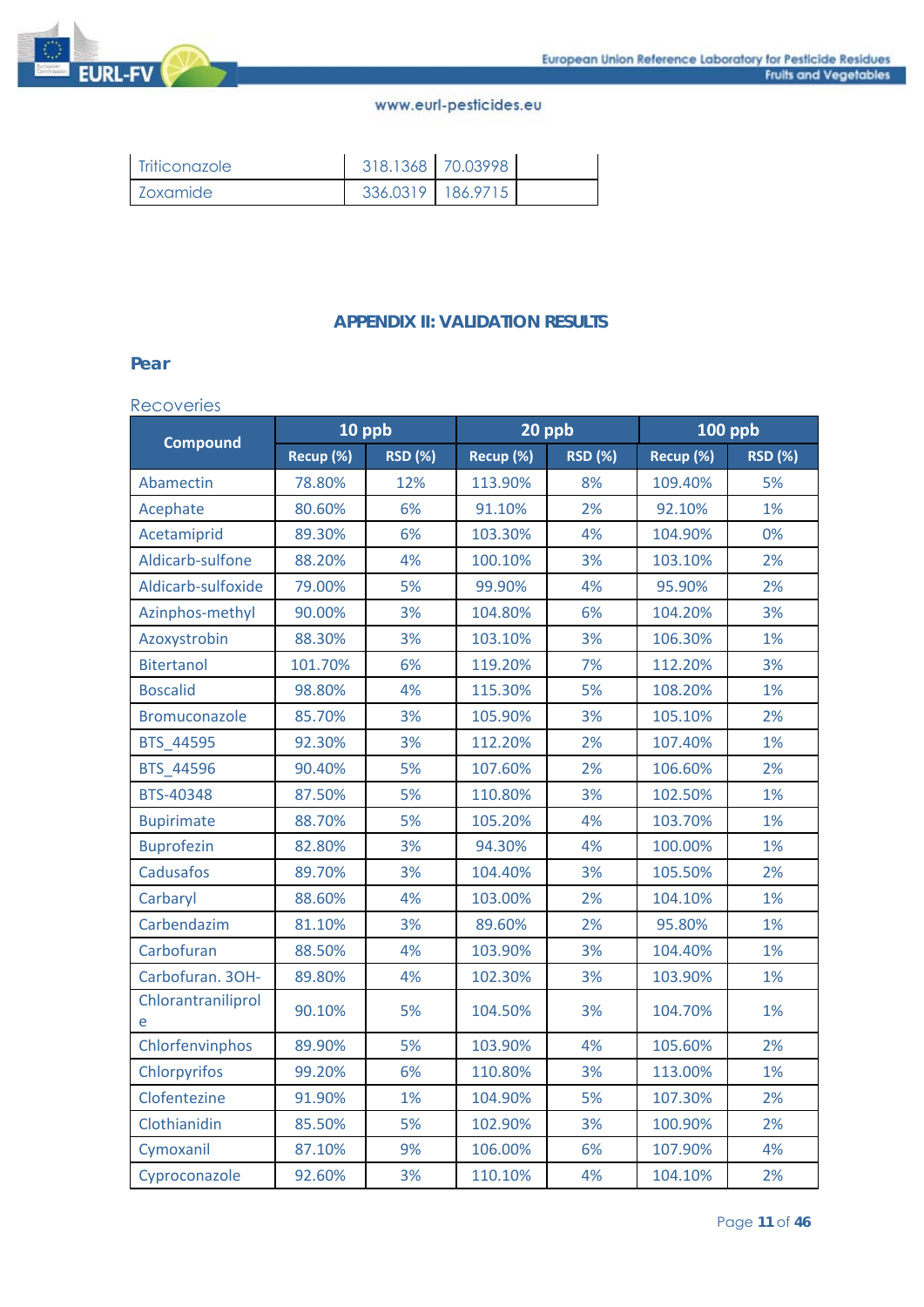

| Cyprodinil                    | 86.40%  | 4%  | 103.00% | 3%  | 101.70% | 1% |
|-------------------------------|---------|-----|---------|-----|---------|----|
| Demeton-S-<br>Methyl-Sulfone  | 85.60%  | 4%  | 100.80% | 3%  | 103.80% | 2% |
| Demeton-S-<br>methylsulfoxide | 84.40%  | 4%  | 100.00% | 4%  | 98.20%  | 1% |
| <b>Diazinon</b>               | 87.40%  | 4%  | 103.70% | 4%  | 105.60% | 1% |
| <b>Dichlorvos</b>             | 86.30%  | 5%  | 83.70%  | 4%  | 101.00% | 1% |
| Difenoconazole                | 95.00%  | 4%  | 117.60% | 4%  | 109.70% | 2% |
| Diflubenzuron                 | 93.40%  | 5%  | 107.40% | 3%  | 105.70% | 2% |
| <b>Dimethoate</b>             | 88.20%  | 6%  | 99.40%  | 3%  | 102.60% | 1% |
| Dimethomorph                  | 93.20%  | 5%  | 110.90% | 3%  | 111.00% | 2% |
| Diniconazole                  | 91.70%  | 3%  | 107.30% | 2%  | 106.60% | 1% |
| Epoxiconazole                 | 89.80%  | 5%  | 106.90% | 3%  | 103.20% | 1% |
| Ethion                        | 97.40%  | 5%  | 116.30% | 3%  | 117.60% | 2% |
| Ethirimol                     | 82.20%  | 4%  | 96.80%  | 3%  | 96.80%  | 1% |
| Ethoprophos                   | 89.70%  | 3%  | 104.90% | 3%  | 104.40% | 1% |
| Famoxadone                    | 95.50%  | 5%  | 117.80% | 5%  | 108.90% | 2% |
| Fenamidone                    | 97.70%  | 6%  | 115.70% | 3%  | 108.90% | 1% |
| Fenamiphos                    | 87.60%  | 3%  | 102.90% | 3%  | 103.90% | 1% |
| Fenamiphos-<br>sulfone        | 91.70%  | 6%  | 105.30% | 4%  | 104.30% | 1% |
| Fenamiphos-<br>sulfoxide      | 90.20%  | 4%  | 105.30% | 3%  | 104.50% | 1% |
| Fenarimol                     | 88.80%  | 6%  | 104.70% | 4%  | 104.80% | 1% |
| Fenazaquin                    | 85.60%  | 4%  | 105.10% | 2%  | 107.20% | 1% |
| Fenbuconazole                 | 91.60%  | 3%  | 108.60% | 6%  | 106.20% | 1% |
| Fenhexamid                    | 89.60%  | 4%  | 110.00% | 2%  | 105.50% | 2% |
| Fenoxycarb                    | 88.70%  | 4%  | 105.90% | 3%  | 105.90% | 2% |
| Fenpropathrin                 | 101.30% | 6%  | 116.80% | 5%  | 119.90% | 2% |
| Fenpropidin                   | 91.60%  | 4%  | 107.40% | 4%  | 106.40% | 1% |
| Fenpropimorph                 | 91.90%  | 5%  | 108.20% | 4%  | 108.30% | 2% |
| Fenpyroximate                 | 97.40%  | 5%  | 115.70% | 3%  | 114.40% | 3% |
| Fenthion                      | 83.50%  | 5%  | 99.40%  | 4%  | 99.30%  | 3% |
| Fenthion-oxon                 | 86.30%  | 4%  | 103.90% | 1%  | 103.30% | 1% |
| Fenthion-oxon-<br>sulfone     | 89.30%  | 3%  | 104.60% | 1%  | 102.80% | 1% |
| Fenthion-oxon-<br>sulfoxide   | 89.20%  | 4%  | 105.10% | 2%  | 102.40% | 2% |
| Fenthion-sulfone              | 73.50%  | 12% | 90.80%  | 19% | 105.00% | 4% |
| Fenthion-<br>sulfoxide        | 94.80%  | 4%  | 107.40% | 2%  | 112.70% | 1% |
| Fipronil                      | 91.80%  | 4%  | 109.00% | 7%  | 99.20%  | 2% |
| Fipronil-sulfone              | 94.30%  | 3%  | 108.50% | 2%  | 109.90% | 1% |

Page **12** of **46**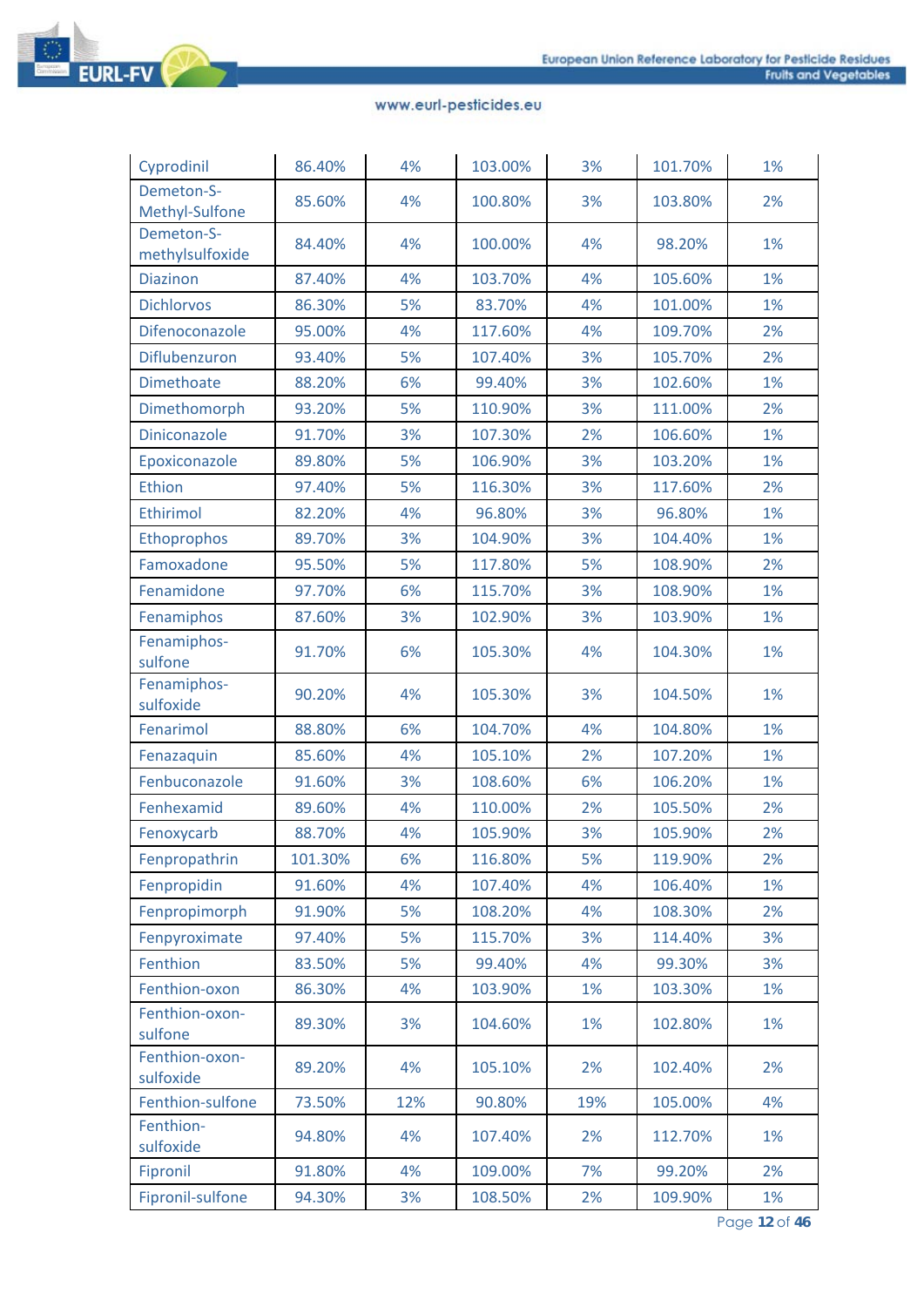

| Flonicamid                  | 76.10%  | 6%  | 104.20% | 6%  | 95.80%  | 2% |
|-----------------------------|---------|-----|---------|-----|---------|----|
| Flubendiamide               | 91.80%  | 5%  | 111.90% | 13% | 96.70%  | 5% |
| Fludioxonil                 | 91.00%  | 4%  | 103.80% | 4%  | 99.70%  | 3% |
| Fluopyram                   | 90.10%  | 4%  | 104.30% | 4%  | 104.30% | 1% |
| Fluquinconazole             | 87.50%  | 9%  | 99.60%  | 20% | 106.50% | 3% |
| Flusilazole                 | 88.70%  | 5%  | 104.90% | 2%  | 105.00% | 2% |
| Flutriafol                  | 87.80%  | 5%  | 105.10% | 4%  | 105.40% | 1% |
| Formetanate                 | 80.30%  | 3%  | 91.80%  | 2%  | 94.50%  | 2% |
| Fosthiazate                 | 90.50%  | 4%  | 106.80% | 3%  | 104.50% | 1% |
| Haloxyfop                   | 100.80% | 7%  | 115.10% | 3%  | 109.40% | 4% |
| Haloxyfop-2-<br>Ethoxyethyl | 91.60%  | 5%  | 108.30% | 2%  | 105.30% | 0% |
| Haloxyfop-methyl            | 91.10%  | 4%  | 106.60% | 1%  | 106.30% | 1% |
| Hexaconazole                | 90.10%  | 3%  | 112.70% | 4%  | 108.40% | 2% |
| Hexythiazox                 | 94.40%  | 4%  | 112.40% | 3%  | 109.80% | 2% |
| Imazalil                    | 88.60%  | 3%  | 100.80% | 4%  | 102.00% | 1% |
| Imidacloprid                | 85.70%  | 4%  | 102.40% | 3%  | 101.60% | 1% |
| Indoxacarb                  | 92.90%  | 4%  | 112.20% | 3%  | 108.80% | 1% |
| Isocarbophos                | 91.60%  | 4%  | 106.50% | 4%  | 105.10% | 2% |
| Kresoxim-methyl             | 87.70%  | 4%  | 106.10% | 5%  | 104.70% | 2% |
| Linuron                     | 89.90%  | 4%  | 104.00% | 3%  | 105.30% | 1% |
| Lufenuron                   | 115.50% | 12% | 75.80%  | 6%  | 119.40% | 3% |
| Malaoxon                    | 90.50%  | 4%  | 114.70% | 2%  | 103.80% | 2% |
| Malathion                   | 90.70%  | 4%  | 104.90% | 2%  | 105.30% | 1% |
| Mandipropamid               | 93.70%  | 3%  | 111.50% | 3%  | 108.70% | 2% |
| Mepanipyrim                 | 90.40%  | 4%  | 106.60% | 4%  | 105.00% | 2% |
| Metalaxyl                   | 90.10%  | 5%  | 105.60% | 3%  | 104.90% | 1% |
| Metconazole                 | 93.90%  | 4%  | 119.10% | 5%  | 109.10% | 2% |
| Methamidophos               | 72.70%  | 5%  | 85.60%  | 3%  | 85.00%  | 6% |
| Methidathion                | 88.00%  | 4%  | 104.40% | 6%  | 104.40% | 1% |
| Methiocarb                  | 89.80%  | 3%  | 103.90% | 2%  | 104.30% | 1% |
| Methiocarb-<br>sulfone      | 88.90%  | 4%  | 105.40% | 3%  | 105.00% | 2% |
| Methiocarb-<br>sulfoxide    | 86.40%  | 5%  | 99.70%  | 4%  | 100.50% | 2% |
| Methomyl                    | 92.10%  | 19% | 94.20%  | 13% | 95.90%  | 9% |
| Methoxyfenozide             | 87.70%  | 3%  | 104.80% | 1%  | 105.70% | 1% |
| Monocrotophos               | 85.40%  | 4%  | 96.70%  | 4%  | 99.40%  | 1% |
| Myclobutanil                | 90.50%  | 5%  | 106.20% | 3%  | 106.10% | 2% |
| Omethoate                   | 82.80%  | 4%  | 96.00%  | 4%  | 96.00%  | 2% |
| Oxadixyl                    | 97.90%  | 6%  | 102.20% | 3%  | 104.80% | 3% |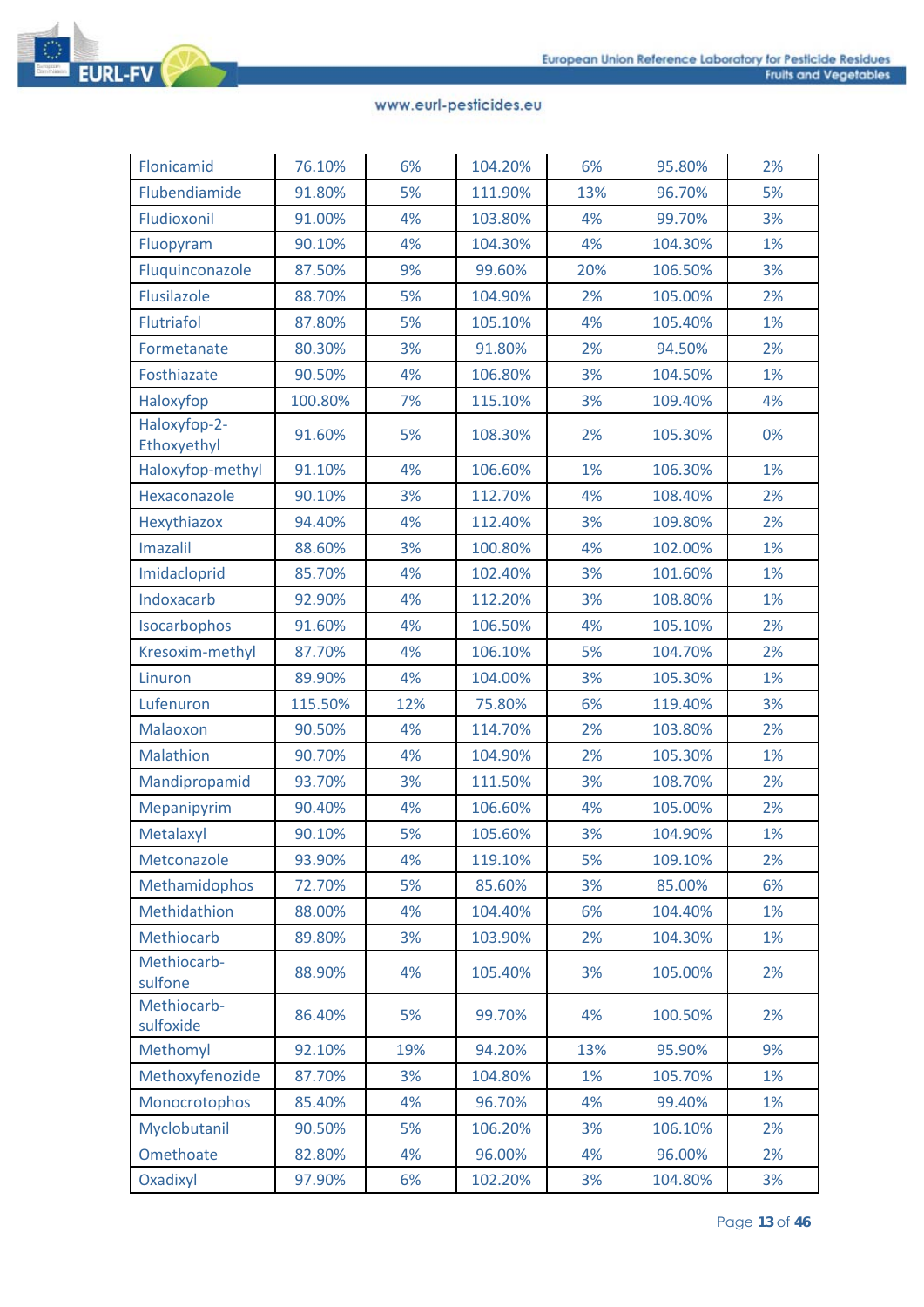

| Oxamyl                             | 83.90%  | 6%  | 99.90%  | 10% | 100.10% | 3% |
|------------------------------------|---------|-----|---------|-----|---------|----|
| Paclobutrazol                      | 89.80%  | 5%  | 108.50% | 3%  | 106.80% | 1% |
| Paraoxon methyl                    | 89.50%  | 6%  | 106.80% | 2%  | 104.30% | 2% |
| Penconazole                        | 88.70%  | 5%  | 104.70% | 4%  | 104.30% | 2% |
| Pencycuron                         | 90.50%  | 3%  | 106.60% | 4%  | 105.20% | 2% |
| Pendimethalin                      | 96.40%  | 5%  | 110.90% | 3%  | 111.80% | 2% |
| Phenthoate                         | 89.90%  | 4%  | 104.50% | 4%  | 104.50% | 2% |
| Phosalone                          | 93.00%  | 5%  | 111.00% | 3%  | 109.80% | 2% |
| Phosmet                            | 91.30%  | 5%  | 106.00% | 4%  | 104.60% | 1% |
| Phosmet oxon                       | 95.10%  | 4%  | 99.70%  | 2%  | 99.90%  | 2% |
| Phoxim                             | 90.10%  | 5%  | 108.00% | 3%  | 106.90% | 1% |
| Pirimicarb                         | 89.10%  | 3%  | 101.60% | 2%  | 103.40% | 2% |
| Pirimicarb.<br>desmethyl-          | 85.70%  | 3%  | 97.20%  | 2%  | 98.00%  | 1% |
| Pirimiphos-methyl                  | 88.90%  | 4%  | 105.60% | 4%  | 106.20% | 1% |
| Prochloraz                         | 73.10%  | 5%  | 89.60%  | 3%  | 91.20%  | 3% |
| Profenofos                         | 92.70%  | 4%  | 110.20% | 3%  | 105.90% | 2% |
| Propamocarb                        | 79.10%  | 5%  | 95.90%  | 2%  | 96.20%  | 2% |
| Propargite                         | 98.50%  | 3%  | 114.30% | 3%  | 114.70% | 2% |
| Propiconazole                      | 90.70%  | 3%  | 108.10% | 5%  | 106.00% | 2% |
| Propyzamide                        | 89.20%  | 4%  | 106.60% | 2%  | 104.90% | 2% |
| Prothioconazole-<br><b>Desthio</b> | 90.70%  | 4%  | 104.40% | 3%  | 102.20% | 1% |
| Pyraclostrobin                     | 89.00%  | 3%  | 106.50% | 3%  | 106.50% | 2% |
| Pyridaben                          | 86.10%  | 7%  | 105.90% | 3%  | 106.40% | 2% |
| Pyrimethanil                       | 88.30%  | 4%  | 103.50% | 3%  | 103.20% | 1% |
| Pyriproxyfen                       | 92.10%  | 5%  | 104.80% | 2%  | 108.20% | 2% |
| Quinoxyfen                         | 80.30%  | 7%  | 87.80%  | 5%  | 99.40%  | 2% |
| Spinosad                           | 89.30%  | 5%  | 108.80% | 4%  | 104.70% | 2% |
| Spirodiclofen                      | 93.80%  | 7%  | 116.50% | 5%  | 112.40% | 2% |
| Spiromesifen                       | 92.70%  | 4%  | 111.70% | 7%  | 110.60% | 1% |
| Spiroxamine                        | 92.80%  | 4%  | 106.20% | 3%  | 105.10% | 2% |
| Tebuconazole                       | 87.80%  | 4%  | 106.50% | 4%  | 104.10% | 1% |
| Tebufenozide                       | 83.00%  | 6%  | 99.80%  | 5%  | 101.50% | 2% |
| Tebufenpyrad                       | 90.20%  | 5%  | 107.50% | 3%  | 104.70% | 1% |
| Teflubenzuron                      | 117.80% | 11% | 88.20%  | 7%  | 118.70% | 2% |
| Terbuthylazine                     | 90.90%  | 3%  | 105.60% | 3%  | 105.60% | 2% |
| Tetraconazole                      | 89.50%  | 3%  | 105.50% | 3%  | 104.80% | 1% |
| Thiabendazole                      | 79.20%  | 4%  | 93.80%  | 2%  | 92.90%  | 1% |
| Thiacloprid                        | 90.40%  | 4%  | 103.60% | 3%  | 104.10% | 2% |
| Thiamethoxam                       | 84.10%  | 5%  | 98.40%  | 3%  | 99.60%  | 2% |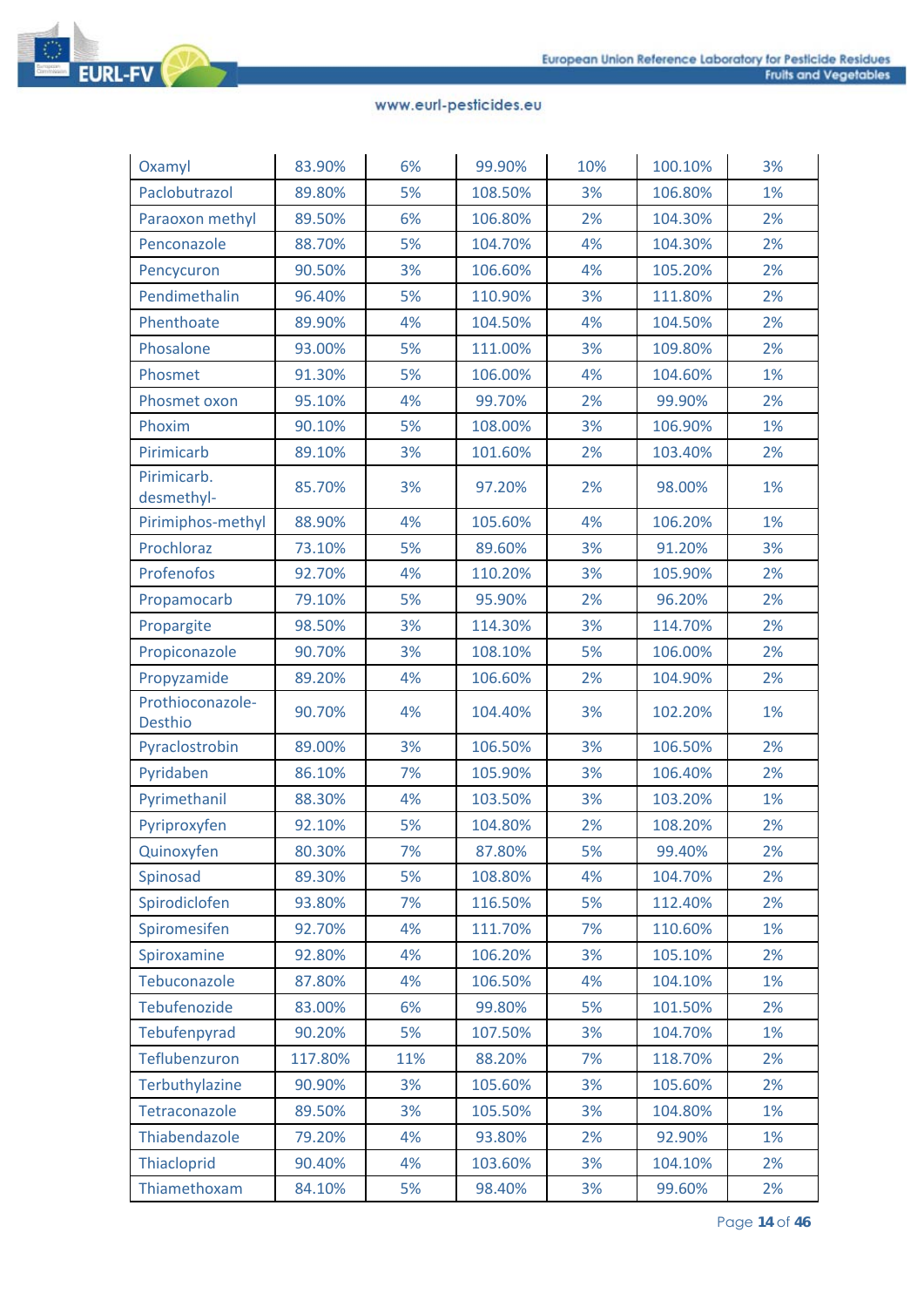

| Thiodicarb      | 88.80% | 4% | 105.00% | 4% | 104.00% | 1% |
|-----------------|--------|----|---------|----|---------|----|
| Triadimefon     | 93.20% | 4% | 106.00% | 1% | 105.10% | 1% |
| Triadimenol     | 90.00% | 6% | 104.80% | 4% | 101.90% | 2% |
| Triazophos      | 89.60% | 5% | 105.70% | 3% | 106.40% | 1% |
| Trifloxystrobin | 90.70% | 4% | 107.90% | 3% | 109.50% | 2% |
| Triflumuron     | 91.60% | 6% | 112.80% | 5% | 109.10% | 2% |
| Triticonazole   | 89.30% | 4% | 106.00% | 4% | 103.30% | 1% |
| Zoxamide        | 90.80% | 4% | 107.70% | 3% | 106.00% | 2% |

## Repeatability

|                         | 10 ppb    |                | 20 ppb    |                | <b>100 ppb</b> |                |
|-------------------------|-----------|----------------|-----------|----------------|----------------|----------------|
| <b>Compound</b>         | Recup (%) | <b>RSD (%)</b> | Recup (%) | <b>RSD (%)</b> | Recup (%)      | <b>RSD (%)</b> |
| Abamectin               | 104.50%   | 18%            | 103.80%   | 19%            | 98.60%         | 9%             |
| Acephate                | 81.80%    | 1%             | 87.10%    | 5%             | 90.20%         | 5%             |
| Acetamiprid             | 90.50%    | 2%             | 99.20%    | 4%             | 99.60%         | 4%             |
| Aldicarb-sulfone        | 88.00%    | 5%             | 96.60%    | 4%             | 97.00%         | 5%             |
| Aldicarb-<br>sulfoxide  | 82.80%    | 5%             | 90.50%    | 6%             | 92.40%         | 3%             |
| Azinphos-methyl         | 93.80%    | 10%            | 101.90%   | 2%             | 99.80%         | 4%             |
| Azoxystrobin            | 91.40%    | 2%             | 101.10%   | 2%             | 100.90%        | 4%             |
| <b>Bitertanol</b>       | 94.20%    | 6%             | 104.30%   | 11%            | 101.00%        | 10%            |
| <b>Boscalid</b>         | 99.30%    | 2%             | 106.50%   | 6%             | 106.00%        | 3%             |
| Bromuconazole           | 91.20%    | 4%             | 103.60%   | 6%             | 100.90%        | 4%             |
| BTS 44595               | 93.20%    | 6%             | 103.80%   | 7%             | 98.80%         | 5%             |
| BTS 44596               | 90.40%    | 4%             | 101.70%   | 6%             | 99.90%         | 4%             |
| BTS-40348               | 86.00%    | 7%             | 95.60%    | 12%            | 92.80%         | 10%            |
| <b>Bupirimate</b>       | 91.00%    | 3%             | 100.20%   | 4%             | 102.00%        | 4%             |
| <b>Buprofezin</b>       | 86.50%    | 7%             | 96.70%    | 3%             | 94.80%         | 5%             |
| <b>Cadusafos</b>        | 91.40%    | 1%             | 99.70%    | 3%             | 102.00%        | 3%             |
| Carbaryl                | 92.80%    | 3%             | 99.70%    | 4%             | 100.80%        | 3%             |
| Carbendazim             | 79.80%    | 6%             | 87.90%    | 7%             | 88.50%         | 8%             |
| Carbofuran              | 91.70%    | 2%             | 99.70%    | 3%             | 100.70%        | 4%             |
| Carbofuran.<br>3OH-     | 85.40%    | 5%             | 99.20%    | 5%             | 99.40%         | 4%             |
| Chlorantranilipro<br>le | 93.30%    | 2%             | 102.60%   | 1%             | 102.80%        | 2%             |
| Chlorfenvinphos         | 92.80%    | 4%             | 100.70%   | 4%             | 100.00%        | 5%             |
| Chlorpyrifos            | 96.90%    | 3%             | 105.90%   | 4%             | 105.50%        | 5%             |
| Clofentezine            | 90.10%    | 4%             | 106.30%   | 4%             | 103.70%        | 3%             |
| Clothianidin            | 91.60%    | 5%             | 100.90%   | 3%             | 99.60%         | 3%             |
| Cymoxanil               | 85.90%    | 10%            | 100.10%   | 6%             | 103.30%        | 8%             |
| Cyproconazole           | 95.70%    | 3%             | 101.60%   | 5%             | 100.60%        | 4%             |

Page **15** of **46**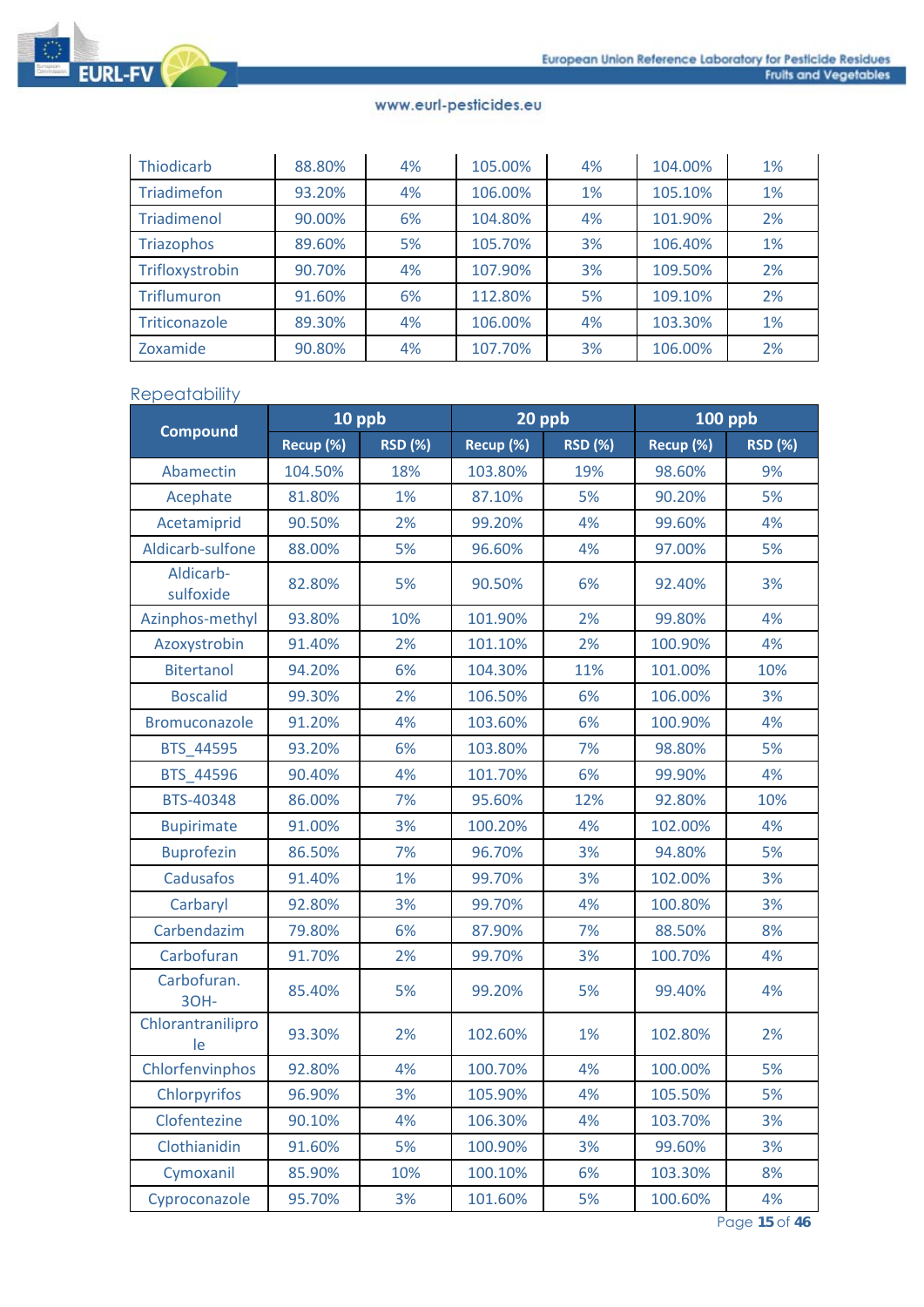

| Cyprodinil                    | 90.40%  | 3%  | 100.00% | 3%  | 99.90%  | 4% |
|-------------------------------|---------|-----|---------|-----|---------|----|
| Demeton-S-<br>Methyl-Sulfone  | 90.90%  | 5%  | 97.70%  | 3%  | 98.20%  | 4% |
| Demeton-S-<br>methylsulfoxide | 88.60%  | 3%  | 93.60%  | 5%  | 95.50%  | 5% |
| <b>Diazinon</b>               | 91.60%  | 3%  | 100.80% | 3%  | 99.80%  | 4% |
| <b>Dichlorvos</b>             | 80.40%  | 20% | 85.30%  | 6%  | 100.70% | 4% |
| Difenoconazole                | 95.90%  | 4%  | 105.30% | 7%  | 103.40% | 6% |
| Diflubenzuron                 | 91.10%  | 4%  | 101.60% | 4%  | 100.40% | 4% |
| Dimethoate                    | 88.90%  | 2%  | 96.60%  | 4%  | 98.10%  | 5% |
| Dimethomorph                  | 96.90%  | 4%  | 103.80% | 6%  | 105.10% | 5% |
| <b>Diniconazole</b>           | 94.40%  | 3%  | 102.80% | 4%  | 102.50% | 3% |
| Epoxiconazole                 | 91.10%  | 2%  | 100.50% | 4%  | 100.60% | 2% |
| Ethion                        | 98.10%  | 1%  | 104.20% | 12% | 107.10% | 6% |
| Ethirimol                     | 82.80%  | 3%  | 90.90%  | 5%  | 93.80%  | 5% |
| Ethoprophos                   | 90.70%  | 1%  | 100.10% | 4%  | 101.00% | 3% |
| Famoxadone                    | 105.50% | 8%  | 106.20% | 7%  | 105.50% | 4% |
| Fenamidone                    | 97.20%  | 4%  | 105.60% | 7%  | 105.30% | 5% |
| Fenamiphos                    | 89.20%  | 3%  | 98.20%  | 4%  | 99.60%  | 3% |
| Fenamiphos-<br>sulfone        | 91.60%  | 3%  | 100.00% | 3%  | 101.60% | 3% |
| Fenamiphos-<br>sulfoxide      | 93.50%  | 3%  | 102.20% | 3%  | 101.10% | 3% |
| Fenarimol                     | 90.90%  | 7%  | 97.70%  | 6%  | 101.20% | 2% |
| Fenazaquin                    | 93.70%  | 6%  | 104.60% | 3%  | 103.50% | 3% |
| Fenbuconazole                 | 90.10%  | 3%  | 101.00% | 5%  | 100.70% | 4% |
| Fenhexamid                    | 98.50%  | 5%  | 105.50% | 3%  | 103.70% | 5% |
| Fenoxycarb                    | 91.30%  | 4%  | 101.20% | 3%  | 101.20% | 4% |
| Fenpropathrin                 | 99.90%  | 5%  | 113.40% | 4%  | 110.70% | 5% |
| Fenpropidin                   | 94.40%  | 3%  | 104.20% | 4%  | 103.50% | 3% |
| Fenpropimorph                 | 94.60%  | 4%  | 104.20% | 5%  | 104.50% | 4% |
| Fenpyroximate                 | 97.20%  | 3%  | 109.40% | 5%  | 107.40% | 5% |
| Fenthion                      | 89.20%  | 6%  | 97.70%  | 3%  | 99.20%  | 4% |
| Fenthion-oxon                 | 89.60%  | 2%  | 99.80%  | 2%  | 100.30% | 3% |
| Fenthion-oxon-<br>sulfone     | 89.70%  | 5%  | 101.00% | 5%  | 97.50%  | 4% |
| Fenthion-oxon-<br>sulfoxide   | 88.40%  | 4%  | 101.00% | 5%  | 97.00%  | 3% |
| Fenthion-sulfone              | 91.70%  | 37% | 95.80%  | 14% | 100.40% | 4% |
| Fenthion-<br>sulfoxide        | 96.00%  | 3%  | 105.20% | 4%  | 104.80% | 5% |
| Fipronil                      | 91.10%  | 1%  | 103.40% | 4%  | 99.00%  | 3% |
| Fipronil-sulfone              | 92.30%  | 5%  | 104.70% | 4%  | 99.50%  | 7% |

Page **16** of **46**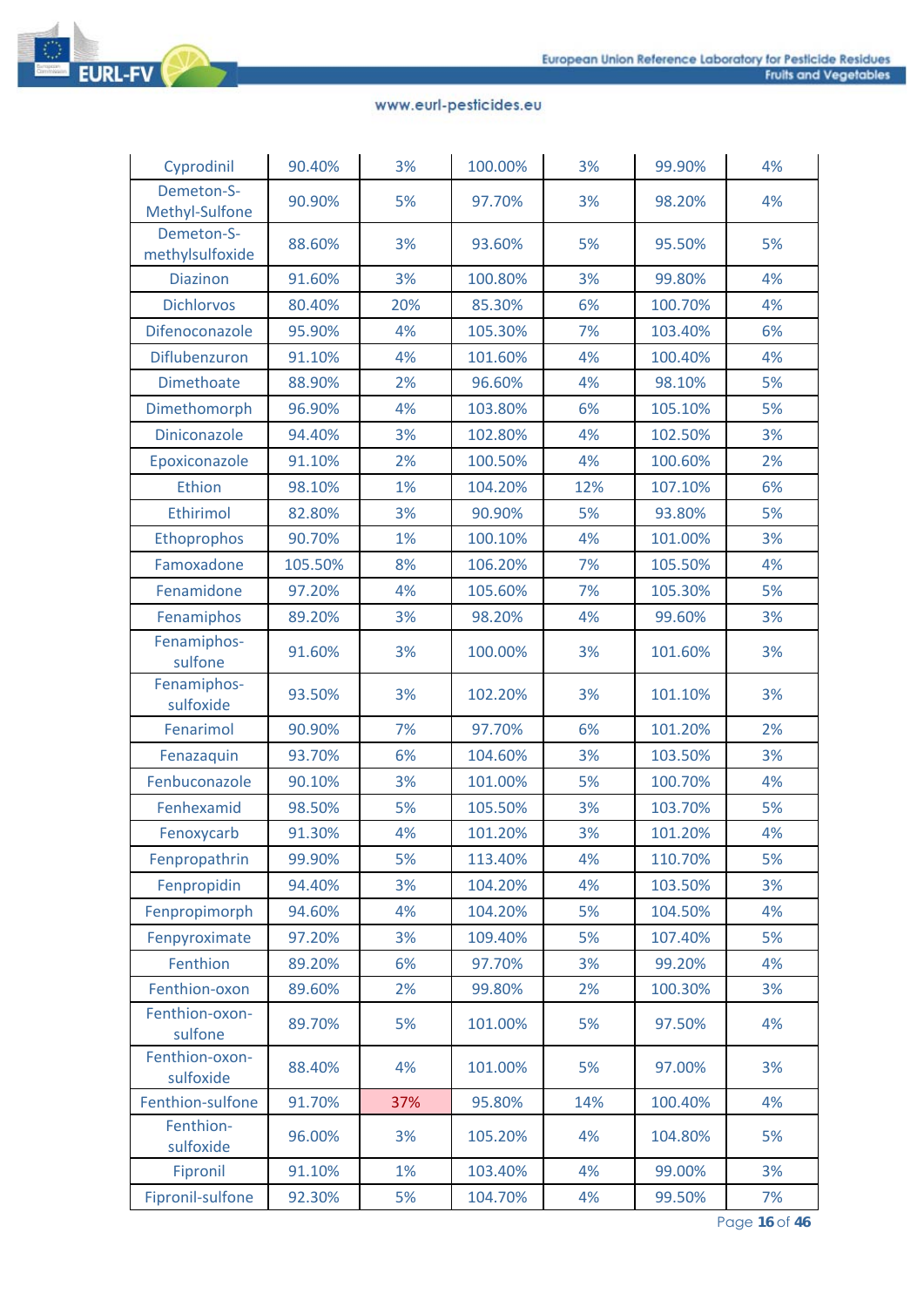

| Flonicamid                  | 87.70%  | 9%  | 101.10% | 4%  | 97.60%  | 3%  |
|-----------------------------|---------|-----|---------|-----|---------|-----|
| Flubendiamide               | 90.60%  | 2%  | 103.00% | 6%  | 97.30%  | 3%  |
| Fludioxonil                 | 92.70%  | 2%  | 102.10% | 4%  | 99.40%  | 3%  |
| Fluopyram                   | 91.60%  | 2%  | 100.20% | 3%  | 102.60% | 3%  |
| Fluquinconazole             | 95.50%  | 7%  | 101.70% | 6%  | 103.30% | 2%  |
| Flusilazole                 | 91.70%  | 2%  | 101.40% | 4%  | 100.50% | 3%  |
| Flutriafol                  | 92.40%  | 5%  | 100.20% | 4%  | 101.70% | 3%  |
| Formetanate                 | 82.50%  | 4%  | 92.10%  | 7%  | 88.40%  | 5%  |
| Fosthiazate                 | 92.30%  | 2%  | 99.30%  | 5%  | 102.80% | 3%  |
| Haloxyfop                   | 97.90%  | 4%  | 113.80% | 7%  | 105.90% | 5%  |
| Haloxyfop-2-<br>Ethoxyethyl | 91.80%  | 6%  | 103.10% | 3%  | 100.50% | 3%  |
| Haloxyfop-<br>methyl        | 92.30%  | 2%  | 101.80% | 3%  | 100.80% | 3%  |
| Hexaconazole                | 92.30%  | 7%  | 103.70% | 6%  | 101.30% | 5%  |
| Hexythiazox                 | 94.00%  | 3%  | 104.80% | 7%  | 106.00% | 4%  |
| Imazalil                    | 92.20%  | 3%  | 98.30%  | 4%  | 99.90%  | 4%  |
| Imidacloprid                | 87.70%  | 4%  | 98.20%  | 3%  | 98.80%  | 3%  |
| Indoxacarb                  | 93.30%  | 3%  | 104.10% | 5%  | 103.30% | 3%  |
| Isocarbophos                | 90.70%  | 2%  | 101.20% | 5%  | 101.70% | 4%  |
| Kresoxim-methyl             | 91.10%  | 4%  | 101.70% | 5%  | 100.90% | 4%  |
| Linuron                     | 92.70%  | 2%  | 101.70% | 4%  | 102.40% | 3%  |
| Lufenuron                   | 106.00% | 16% | 97.00%  | 19% | 118.50% | 13% |
| Malaoxon                    | 91.20%  | 3%  | 102.70% | 7%  | 98.70%  | 3%  |
| Malathion                   | 92.70%  | 2%  | 99.90%  | 6%  | 101.90% | 3%  |
| Mandipropamid               | 95.00%  | 3%  | 101.80% | 6%  | 102.30% | 5%  |
| Mepanipyrim                 | 91.20%  | 2%  | 100.90% | 5%  | 101.80% | 4%  |
| Metalaxyl                   | 92.10%  | 3%  | 99.70%  | 5%  | 103.30% | 4%  |
| Metconazole                 | 92.10%  | 3%  | 105.40% | 9%  | 101.00% | 6%  |
| Methamidophos               | 77.70%  | 4%  | 84.00%  | 2%  | 84.00%  | 3%  |
| Methidathion                | 92.10%  | 3%  | 96.60%  | 6%  | 101.90% | 3%  |
| Methiocarb                  | 92.50%  | 3%  | 99.90%  | 4%  | 102.00% | 3%  |
| Methiocarb-<br>sulfone      | 90.30%  | 3%  | 100.00% | 3%  | 100.70% | 5%  |
| Methiocarb-<br>sulfoxide    | 89.80%  | 3%  | 98.90%  | 3%  | 98.30%  | 2%  |
| Methomyl                    | 73.90%  | 18% | 109.40% | 19% | 95.00%  | 6%  |
| Methoxyfenozid<br>e         | 91.00%  | 3%  | 102.80% | 6%  | 100.60% | 3%  |
| Monocrotophos               | 89.50%  | 3%  | 96.10%  | 3%  | 96.50%  | 4%  |
| Myclobutanil                | 92.40%  | 2%  | 100.60% | 5%  | 102.40% | 3%  |
| Omethoate                   | 85.20%  | 3%  | 93.20%  | 5%  | 92.00%  | 4%  |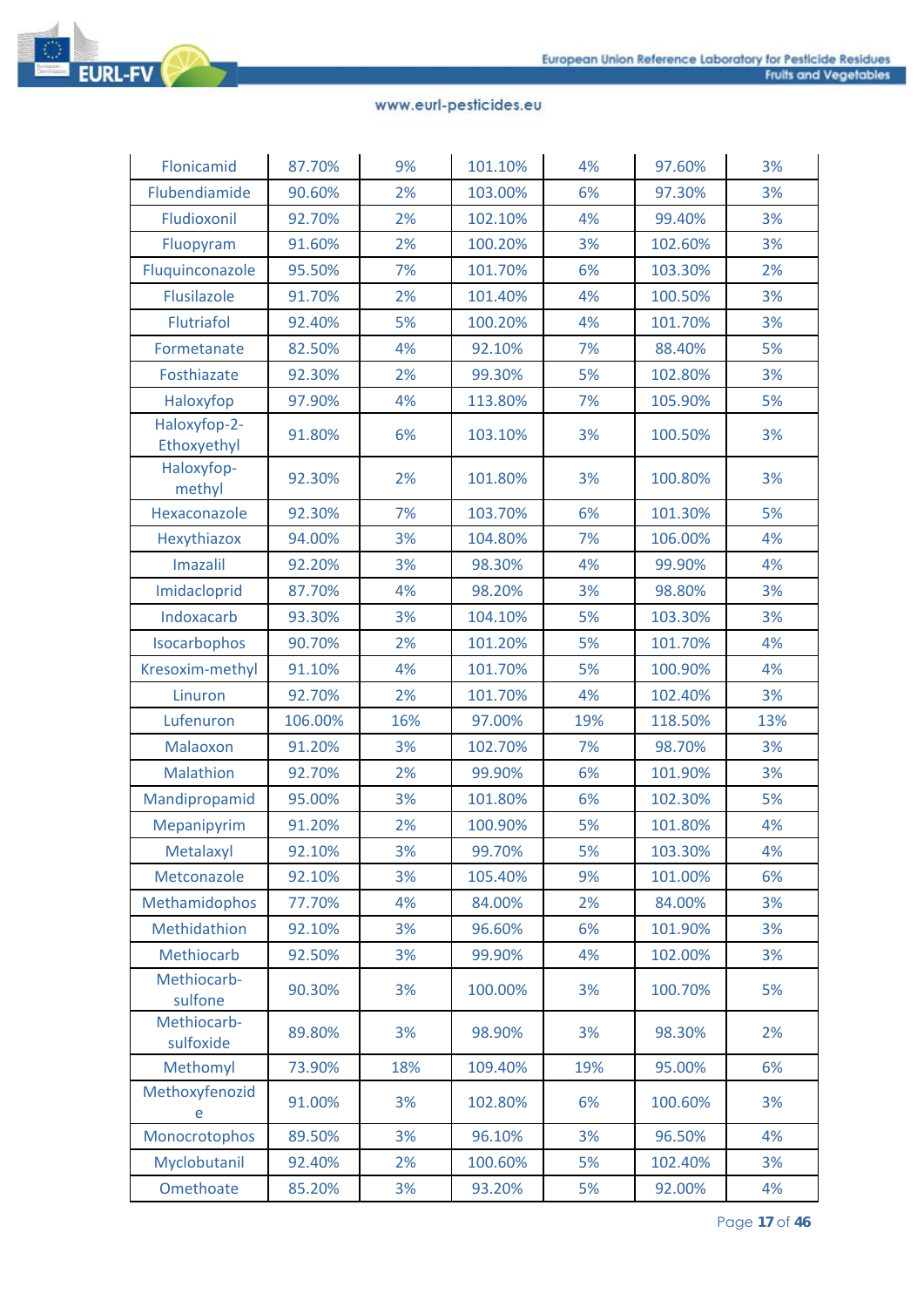

| Oxadixyl                           | 87.90% | 8%  | 91.00%  | 11% | 93.10%  | 12% |
|------------------------------------|--------|-----|---------|-----|---------|-----|
| Oxamyl                             | 90.90% | 6%  | 95.00%  | 7%  | 97.80%  | 3%  |
| Paclobutrazol                      | 91.30% | 2%  | 101.70% | 4%  | 102.00% | 4%  |
| Paraoxon methyl                    | 87.40% | 8%  | 100.20% | 10% | 95.40%  | 7%  |
| Penconazole                        | 91.80% | 3%  | 101.10% | 6%  | 100.30% | 3%  |
| Pencycuron                         | 92.90% | 3%  | 101.50% | 5%  | 101.70% | 3%  |
| Pendimethalin                      | 96.90% | 2%  | 97.60%  | 20% | 108.30% | 4%  |
| Phenthoate                         | 92.60% | 4%  | 101.00% | 3%  | 101.10% | 6%  |
| Phosalone                          | 93.20% | 3%  | 105.30% | 5%  | 102.60% | 4%  |
| Phosmet                            | 91.80% | 2%  | 99.70%  | 5%  | 102.00% | 4%  |
| Phosmet oxon                       | 86.30% | 15% | 91.10%  | 12% | 91.10%  | 11% |
| Phoxim                             | 93.80% | 5%  | 102.10% | 4%  | 100.80% | 4%  |
| Pirimicarb                         | 87.80% | 5%  | 96.20%  | 6%  | 95.90%  | 7%  |
| Pirimicarb.<br>desmethyl-          | 86.00% | 1%  | 92.50%  | 4%  | 96.00%  | 4%  |
| Pirimiphos-<br>methyl              | 91.80% | 4%  | 101.10% | 5%  | 100.20% | 4%  |
| Prochloraz                         | 82.30% | 7%  | 90.50%  | 3%  | 92.70%  | 5%  |
| Profenofos                         | 93.30% | 4%  | 103.50% | 5%  | 102.90% | 3%  |
| Propamocarb                        | 84.80% | 6%  | 93.80%  | 5%  | 95.10%  | 3%  |
| Propargite                         | 98.50% | 2%  | 107.30% | 7%  | 107.10% | 5%  |
| Propiconazole                      | 93.60% | 4%  | 101.20% | 6%  | 101.50% | 5%  |
| Propyzamide                        | 92.50% | 3%  | 101.40% | 4%  | 100.80% | 3%  |
| Prothioconazole-<br><b>Desthio</b> | 91.10% | 2%  | 100.50% | 3%  | 99.30%  | 2%  |
| Pyraclostrobin                     | 90.60% | 2%  | 103.10% | 2%  | 102.20% | 5%  |
| Pyridaben                          | 93.60% | 7%  | 104.90% | 6%  | 103.20% | 4%  |
| Pyrimethanil                       | 92.10% | 2%  | 99.80%  | 4%  | 100.70% | 3%  |
| Pyriproxyfen                       | 93.20% | 3%  | 102.90% | 3%  | 102.30% | 4%  |
| Quinoxyfen                         | 85.10% | 11% | 93.70%  | 6%  | 93.90%  | 6%  |
| Spinosad                           | 92.80% | 2%  | 103.60% | 5%  | 101.70% | 3%  |
| Spirodiclofen                      | 98.00% | 3%  | 110.10% | 7%  | 104.90% | 5%  |
| Spiromesifen                       | 94.50% | 7%  | 106.70% | 4%  | 107.20% | 5%  |
| Spiroxamine                        | 96.50% | 3%  | 103.70% | 3%  | 104.50% | 3%  |
| Tebuconazole                       | 90.50% | 3%  | 100.00% | 7%  | 101.30% | 6%  |
| Tebufenozide                       | 89.50% | 6%  | 99.40%  | 3%  | 101.00% | 7%  |
| Tebufenpyrad                       | 92.10% | 1%  | 102.20% | 4%  | 101.50% | 3%  |
| Teflubenzuron                      | 99.70% | 12% | 102.40% | 13% | 108.40% | 7%  |
| Terbuthylazine                     | 94.30% | 2%  | 100.10% | 4%  | 102.50% | 3%  |
| Tetraconazole                      | 91.30% | 3%  | 100.10% | 4%  | 101.70% | 3%  |
| Thiabendazole                      | 82.10% | 2%  | 90.00%  | 3%  | 91.00%  | 5%  |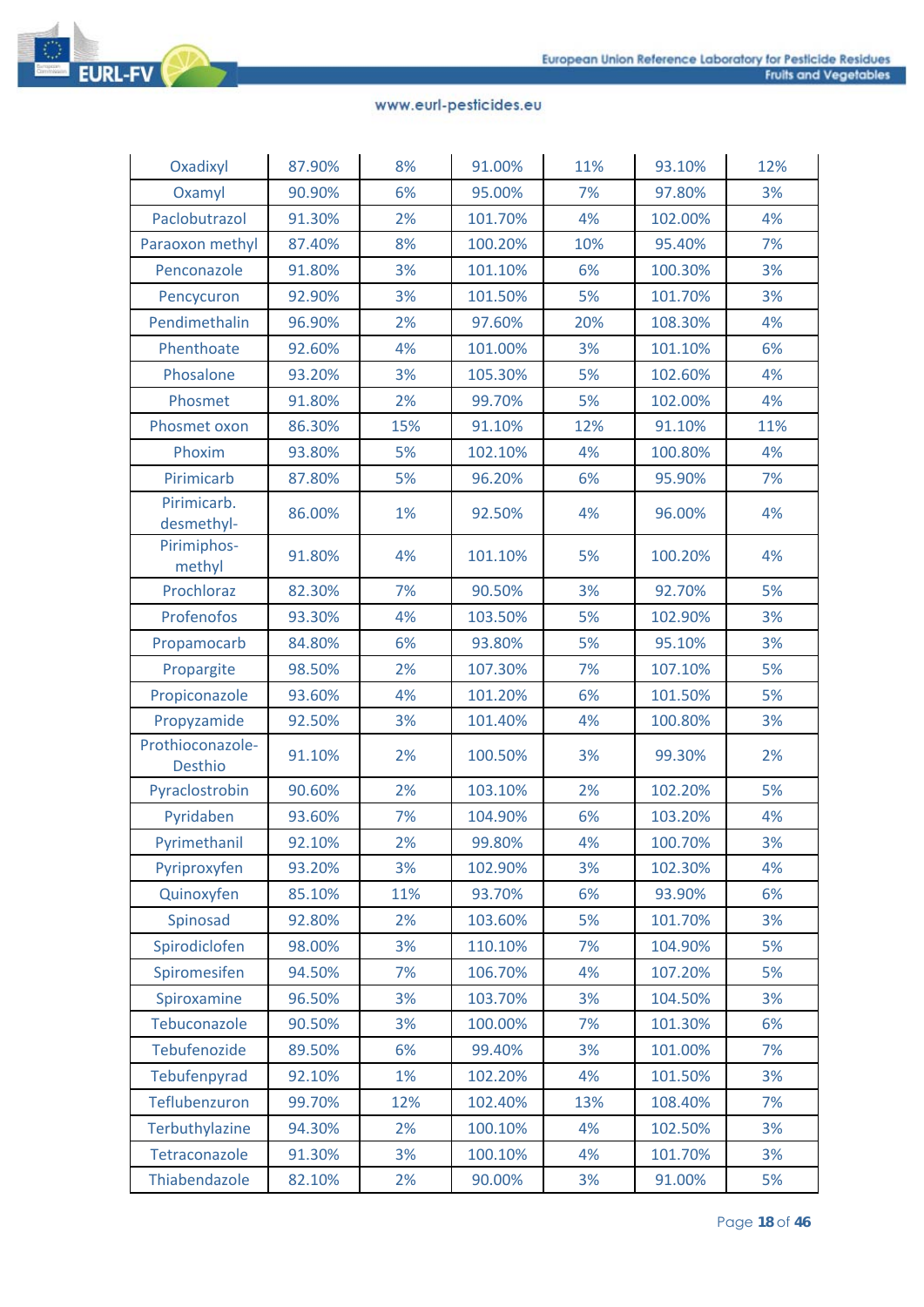

| Thiacloprid        | 93.20% | 3%  | 98.80%  | 5% | 100.80% | 3% |
|--------------------|--------|-----|---------|----|---------|----|
| Thiamethoxam       | 89.70% | 4%  | 97.10%  | 4% | 98.20%  | 2% |
| Thiodicarb         | 92.20% | 5%  | 101.90% | 4% | 101.80% | 2% |
| <b>Triadimefon</b> | 92.80% | 3%  | 102.20% | 4% | 99.00%  | 4% |
| Triadimenol        | 95.30% | 17% | 100.20% | 7% | 100.50% | 5% |
| <b>Triazophos</b>  | 93.30% | 3%  | 101.10% | 6% | 102.20% | 4% |
| Trifloxystrobin    | 93.30% | 2%  | 101.80% | 4% | 103.50% | 4% |
| <b>Triflumuron</b> | 92.70% | 7%  | 102.20% | 7% | 101.40% | 5% |
| Triticonazole      | 91.10% | 3%  | 101.30% | 3% | 100.20% | 5% |
| Zoxamide           | 91.80% | 3%  | 100.80% | 5% | 100.70% | 4% |

## **Linearity**

| Compound             | Min     | <b>Max</b> |
|----------------------|---------|------------|
|                      | [mg/kg] | [mg/kg]    |
| Abamectin            | 0.005   | 0.2        |
| Acephate             | 0.005   | 0.2        |
| Acetamiprid          | 0.005   | 0.5        |
| Aldicarb-sulfone     | 0.005   | 0.5        |
| Aldicarb-sulfoxide   | 0.005   | 0.2        |
| Azinphos-methyl      | 0.005   | 0.5        |
| Azoxystrobin         | 0.005   | 0.5        |
| <b>Bitertanol</b>    | 0.005   | 0.5        |
| <b>Boscalid</b>      | 0.005   | 0.5        |
| <b>Bromuconazole</b> | 0.005   | 0.5        |
| <b>BTS 44595</b>     | 0.005   | 0.5        |
| <b>BTS 44596</b>     | 0.005   | 0.5        |
| <b>BTS-40348</b>     | 0.005   | 0.5        |
| <b>Bupirimate</b>    | 0.005   | 0.5        |
| <b>Buprofezin</b>    | 0.005   | 0.5        |
| <b>Cadusafos</b>     | 0.005   | 0.5        |
| Carbaryl             | 0.005   | 0.5        |
| Carbendazim          | 0.005   | 0.5        |
| Carbofuran           | 0.005   | 0.5        |
| Carbofuran. 3OH-     | 0.005   | 0.5        |
| Chlorantraniliprole  | 0.005   | 0.5        |
| Chlorfenvinphos      | 0.005   | 0.2        |
| Chlorpyrifos         | 0.005   | 0.5        |
| Clofentezine         | 0.005   | 0.2        |
| Clothianidin         | 0.005   | 0.5        |
| Cymoxanil            | 0.005   | 0.5        |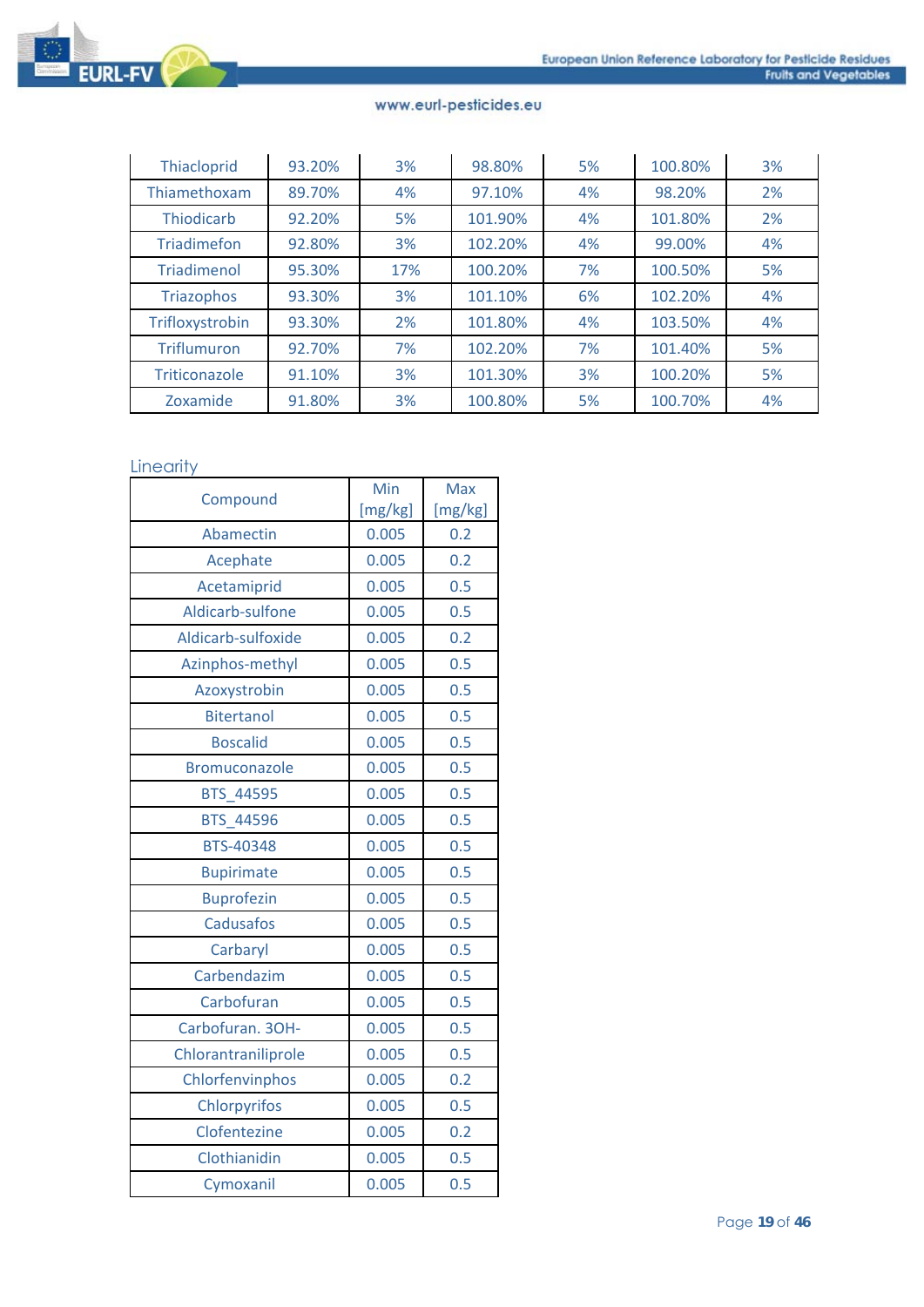| Cyproconazole             | 0.005 | 0.5 |
|---------------------------|-------|-----|
| Cyprodinil                | 0.005 | 0.5 |
| Demeton-S-Methyl-Sulfone  | 0.005 | 0.5 |
| Demeton-S-methylsulfoxide | 0.005 | 0.2 |
| <b>Diazinon</b>           | 0.005 | 0.5 |
| <b>Dichlorvos</b>         | 0.005 | 0.5 |
| Difenoconazole            | 0.005 | 0.5 |
| Diflubenzuron             | 0.005 | 0.2 |
| <b>Dimethoate</b>         | 0.005 | 0.5 |
| Dimethomorph              | 0.005 | 0.5 |
| Diniconazole              | 0.005 | 0.5 |
| Epoxiconazole             | 0.005 | 0.5 |
| Ethion                    | 0.005 | 0.5 |
| Ethirimol                 | 0.005 | 0.5 |
| Ethoprophos               | 0.005 | 0.5 |
| Famoxadone                | 0.005 | 0.5 |
| Fenamidone                | 0.005 | 0.5 |
| Fenamiphos                | 0.005 | 0.5 |
| Fenamiphos-sulfone        | 0.005 | 0.5 |
| Fenamiphos-sulfoxide      | 0.005 | 0.5 |
| Fenarimol                 | 0.005 | 0.5 |
| Fenazaquin                | 0.005 | 0.5 |
| Fenbuconazole             | 0.005 | 0.5 |
| Fenhexamid                | 0.005 | 0.5 |
| Fenoxycarb                | 0.005 | 0.2 |
| Fenpropathrin             | 0.005 | 0.5 |
| Fenpropimorph             | 0.005 | 0.5 |
| Fenpyroximate             | 0.005 | 0.5 |
| Fenthion                  | 0.005 | 0.5 |
| Fenthion-oxon             | 0.005 | 0.5 |
| Fenthion-oxon-sulfone     | 0.005 | 0.5 |
| Fenthion-oxon-sulfoxide   | 0.005 | 0.5 |
| Fenthion-sulfone          | 0.01  | 0.5 |
| Fenthion-sulfoxide        | 0.005 | 0.5 |
| Fipronil                  | 0.005 | 0.2 |
| Fipronil-sulfone          | 0.005 | 0.5 |
| Flonicamid                | 0.005 | 0.5 |
| Flubendiamide             | 0.01  | 0.5 |
| Fludioxonil               | 0.005 | 0.5 |
| Flufenoxuron              | 0.005 | 0.5 |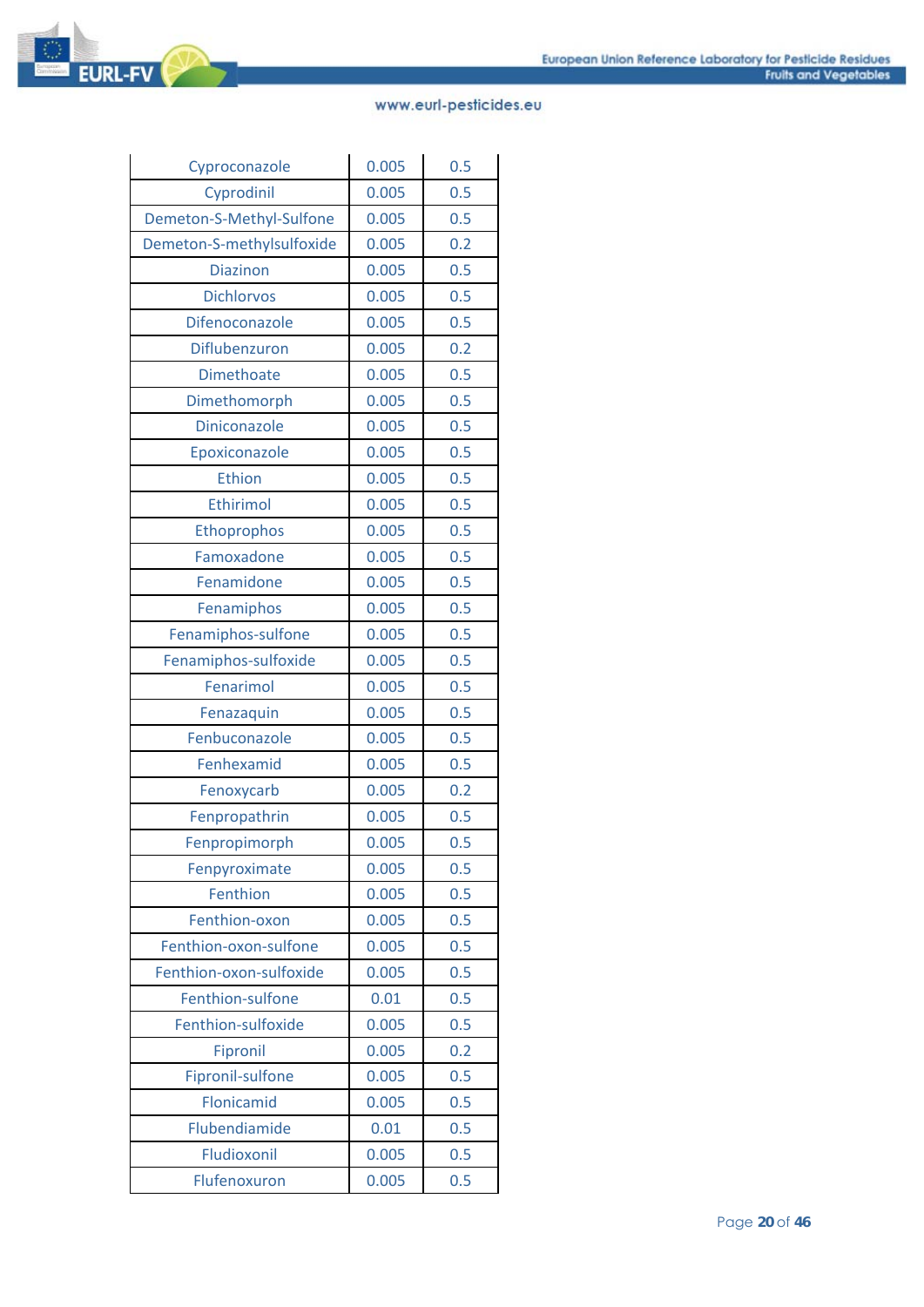

| Fluquinconazole         | 0.005 | 0.2 |
|-------------------------|-------|-----|
| <b>Flusilazole</b>      | 0.005 | 0.5 |
| Flutriafol              | 0.005 | 0.5 |
| Formetanate             | 0.005 | 0.5 |
| Fosthiazate             | 0.005 | 0.5 |
| Haloxyfop               | 0.005 | 0.5 |
| Haloxyfop-2-Ethoxyethyl | 0.005 | 0.5 |
| Haloxyfop-methyl        | 0.005 | 0.5 |
| Hexaconazole            | 0.005 | 0.5 |
| Hexythiazox             | 0.005 | 0.5 |
| <b>Imazalil</b>         | 0.005 | 0.5 |
| Imidacloprid            | 0.005 | 0.5 |
| Indoxacarb              | 0.005 | 0.5 |
| Isocarbophos            | 0.005 | 0.5 |
| Kresoxim-methyl         | 0.005 | 0.5 |
| Linuron                 | 0.005 | 0.5 |
| Lufenuron               | 0.01  | 0.1 |
| Malaoxon                | 0.005 | 0.5 |
| Malathion               | 0.005 | 0.5 |
| Mandipropamid           | 0.005 | 0.5 |
| Mepanipyrim             | 0.005 | 0.5 |
| Metaflumizone           | 0.01  | 0.5 |
| Metconazole             | 0.005 | 0.5 |
| Methamidophos           | 0.005 | 0.5 |
| Methidathion            | 0.005 | 0.5 |
| <b>Methiocarb</b>       | 0.005 | 0.5 |
| Methiocarb-sulfone      | 0.005 | 0.5 |
| Methiocarb-sulfoxide    | 0.005 | 0.5 |
| Methomyl                | 0.01  | 0.5 |
| Methoxyfenozide         | 0.005 | 0.5 |
| Monocrotophos           | 0.005 | 0.5 |
| Myclobutanil            | 0.005 | 0.5 |
| Omethoate               | 0.005 | 0.5 |
| Oxadixyl                | 0.005 | 0.5 |
| Oxamyl                  | 0.005 | 0.5 |
| Paclobutrazol           | 0.005 | 0.5 |
| Paraoxon methyl         | 0.005 | 0.5 |
| Penconazole             | 0.005 | 0.5 |
| Pencycuron              | 0.005 | 0.5 |
| Pendimethalin           | 0.005 | 0.5 |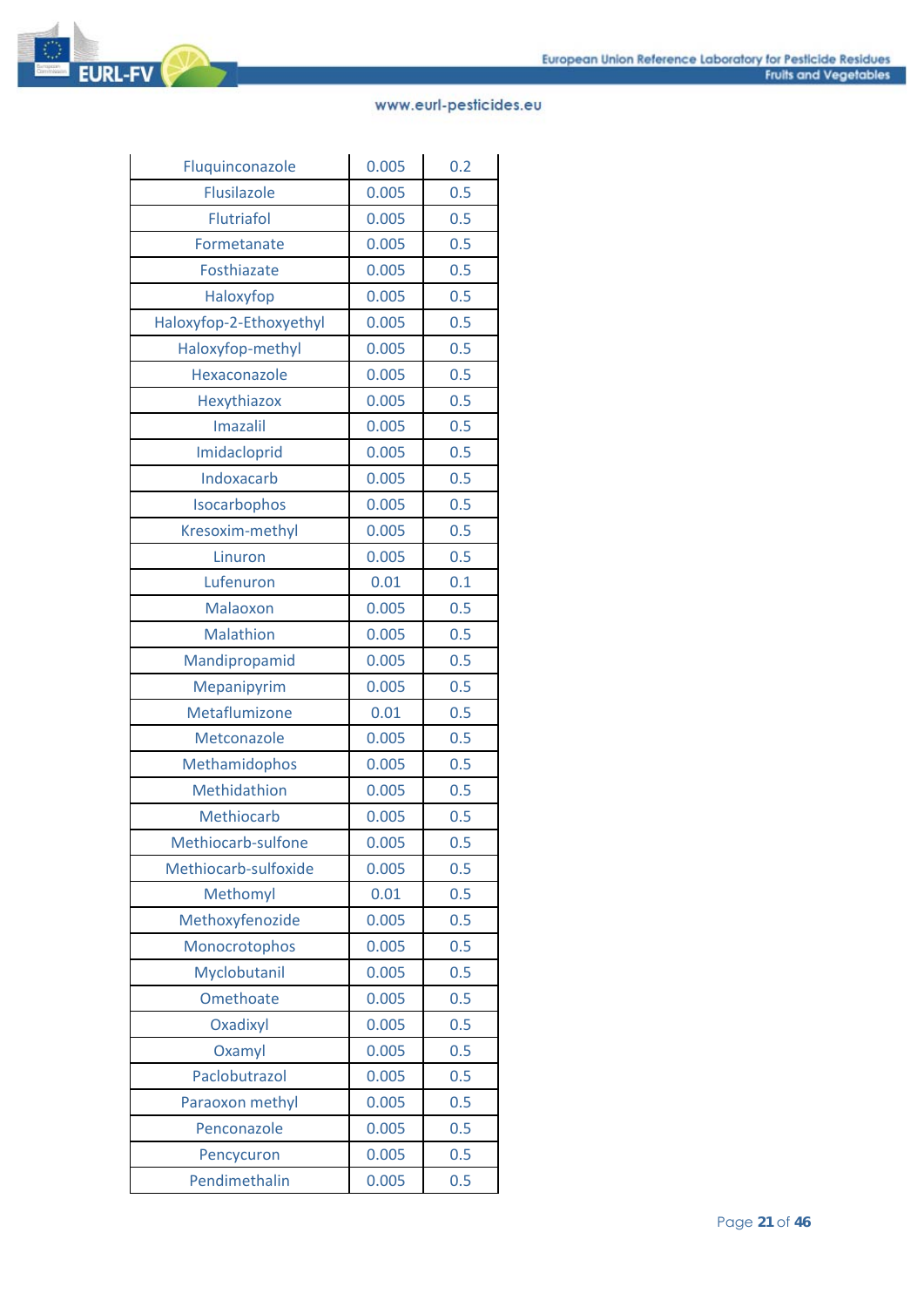

| Phenthoate             | 0.005 | 0.5 |
|------------------------|-------|-----|
| Phosalone              | 0.005 | 0.5 |
| Phosmet                | 0.005 | 0.5 |
| Phosmet oxon           | 0.005 | 0.5 |
| Phoxim                 | 0.005 | 0.5 |
| Pirimicarb             | 0.005 | 0.5 |
| Pirimicarb. desmethyl- | 0.005 | 0.5 |
| Pirimiphos-methyl      | 0.005 | 0.5 |
| Prochloraz             | 0.005 | 0.5 |
| Profenofos             | 0.005 | 0.5 |
| Propamocarb            | 0.005 | 0.5 |
| Propargite             | 0.005 | 0.5 |
| Propiconazole          | 0.005 | 0.5 |
| Propyzamide            | 0.005 | 0.2 |
| Prothioconazole        | 0     | 0   |
| Pymetrozine            | 0.005 | 0.2 |
| Pyridaben              | 0.005 | 0.5 |
| Pyrimethanil           | 0.005 | 0.5 |
| Pyriproxyfen           | 0.005 | 0.5 |
| Quinoxyfen             | 0.005 | 0.5 |
| Spinosyn A             | 0.005 | 0.5 |
| Spinosyn D             | 0.005 | 0.5 |
| Spirodiclofen          | 0.005 | 0.5 |
| Spiromesifen           | 0.005 | 0.5 |
| Spiroxamine            | 0.005 | 0.5 |
| Tebuconazole           | 0.005 | 0.5 |
| <b>Tebufenozide</b>    | 0.005 | 0.5 |
| Tebufenpyrad           | 0.005 | 0.5 |
| Teflubenzuron          | 0.01  | 0.1 |
| <b>Terbuthylazine</b>  | 0.005 | 0.5 |
| Tetraconazole          | 0.005 | 0.5 |
| Thiabendazole          | 0.005 | 0.5 |
| Thiacloprid            | 0.005 | 0.5 |
| Thiamethoxam           | 0.005 | 0.5 |
| <b>Thiodicarb</b>      | 0.005 | 0.5 |
| <b>Triadimefon</b>     | 0.005 | 0.5 |
| <b>Triadimenol</b>     | 0.005 | 0.5 |
| <b>Triazophos</b>      | 0.005 | 0.5 |
| Trifloxystrobin        | 0.005 | 0.5 |
| <b>Triflumuron</b>     | 0.005 | 0.2 |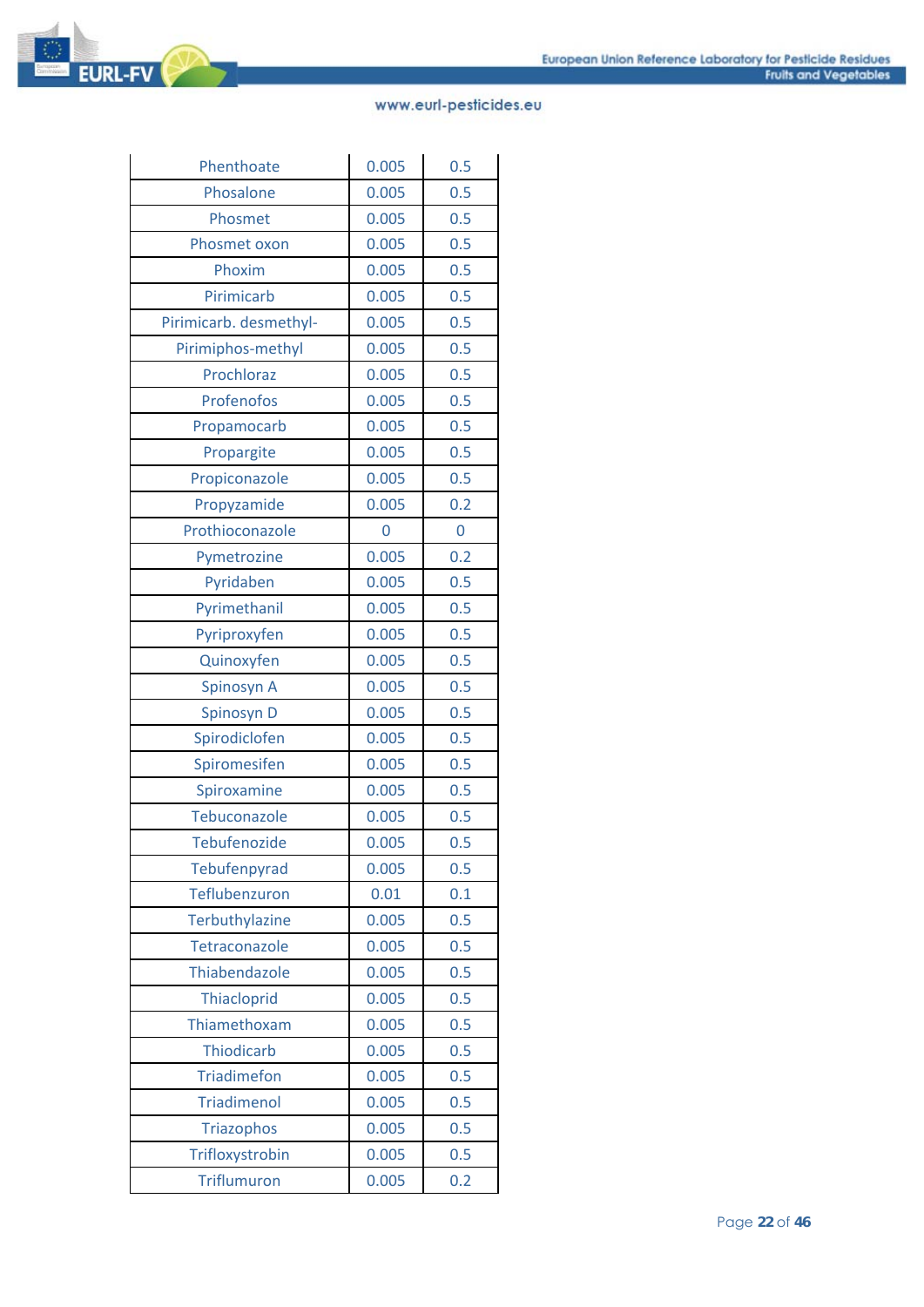

| <b>Triticonazole</b> | 0.005 |  |
|----------------------|-------|--|
| Zoxamide             | 0.005 |  |

# **Orange**

#### Recoveries

|                               | 10 ppb    |                | 20 ppb    |                | <b>100 ppb</b> |                |
|-------------------------------|-----------|----------------|-----------|----------------|----------------|----------------|
| <b>Compound</b>               | Recup (%) | <b>RSD (%)</b> | Recup (%) | <b>RSD (%)</b> | Recup (%)      | <b>RSD (%)</b> |
| $2.4-D$                       | 114.30%   | 6%             | 111.00%   | 7%             | 99.10%         | 4%             |
| Acephate                      | 87.50%    | 4%             | 90.20%    | 2%             | 83.10%         | 4%             |
| Acetamiprid                   | 92.30%    | 6%             | 89.00%    | 1%             | 86.70%         | 3%             |
| Aldicarb-sulfone              | 86.40%    | 8%             | 90.60%    | 6%             | 84.10%         | 6%             |
| Azoxystrobin                  | 88.30%    | 5%             | 91.10%    | 3%             | 84.40%         | 3%             |
| <b>Bitertanol</b>             | 88.80%    | 7%             | 98.10%    | 5%             | 90.70%         | 7%             |
| Bromuconazole                 | 87.40%    | 13%            | 95.20%    | 5%             | 86.30%         | 4%             |
| BTS_44595                     | 80.50%    | 9%             | 95.50%    | 1%             | 93.80%         | 3%             |
| BTS_44596                     | 82.80%    | 10%            | 96.90%    | 3%             | 93.00%         | 1%             |
| BTS-40348                     | 78.40%    | 9%             | 102.90%   | 9%             | 96.10%         | 3%             |
| <b>Bupirimate</b>             | 86.10%    | 8%             | 90.90%    | 2%             | 83.90%         | 2%             |
| <b>Buprofezin</b>             | 85.80%    | 4%             | 89.00%    | 2%             | 86.10%         | 3%             |
| Cadusafos                     | 87.30%    | 4%             | 90.60%    | 1%             | 89.00%         | 3%             |
| Carbendazim                   | 72.40%    | 8%             | 88.70%    | 6%             | 84.10%         | 3%             |
| Carbofuran                    | 87.40%    | 6%             | 93.60%    | 2%             | 90.10%         | 3%             |
| Carbofuran.<br>30H-           | 81.10%    | 14%            | 99.30%    | 7%             | 94.90%         | 2%             |
| Chlorfenvinphos               | 89.00%    | 5%             | 90.80%    | 1%             | 87.70%         | 2%             |
| Chlorpyrifos                  | 88.30%    | 3%             | 93.90%    | 4%             | 94.40%         | 4%             |
| Clofentezine                  | 88.20%    | 7%             | 102.00%   | 3%             | 93.50%         | 4%             |
| Clothianidin                  | 92.90%    | 9%             | 101.80%   | 8%             | 91.00%         | 7%             |
| Cyproconazole                 | 84.60%    | 4%             | 91.60%    | 4%             | 86.30%         | 2%             |
| Cyprodinil                    | 82.80%    | 6%             | 87.10%    | 3%             | 85.60%         | 2%             |
| Demeton-S-<br>Methyl-Sulfone  | 89.70%    | 4%             | 89.10%    | 3%             | 87.20%         | 4%             |
| Demeton-S-<br>methylsulfoxide | 85.70%    | 5%             | 86.00%    | 8%             | 82.80%         | 5%             |
| <b>Diazinon</b>               | 91.60%    | 6%             | 90.30%    | 3%             | 89.90%         | 3%             |
| Difenoconazole                | 88.50%    | 9%             | 86.30%    | 3%             | 85.20%         | 3%             |
| Diflubenzuron                 | 83.60%    | 7%             | 89.30%    | 2%             | 88.30%         | 2%             |
| Diniconazole                  | 87.20%    | 5%             | 94.60%    | 1%             | 89.40%         | 2%             |
| Ethion                        | 86.00%    | 3%             | 93.10%    | 3%             | 97.00%         | 4%             |
| Ethirimol                     | 85.80%    | 4%             | 87.70%    | 5%             | 86.40%         | 4%             |
| Ethoprophos                   | 88.00%    | 3%             | 90.10%    | 2%             | 87.80%         | 3%             |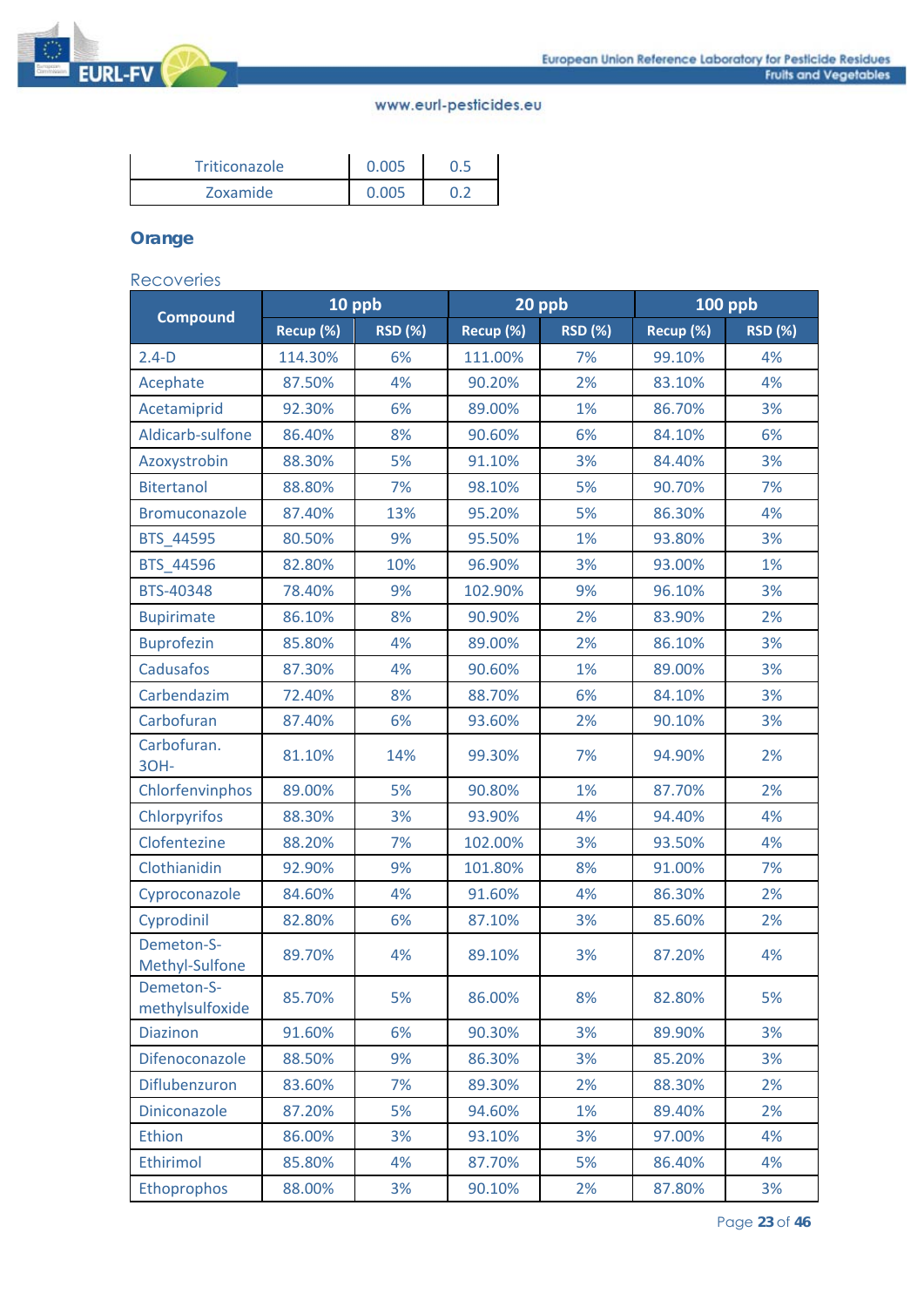

| Etofenprox                  | 76.10% | 12% | 95.60%  | 2% | 90.10%  | 5% |
|-----------------------------|--------|-----|---------|----|---------|----|
| Famoxadone                  | 84.10% | 4%  | 95.00%  | 5% | 89.20%  | 2% |
| Fenamiphos                  | 87.90% | 5%  | 91.80%  | 2% | 89.70%  | 2% |
| Fenamiphos-<br>sulfone      | 90.50% | 4%  | 94.90%  | 1% | 88.40%  | 3% |
| Fenamiphos-<br>sulfoxide    | 88.30% | 3%  | 97.90%  | 2% | 89.40%  | 3% |
| Fenarimol                   | 73.30% | 14% | 93.30%  | 8% | 85.20%  | 5% |
| Fenazaquin                  | 86.30% | 5%  | 93.70%  | 2% | 93.70%  | 2% |
| Fenbuconazole               | 88.30% | 4%  | 90.30%  | 3% | 88.80%  | 2% |
| Fenhexamid                  | 88.10% | 8%  | 95.10%  | 6% | 88.40%  | 2% |
| Fenoxycarb                  | 87.00% | 2%  | 90.90%  | 3% | 89.00%  | 3% |
| Fenpropathrin               | 92.80% | 7%  | 101.00% | 3% | 104.50% | 3% |
| Fenpropidin                 | 89.00% | 4%  | 92.10%  | 2% | 92.10%  | 2% |
| Fenpropimorph               | 92.50% | 4%  | 92.80%  | 2% | 90.30%  | 3% |
| Fenpyroximate               | 92.40% | 4%  | 97.40%  | 2% | 100.30% | 3% |
| Fenthion                    | 85.70% | 4%  | 89.20%  | 3% | 89.60%  | 4% |
| Fenthion-oxon               | 80.20% | 9%  | 99.40%  | 4% | 89.10%  | 3% |
| Fenthion-oxon-<br>sulfone   | 61.90% | 10% | 81.50%  | 4% | 77.70%  | 2% |
| Fenthion-oxon-<br>sulfoxide | 81.00% | 7%  | 97.00%  | 2% | 91.30%  | 4% |
| Fenthion-<br>sulfoxide      | 89.40% | 5%  | 94.00%  | 4% | 90.40%  | 3% |
| Fipronil                    | 91.40% | 5%  | 91.50%  | 2% | 94.30%  | 2% |
| Fipronil-sulfone            | 84.00% | 10% | 97.20%  | 1% | 100.00% | 2% |
| Flonicamid                  | 89.50% | 9%  | 90.30%  | 6% | 86.50%  | 8% |
| Flubendiamide               | 91.90% | 6%  | 90.30%  | 3% | 96.10%  | 5% |
| Fludioxonil                 | 89.90% | 4%  | 92.30%  | 2% | 89.10%  | 2% |
| Flufenoxuron                | 93.30% | 5%  | 96.80%  | 2% | 106.60% | 3% |
| Fluopyram                   | 80.30% | 7%  | 91.80%  | 5% | 82.40%  | 3% |
| Fluquinconazole             | 91.80% | 13% | 94.30%  | 8% | 85.10%  | 3% |
| Flusilazole                 | 90.20% | 3%  | 91.10%  | 2% | 87.80%  | 4% |
| Flutriafol                  | 88.60% | 4%  | 94.70%  | 3% | 89.70%  | 2% |
| Formetanate                 | 71.30% | 8%  | 88.30%  | 1% | 80.90%  | 4% |
| Fosthiazate                 | 86.70% | 6%  | 95.40%  | 2% | 89.80%  | 3% |
| Haloxyfop                   | 91.90% | 8%  | 112.60% | 6% | 97.80%  | 3% |
| Haloxyfop-2-<br>Ethoxyethyl | 81.40% | 7%  | 93.80%  | 3% | 94.80%  | 2% |
| Haloxyfop-<br>methyl        | 79.60% | 8%  | 96.60%  | 3% | 92.00%  | 3% |
| Hexaconazole                | 86.40% | 10% | 91.80%  | 5% | 82.40%  | 5% |
| Hexythiazox                 | 91.20% | 6%  | 93.20%  | 2% | 91.60%  | 1% |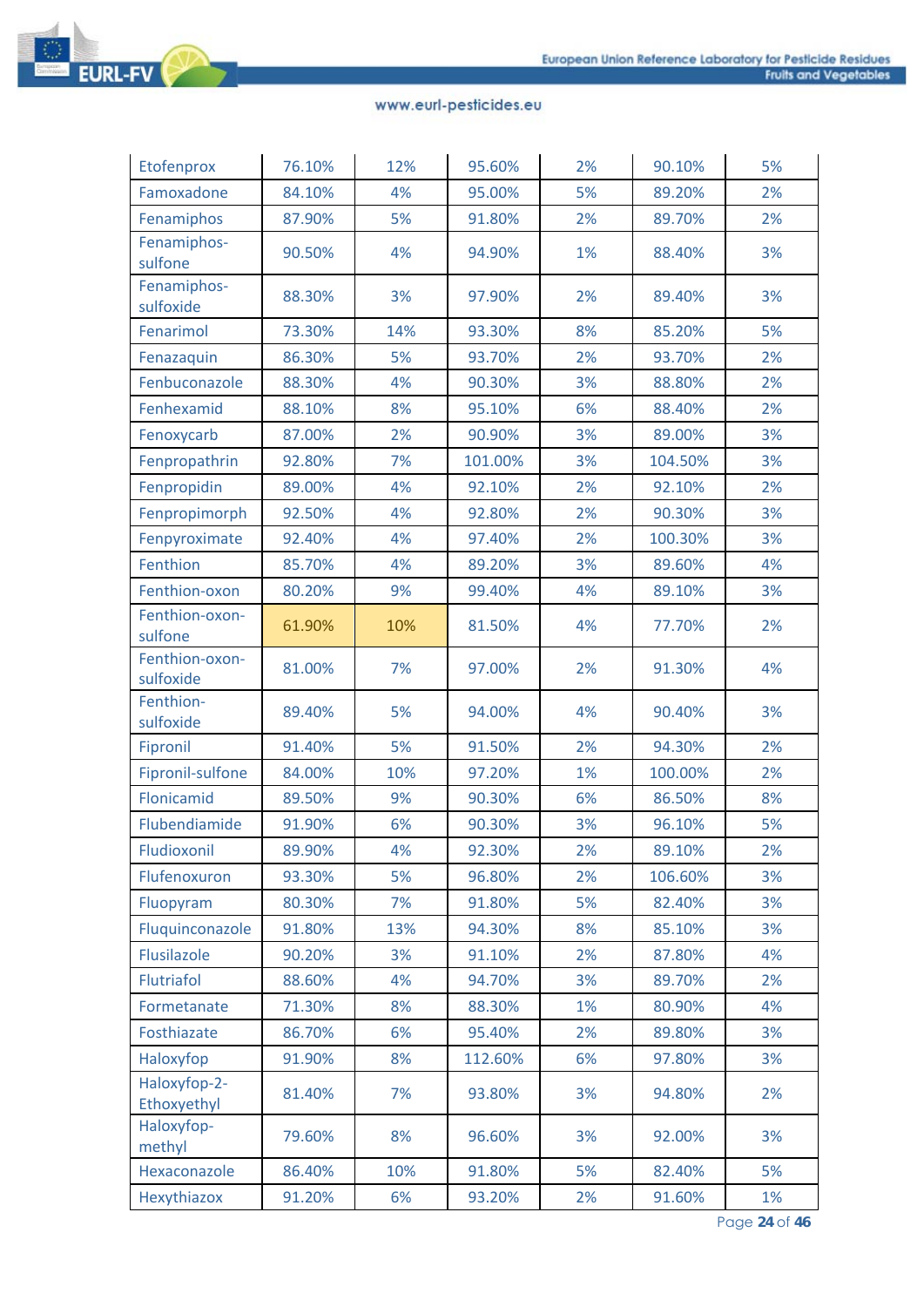

| <b>Imazalil</b>           | 77.00%  | 15% | 76.70%  | 8%  | 91.10%  | 2% |
|---------------------------|---------|-----|---------|-----|---------|----|
| Imidacloprid              | 100.10% | 16% | 97.50%  | 12% | 89.80%  | 7% |
| Indoxacarb                | 91.80%  | 6%  | 91.70%  | 3%  | 98.70%  | 3% |
| Isocarbophos              | 88.20%  | 5%  | 94.20%  | 3%  | 87.80%  | 4% |
| Kresoxim-<br>methyl       | 83.40%  | 3%  | 89.40%  | 3%  | 86.20%  | 3% |
| Linuron                   | 88.50%  | 5%  | 91.60%  | 4%  | 81.90%  | 4% |
| Lufenuron                 | 94.80%  | 6%  | 101.20% | 5%  | 103.10% | 3% |
| Malaoxon                  | 81.30%  | 6%  | 97.50%  | 4%  | 94.20%  | 3% |
| Malathion                 | 87.40%  | 6%  | 89.80%  | 2%  | 87.90%  | 2% |
| Mepanipyrim               | 86.80%  | 4%  | 90.20%  | 1%  | 89.70%  | 2% |
| Metalaxyl                 | 91.80%  | 6%  | 96.80%  | 2%  | 88.70%  | 3% |
| Metconazole               | 90.20%  | 8%  | 91.00%  | 6%  | 86.00%  | 3% |
| Methamidophos             | 73.20%  | 4%  | 79.90%  | 2%  | 75.50%  | 2% |
| Methidathion              | 86.60%  | 19% | 87.10%  | 3%  | 85.90%  | 3% |
| Methiocarb-<br>sulfoxide  | 86.90%  | 6%  | 97.00%  | 3%  | 89.90%  | 3% |
| Methoxyfenozid<br>e       | 80.50%  | 13% | 95.50%  | 4%  | 90.10%  | 2% |
| Monocrotophos             | 82.30%  | 5%  | 88.10%  | 7%  | 86.80%  | 2% |
| Myclobutanil              | 87.10%  | 4%  | 92.00%  | 3%  | 88.00%  | 2% |
| Omethoate                 | 84.60%  | 3%  | 81.40%  | 2%  | 81.40%  | 5% |
| Oxadixyl                  | 89.80%  | 10% | 95.70%  | 4%  | 92.20%  | 6% |
| Oxamyl                    | 77.30%  | 16% | 88.50%  | 18% | 80.50%  | 8% |
| Paraoxon<br>methyl        | 81.40%  | 11% | 108.40% | 7%  | 99.10%  | 4% |
| Penconazole               | 89.60%  | 6%  | 94.00%  | 2%  | 88.70%  | 2% |
| Pencycuron                | 87.50%  | 5%  | 90.60%  | 1%  | 88.60%  | 3% |
| Pendimethalin             | 83.70%  | 6%  | 89.60%  | 4%  | 94.90%  | 3% |
| Phenthoate                | 92.20%  | 7%  | 89.70%  | 3%  | 86.30%  | 3% |
| Phosalone                 | 78.20%  | 6%  | 86.00%  | 6%  | 84.40%  | 3% |
| Phosmet                   | 91.50%  | 6%  | 92.90%  | 2%  | 85.20%  | 2% |
| Phosmet oxon              | 37.40%  | 11% | 96.40%  | 4%  | 95.50%  | 5% |
| Phoxim                    | 83.60%  | 5%  | 91.40%  | 4%  | 87.70%  | 2% |
| Pirimicarb                | 87.30%  | 4%  | 97.90%  | 6%  | 89.10%  | 4% |
| Pirimicarb.<br>desmethyl- | 79.50%  | 6%  | 94.00%  | 4%  | 83.50%  | 5% |
| Pirimiphos-<br>methyl     | 90.00%  | 6%  | 90.60%  | 2%  | 89.20%  | 3% |
| Prochloraz                | 86.90%  | 4%  | 89.00%  | 3%  | 88.80%  | 3% |
| Profenofos                | 86.80%  | 4%  | 91.30%  | 1%  | 92.10%  | 3% |
| Propamocarb               | 84.30%  | 4%  | 84.80%  | 2%  | 80.20%  | 2% |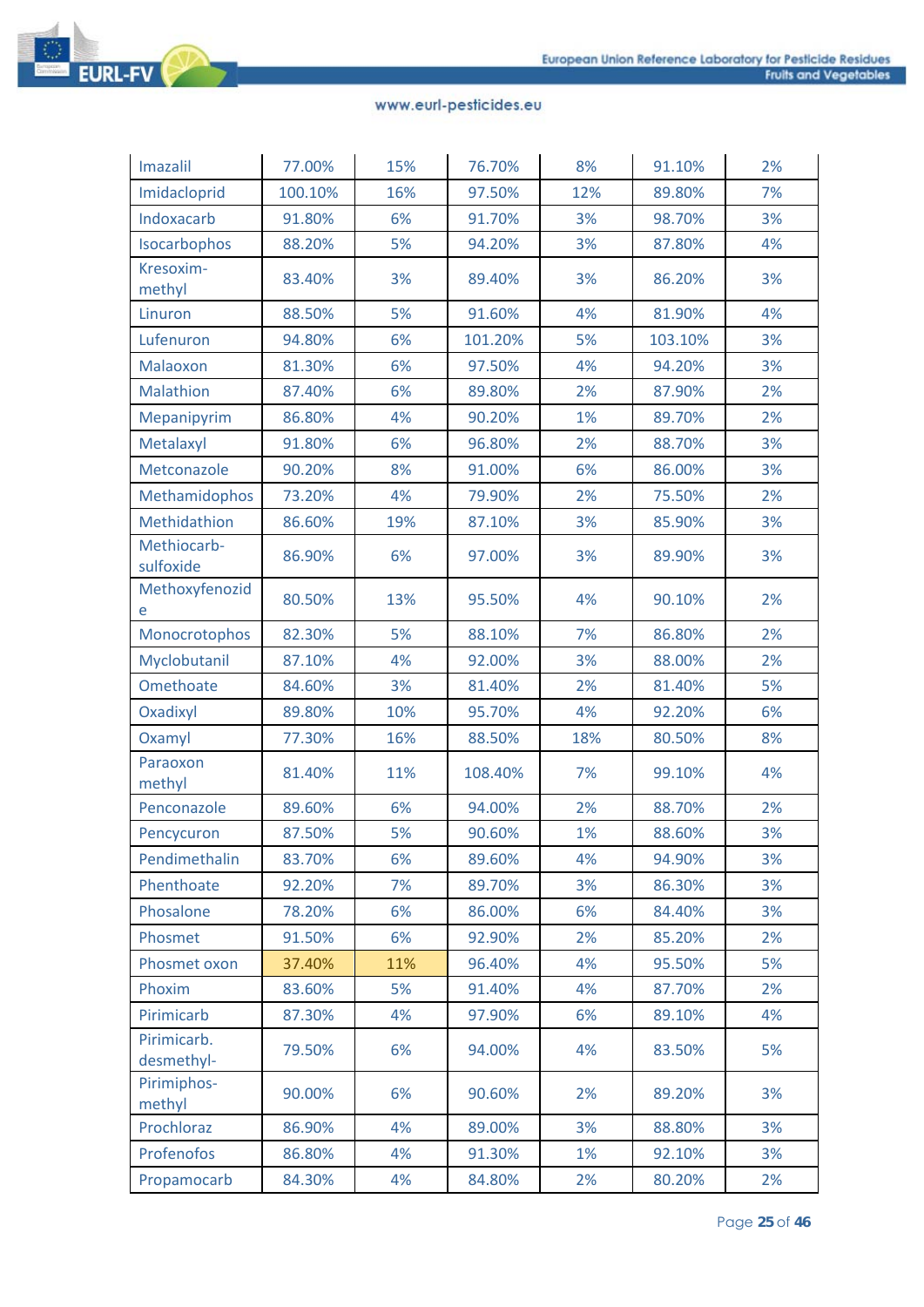

| Propargite                  | 88.10% | 4%  | 95.00% | 2%  | 97.70%  | 4% |
|-----------------------------|--------|-----|--------|-----|---------|----|
| Propiconazole               | 90.40% | 5%  | 91.50% | 3%  | 89.60%  | 2% |
| Propyzamide                 | 86.50% | 4%  | 93.80% | 4%  | 86.80%  | 3% |
| Prothioconazole<br>-Desthio | 77.50% | 6%  | 92.10% | 3%  | 88.30%  | 3% |
| Pyraclostrobin              | 90.50% | 3%  | 90.40% | 1%  | 89.30%  | 4% |
| Pyridaben                   | 86.60% | 4%  | 94.80% | 2%  | 95.50%  | 2% |
| Pyrimethanil                | 73.40% | 27% | 95.40% | 7%  | 81.40%  | 6% |
| Pyriproxyfen                | 87.60% | 5%  | 93.80% | 2%  | 95.20%  | 3% |
| Quinoxyfen                  | 84.00% | 6%  | 90.60% | 2%  | 88.10%  | 2% |
| Spinosad                    | 89.10% | 6%  | 91.50% | 2%  | 91.30%  | 4% |
| Spiromesifen                | 85.30% | 7%  | 87.20% | 4%  | 96.00%  | 2% |
| Spiroxamine                 | 93.00% | 7%  | 99.90% | 4%  | 88.00%  | 3% |
| Tebuconazole                | 89.20% | 4%  | 90.20% | 2%  | 90.30%  | 2% |
| Tebufenozide                | 93.50% | 11% | 78.60% | 10% | 85.00%  | 2% |
| Tebufenpyrad                | 89.50% | 4%  | 94.70% | 2%  | 92.70%  | 3% |
| Teflubenzuron               | 96.20% | 5%  | 95.20% | 4%  | 100.70% | 2% |
| Tetraconazole               | 84.10% | 6%  | 92.00% | 3%  | 84.20%  | 2% |
| Thiabendazole               | 77.50% | 6%  | 88.90% | 4%  | 79.70%  | 6% |
| Thiacloprid                 | 88.30% | 9%  | 95.00% | 4%  | 89.10%  | 5% |
| Thiamethoxam                | 88.00% | 7%  | 88.20% | 8%  | 82.20%  | 5% |
| <b>Thiodicarb</b>           | 71.10% | 5%  | 90.80% | 2%  | 83.00%  | 4% |
| <b>Triadimefon</b>          | 79.00% | 8%  | 94.60% | 2%  | 93.50%  | 2% |
| <b>Triazophos</b>           | 87.80% | 5%  | 89.60% | 2%  | 86.80%  | 2% |
| Trifloxystrobin             | 87.40% | 4%  | 89.60% | 2%  | 92.30%  | 3% |
| <b>Triflumuron</b>          | 84.50% | 8%  | 90.90% | 2%  | 82.90%  | 3% |
| Triticonazole               | 89.70% | 9%  | 96.00% | 11% | 86.00%  | 2% |
| Zoxamide                    | 87.30% | 5%  | 91.90% | 3%  | 87.80%  | 2% |

#### **Repeatability**

|                   | 10 ppb    |                | 20 ppb    |                | $100$ ppb |                |
|-------------------|-----------|----------------|-----------|----------------|-----------|----------------|
| <b>Compound</b>   | Recup (%) | <b>RSD (%)</b> | Recup (%) | <b>RSD (%)</b> | Recup (%) | <b>RSD (%)</b> |
| $2.4-D$           | 110.90%   | 7%             | 116.90%   | 10%            | 109.00%   | 6%             |
| Acephate          | 96.20%    | 5%             | 103.20%   | 8%             | 96.70%    | 9%             |
| Acetamiprid       | 107.90%   | 10%            | 106.70%   | 12%            | 103.70%   | 12%            |
| Aldicarb-sulfone  | 97.30%    | 8%             | 110.70%   | 13%            | 101.50%   | 11%            |
| Azoxystrobin      | 104.00%   | 9%             | 112.20%   | 12%            | 100.90%   | 12%            |
| <b>Bitertanol</b> | 92.70%    | 4%             | 105.30%   | 4%             | 100.60%   | 7%             |
| Bromuconazole     | 103.60%   | 13%            | 110.50%   | 12%            | 98.60%    | 8%             |
| BTS 44595         | 95.40%    | 20%            | 99.00%    | 8%             | 92.60%    | 9%             |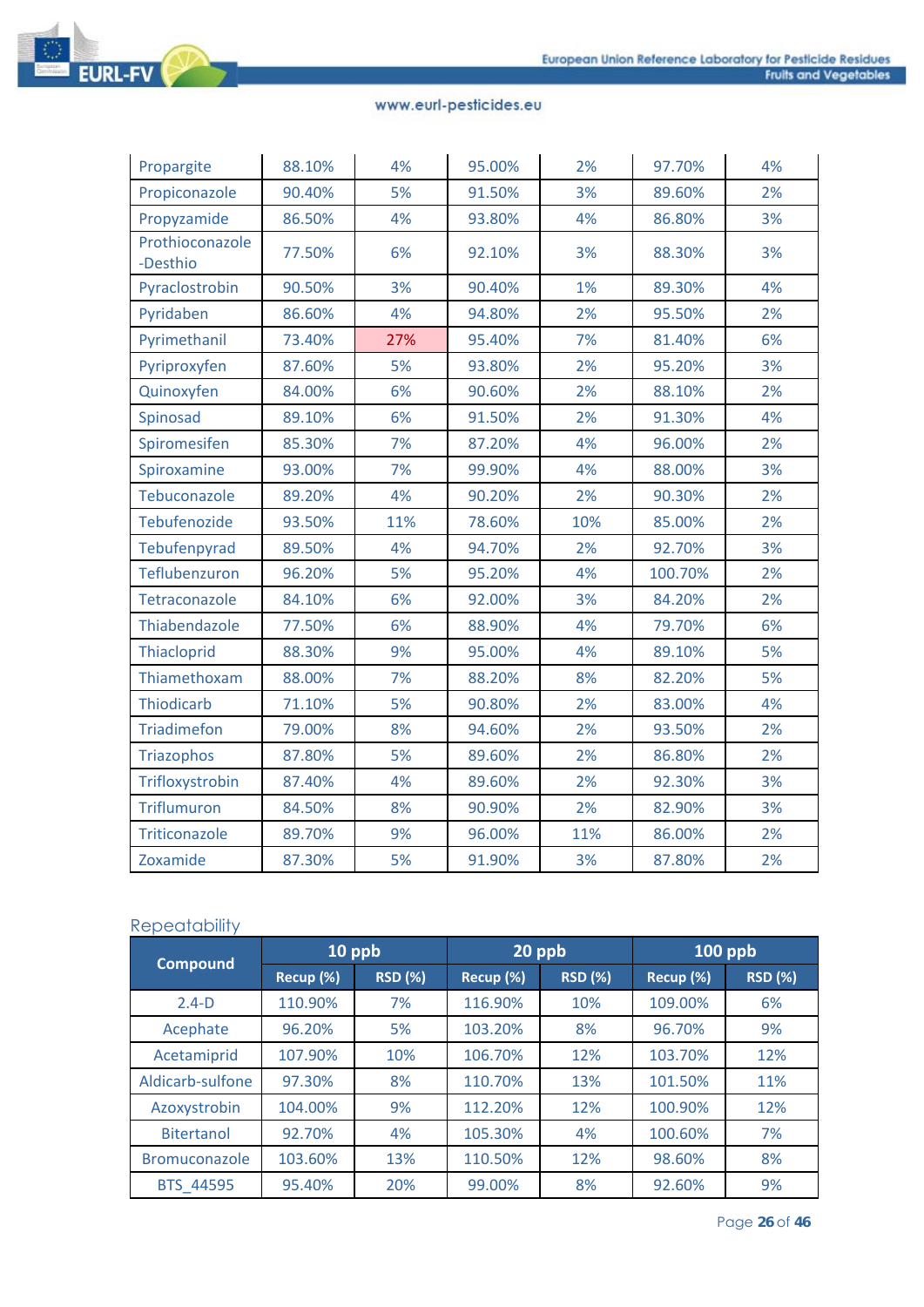

| BTS_44596                     | 88.00%  | 4%  | 98.60%  | 8%  | 91.50%  | 11% |
|-------------------------------|---------|-----|---------|-----|---------|-----|
| BTS-40348                     | 93.30%  | 15% | 108.50% | 6%  | 95.60%  | 6%  |
| <b>Bupirimate</b>             | 97.10%  | 7%  | 106.40% | 9%  | 101.30% | 10% |
| <b>Buprofezin</b>             | 95.30%  | 6%  | 104.40% | 8%  | 98.10%  | 8%  |
| Cadusafos                     | 97.30%  | 6%  | 103.90% | 8%  | 101.50% | 8%  |
| Carbendazim                   | 81.30%  | 6%  | 98.60%  | 7%  | 90.40%  | 5%  |
| Carbofuran                    | 101.70% | 9%  | 108.70% | 8%  | 103.30% | 9%  |
| Carbofuran.<br>30H-           | 86.40%  | 20% | 100.90% | 16% | 96.40%  | 6%  |
| Chlorfenvinphos               | 93.60%  | 8%  | 106.70% | 9%  | 101.30% | 9%  |
| Chlorpyrifos                  | 105.00% | 12% | 109.70% | 11% | 104.90% | 8%  |
| Clofentezine                  | 99.90%  | 16% | 119.60% | 12% | 105.50% | 9%  |
| Clothianidin                  | 107.70% | 39% | 107.60% | 8%  | 106.50% | 14% |
| Cyproconazole                 | 97.80%  | 8%  | 107.80% | 9%  | 98.50%  | 8%  |
| Cyprodinil                    | 95.90%  | 11% | 105.50% | 11% | 101.20% | 9%  |
| Demeton-S-<br>Methyl-Sulfone  | 100.10% | 7%  | 106.90% | 10% | 101.00% | 9%  |
| Demeton-S-<br>methylsulfoxide | 91.30%  | 4%  | 97.90%  | 12% | 95.20%  | 10% |
| <b>Diazinon</b>               | 94.40%  | 3%  | 107.00% | 10% | 102.10% | 8%  |
| Difenoconazole                | 102.30% | 8%  | 108.90% | 12% | 103.70% | 13% |
| Diflubenzuron                 | 99.80%  | 12% | 107.60% | 11% | 102.80% | 8%  |
| Diniconazole                  | 96.50%  | 7%  | 105.70% | 9%  | 103.10% | 8%  |
| Ethion                        | 101.60% | 10% | 111.70% | 12% | 106.80% | 8%  |
| Ethirimol                     | 104.10% | 14% | 101.70% | 15% | 98.50%  | 14% |
| Ethoprophos                   | 96.50%  | 5%  | 104.00% | 8%  | 100.90% | 8%  |
| Etofenprox                    | 91.50%  | 9%  | 113.40% | 12% | 103.50% | 9%  |
| Famoxadone                    | 90.20%  | 19% | 116.10% | 13% | 108.70% | 12% |
| Fenamiphos                    | 99.20%  | 7%  | 107.00% | 8%  | 103.40% | 8%  |
| Fenamiphos-<br>sulfone        | 97.90%  | 7%  | 110.40% | 9%  | 101.80% | 9%  |
| Fenamiphos-<br>sulfoxide      | 96.90%  | 9%  | 109.10% | 7%  | 102.60% | 9%  |
| Fenarimol                     | 88.30%  | 30% | 103.90% | 18% | 100.80% | 10% |
| Fenazaquin                    | 94.50%  | 7%  | 106.30% | 9%  | 102.40% | 6%  |
| Fenbuconazole                 | 96.40%  | 6%  | 106.10% | 9%  | 102.60% | 8%  |
| Fenhexamid                    | 107.40% | 12% | 113.40% | 11% | 102.70% | 9%  |
| Fenoxycarb                    | 101.40% | 9%  | 109.40% | 11% | 102.00% | 9%  |
| Fenpropathrin                 | 99.20%  | 8%  | 107.60% | 5%  | 111.40% | 6%  |
| Fenpropidin                   | 94.60%  | 8%  | 105.80% | 9%  | 101.60% | 7%  |
| Fenpropimorph                 | 95.40%  | 3%  | 104.80% | 7%  | 102.70% | 8%  |
| Fenpyroximate                 | 100.50% | 7%  | 109.50% | 8%  | 110.20% | 7%  |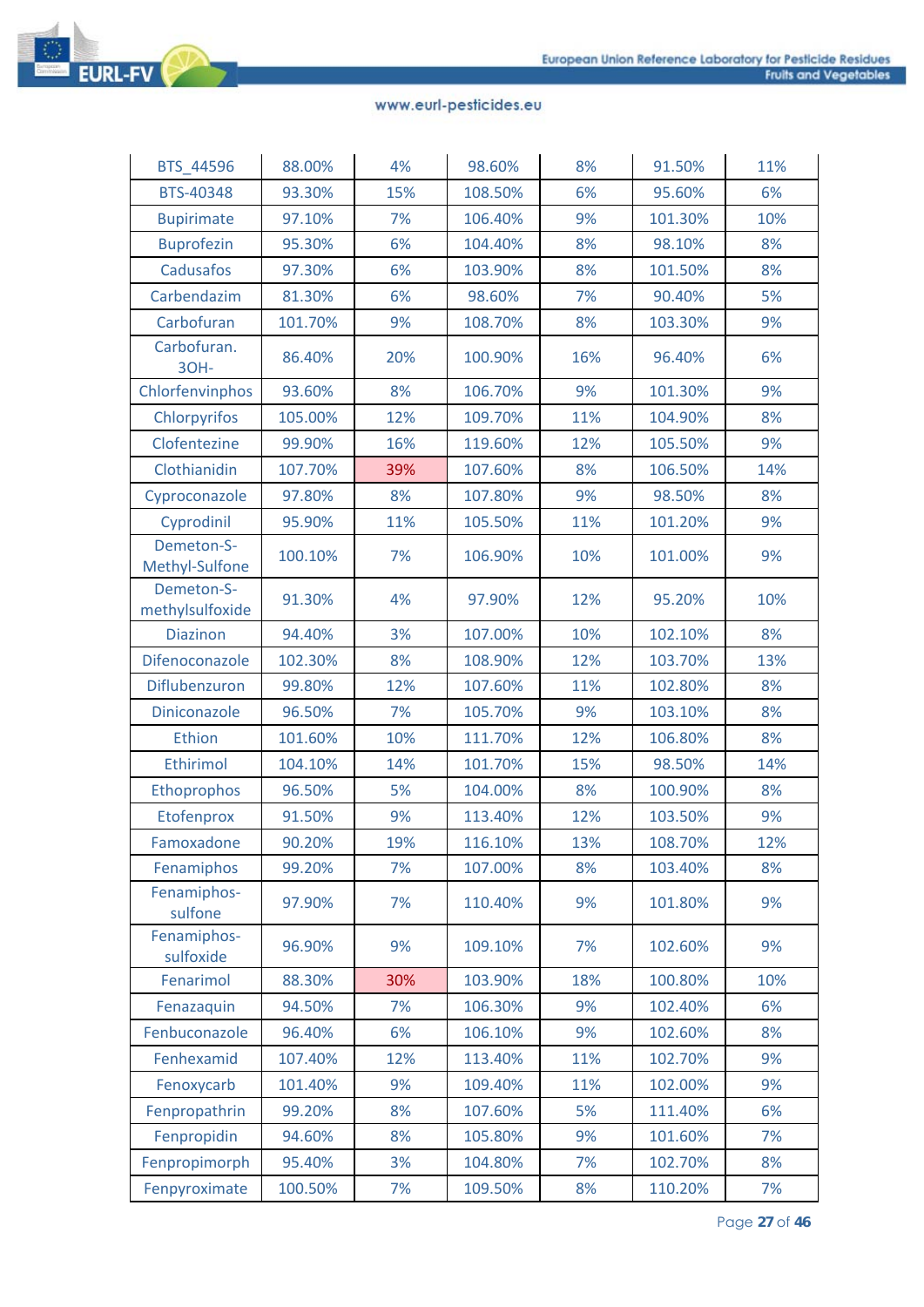

| Fenthion                    | 100.40% | 9%  | 115.90% | 16% | 101.80% | 10% |
|-----------------------------|---------|-----|---------|-----|---------|-----|
| Fenthion-oxon               | 92.00%  | 12% | 107.50% | 6%  | 96.20%  | 5%  |
| Fenthion-oxon-<br>sulfone   | 89.40%  | 21% | 107.10% | 15% | 94.70%  | 14% |
| Fenthion-oxon-<br>sulfoxide | 86.10%  | 9%  | 105.20% | 7%  | 94.50%  | 5%  |
| Fenthion-<br>sulfoxide      | 98.00%  | 6%  | 108.40% | 8%  | 103.80% | 8%  |
| Fipronil                    | 92.80%  | 8%  | 101.70% | 8%  | 100.80% | 5%  |
| Fipronil-sulfone            | 87.60%  | 6%  | 97.30%  | 13% | 92.00%  | 17% |
| Flonicamid                  | 87.90%  | 8%  | 113.90% | 16% | 103.10% | 15% |
| Flubendiamide               | 97.90%  | 6%  | 105.00% | 9%  | 104.40% | 5%  |
| Fludioxonil                 | 99.80%  | 7%  | 107.60% | 9%  | 104.20% | 8%  |
| Flufenoxuron                | 101.50% | 6%  | 111.40% | 10% | 115.00% | 7%  |
| Fluopyram                   | 105.70% | 23% | 113.20% | 14% | 101.00% | 11% |
| Fluquinconazole             | 105.30% | 18% | 110.40% | 14% | 99.30%  | 11% |
| Flusilazole                 | 99.40%  | 6%  | 106.50% | 9%  | 101.20% | 8%  |
| Flutriafol                  | 94.90%  | 10% | 111.50% | 9%  | 100.10% | 8%  |
| Formetanate                 | 85.80%  | 11% | 98.60%  | 6%  | 86.90%  | 9%  |
| Fosthiazate                 | 94.30%  | 7%  | 110.00% | 8%  | 100.10% | 7%  |
| Haloxyfop                   | 117.00% | 18% | 116.60% | 17% | 111.40% | 9%  |
| Haloxyfop-2-<br>Ethoxyethyl | 87.60%  | 7%  | 91.90%  | 17% | 89.90%  | 15% |
| Haloxyfop-<br>methyl        | 86.70%  | 9%  | 92.80%  | 18% | 89.10%  | 15% |
| Hexaconazole                | 104.30% | 19% | 111.70% | 13% | 99.20%  | 10% |
| Hexythiazox                 | 101.10% | 10% | 109.90% | 10% | 105.40% | 8%  |
| <b>Imazalil</b>             | 92.00%  | 12% | 108.40% | 18% | 99.90%  | 7%  |
| Imidacloprid                | 106.60% | 15% | 105.70% | 13% | 99.80%  | 15% |
| Indoxacarb                  | 96.00%  | 6%  | 106.10% | 10% | 107.80% | 7%  |
| Isocarbophos                | 100.50% | 8%  | 106.60% | 9%  | 100.30% | 8%  |
| Kresoxim-<br>methyl         | 103.70% | 11% | 107.10% | 12% | 99.80%  | 9%  |
| Linuron                     | 108.50% | 11% | 110.60% | 11% | 99.00%  | 11% |
| Lufenuron                   | 108.20% | 10% | 116.30% | 8%  | 113.60% | 8%  |
| Malaoxon                    | 88.40%  | 6%  | 104.40% | 6%  | 97.80%  | 6%  |
| Malathion                   | 96.60%  | 6%  | 107.50% | 10% | 99.30%  | 8%  |
| Mepanipyrim                 | 97.20%  | 6%  | 105.70% | 10% | 100.30% | 7%  |
| Metalaxyl                   | 99.90%  | 8%  | 107.50% | 7%  | 101.40% | 8%  |
| Metconazole                 | 97.30%  | 6%  | 106.10% | 9%  | 100.60% | 9%  |
| Methamidopho<br>S           | 88.50%  | 16% | 87.80%  | 7%  | 86.40%  | 8%  |
| Methidathion                | 91.20%  | 15% | 114.50% | 19% | 100.70% | 10% |

Page **28** of **46**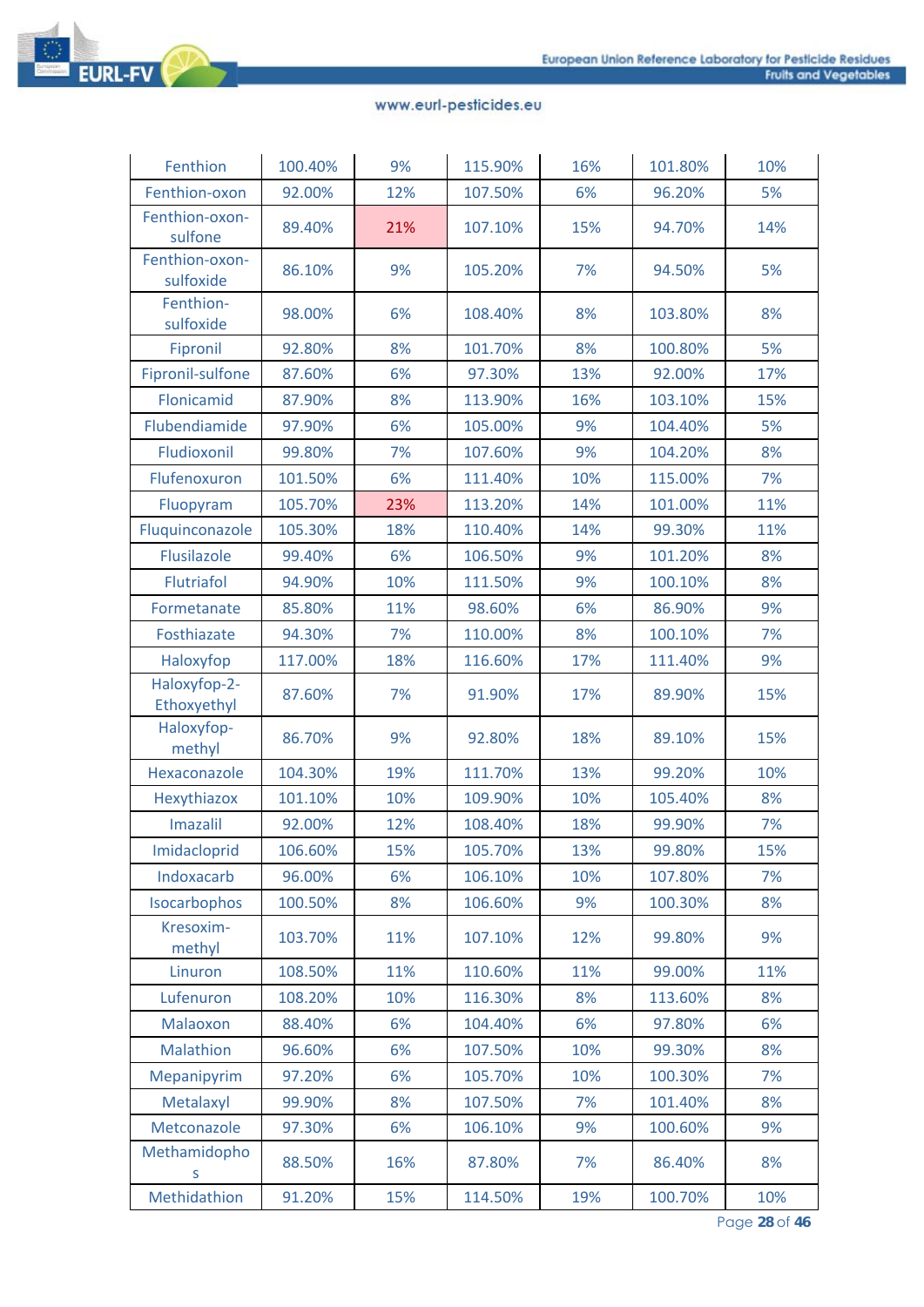

| Methiocarb-<br>sulfoxide    | 94.20%  | 6%  | 107.90% | 8%  | 103.30% | 9%  |
|-----------------------------|---------|-----|---------|-----|---------|-----|
| Methoxyfenozid<br>e         | 90.50%  | 8%  | 113.30% | 10% | 96.40%  | 7%  |
| Monocrotophos               | 96.40%  | 11% | 102.50% | 11% | 99.80%  | 9%  |
| Myclobutanil                | 98.90%  | 8%  | 104.00% | 7%  | 100.00% | 7%  |
| Omethoate                   | 95.00%  | 7%  | 97.90%  | 12% | 95.00%  | 10% |
| Oxadixyl                    | 98.70%  | 7%  | 103.80% | 6%  | 101.30% | 5%  |
| Oxamyl                      | 113.40% | 42% | 107.10% | 14% | 100.00% | 13% |
| Paraoxon<br>methyl          | 94.30%  | 27% | 114.90% | 12% | 100.60% | 5%  |
| Penconazole                 | 96.40%  | 4%  | 107.70% | 8%  | 101.70% | 8%  |
| Pencycuron                  | 97.50%  | 8%  | 106.70% | 9%  | 101.90% | 8%  |
| Pendimethalin               | 99.40%  | 11% | 109.90% | 12% | 105.50% | 7%  |
| Phenthoate                  | 98.20%  | 7%  | 106.10% | 10% | 101.40% | 10% |
| Phosalone                   | 102.60% | 14% | 110.70% | 16% | 102.10% | 11% |
| Phosmet                     | 99.00%  | 6%  | 117.90% | 14% | 101.80% | 10% |
| Phosmet oxon                | 91.90%  | 35% | 106.00% | 9%  | 105.00% | 8%  |
| Phoxim                      | 100.20% | 13% | 116.00% | 14% | 103.60% | 9%  |
| Pirimicarb                  | 88.90%  | 10% | 100.20% | 5%  | 99.40%  | 8%  |
| Pirimicarb.<br>desmethyl-   | 95.30%  | 13% | 105.50% | 10% | 97.50%  | 9%  |
| Pirimiphos-<br>methyl       | 94.40%  | 5%  | 104.10% | 10% | 102.90% | 8%  |
| Prochloraz                  | 96.20%  | 7%  | 103.00% | 9%  | 102.60% | 8%  |
| Profenofos                  | 94.70%  | 6%  | 108.00% | 9%  | 104.20% | 9%  |
| Propamocarb                 | 96.00%  | 8%  | 100.20% | 10% | 95.70%  | 10% |
| Propargite                  | 101.60% | 8%  | 113.10% | 11% | 107.30% | 7%  |
| Propiconazole               | 98.40%  | 5%  | 106.20% | 9%  | 101.70% | 7%  |
| Propyzamide                 | 98.60%  | 11% | 109.40% | 8%  | 99.60%  | 10% |
| Prothioconazole<br>-Desthio | 89.60%  | 13% | 102.30% | 8%  | 92.70%  | 6%  |
| Pyraclostrobin              | 99.30%  | 8%  | 104.20% | 9%  | 103.40% | 9%  |
| Pyridaben                   | 97.10%  | 7%  | 109.60% | 9%  | 106.10% | 7%  |
| Pyrimethanil                | 107.20% | 18% | 112.50% | 12% | 104.20% | 13% |
| Pyriproxyfen                | 100.30% | 8%  | 112.00% | 10% | 105.00% | 6%  |
| Quinoxyfen                  | 96.20%  | 8%  | 109.70% | 11% | 100.80% | 9%  |
| Spinosad                    | 105.10% | 10% | 106.30% | 9%  | 102.60% | 8%  |
| Spiromesifen                | 86.50%  | 14% | 105.60% | 11% | 106.10% | 8%  |
| Spiroxamine                 | 90.80%  | 10% | 115.00% | 14% | 104.30% | 10% |
| Tebuconazole                | 98.50%  | 8%  | 104.70% | 9%  | 101.20% | 7%  |
| Tebufenozide                | 106.10% | 16% | 104.70% | 15% | 102.20% | 10% |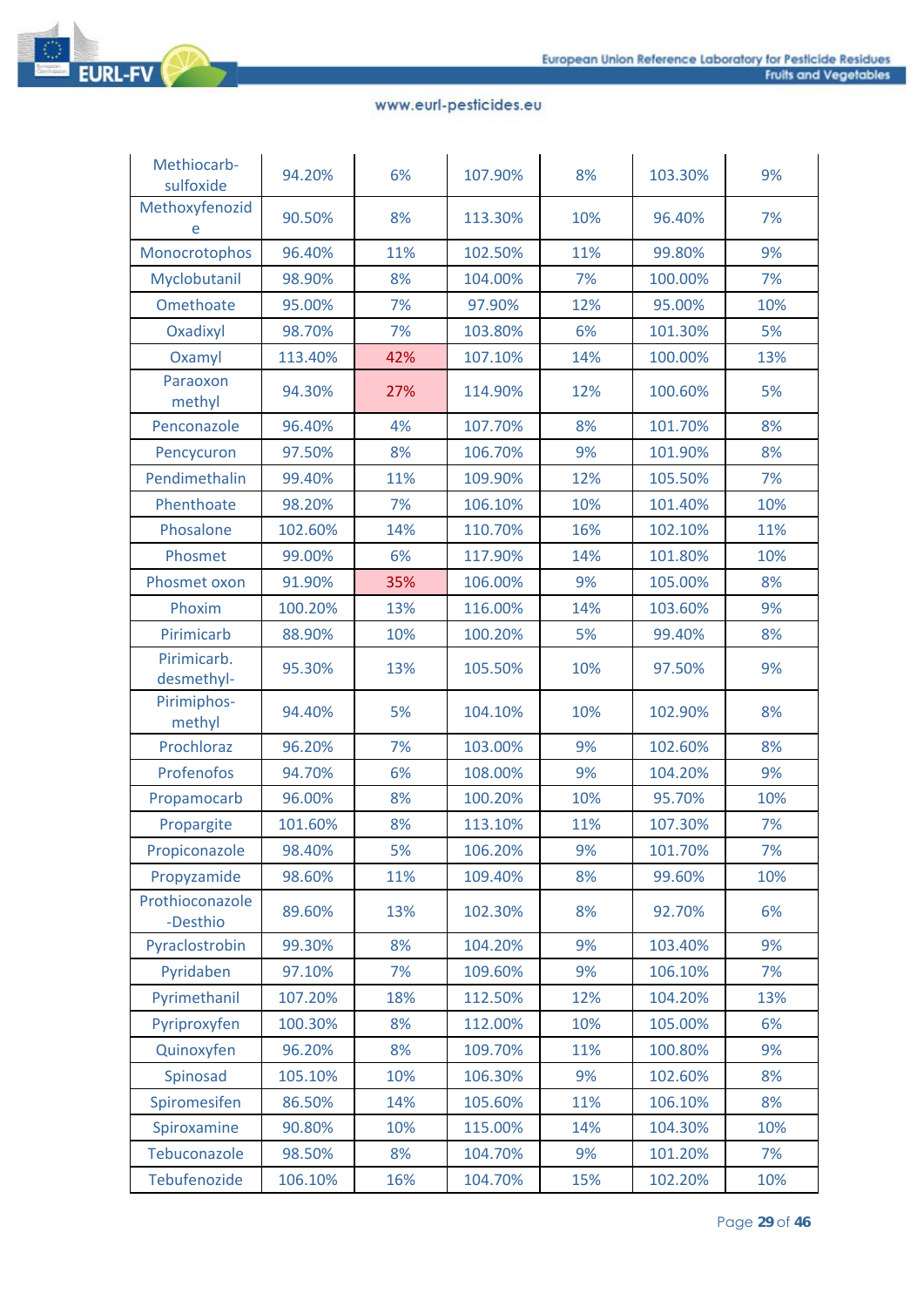

| Tebufenpyrad         | 98.80%  | 8%  | 108.50% | 8%  | 105.40% | 9%  |
|----------------------|---------|-----|---------|-----|---------|-----|
| Teflubenzuron        | 101.00% | 6%  | 113.90% | 9%  | 109.40% | 7%  |
| Tetraconazole        | 102.20% | 12% | 107.30% | 10% | 101.20% | 10% |
| Thiabendazole        | 94.30%  | 13% | 97.80%  | 11% | 86.30%  | 9%  |
| Thiacloprid          | 101.30% | 9%  | 108.00% | 8%  | 102.70% | 12% |
| Thiamethoxam         | 95.60%  | 8%  | 105.90% | 13% | 100.00% | 16% |
| <b>Thiodicarb</b>    | 77.50%  | 7%  | 101.20% | 7%  | 93.40%  | 9%  |
| <b>Triadimefon</b>   | 85.50%  | 8%  | 102.40% | 4%  | 94.00%  | 6%  |
| <b>Triazophos</b>    | 96.00%  | 6%  | 107.50% | 10% | 99.60%  | 8%  |
| Trifloxystrobin      | 95.20%  | 5%  | 108.20% | 12% | 104.70% | 9%  |
| Triflumuron          | 102.90% | 14% | 108.30% | 15% | 103.40% | 14% |
| <b>Triticonazole</b> | 101.00% | 11% | 112.80% | 12% | 101.50% | 9%  |
| Zoxamide             | 104.00% | 10% | 104.00% | 8%  | 102.20% | 9%  |

# **Linearity**

| <b>Compound</b>      | Min     | <b>Max</b> |  |
|----------------------|---------|------------|--|
|                      | [mg/kg] | [mg/kg]    |  |
| $2.4-D$              | 0.005   | 0.5        |  |
| Acephate             | 0.005   | 0.5        |  |
| Acetamiprid          | 0.005   | 0.5        |  |
| Aldicarb-sulfone     | 0.005   | 0.5        |  |
| Azoxystrobin         | 0.005   | 0.5        |  |
| <b>Bitertanol</b>    | 0.005   | 0.5        |  |
| <b>Bromuconazole</b> | 0.005   | 0.5        |  |
| <b>BTS 44595</b>     | 0.005   | 0.5        |  |
| <b>BTS 44596</b>     | 0.005   | 0.5        |  |
| <b>BTS-40348</b>     | 0.005   | 0.5        |  |
| <b>Bupirimate</b>    | 0.005   | 0.5        |  |
| <b>Buprofezin</b>    | 0.005   | 0.5        |  |
| Cadusafos            | 0.005   | 0.5        |  |
| Carbendazim          | 0.005   | 0.5        |  |
| Carbofuran           | 0.005   | 0.5        |  |
| Carbofuran.<br>30H-  | 0.005   | 0.5        |  |
| Chlorfenvinphos      | 0.005   | 0.5        |  |
| Chlorpyrifos         | 0.005   | 0.5        |  |
| Clofentezine         | 0.005   | 0.5        |  |
| Clothianidin         | 0.005   | 0.5        |  |
| Cyproconazole        | 0.005   | 0.5        |  |
| Cyprodinil           | 0.005   | 0.5        |  |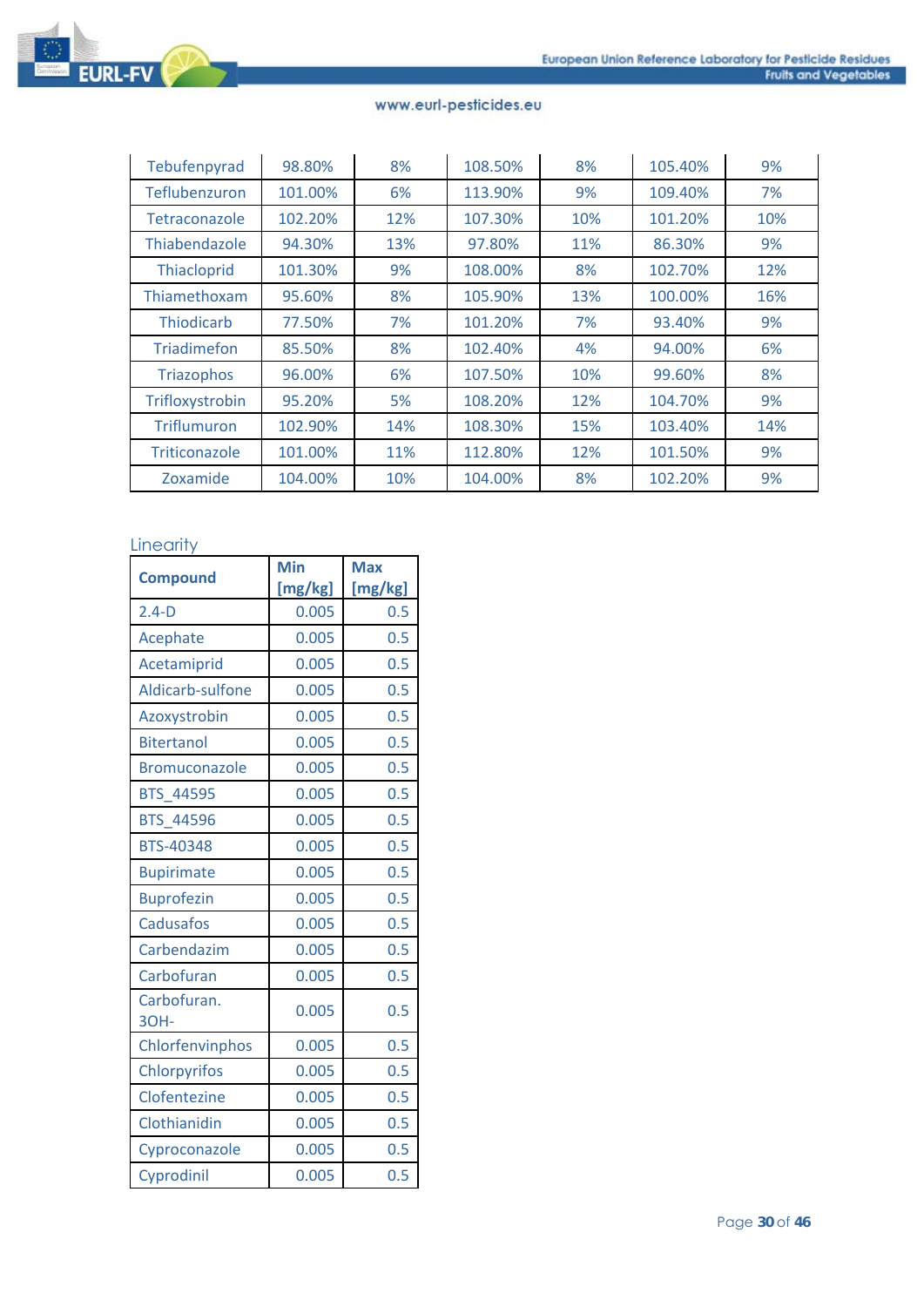

| Demeton-S-<br>Methyl-Sulfone  | 0.005 | 0.5 |
|-------------------------------|-------|-----|
| Demeton-S-<br>methylsulfoxide | 0.005 | 0.5 |
| <b>Diazinon</b>               | 0.005 | 0.5 |
| Difenoconazole                | 0.005 | 0.5 |
| Diflubenzuron                 | 0.005 | 0.5 |
| <b>Diniconazole</b>           | 0.005 | 0.5 |
| Ethion                        | 0.005 | 0.5 |
| <b>Ethirimol</b>              | 0.005 | 0.5 |
| Ethoprophos                   | 0.005 | 0.5 |
| Etofenprox                    | 0.005 | 0.5 |
| Famoxadone                    | 0.005 | 0.5 |
| Fenamiphos                    | 0.005 | 0.5 |
| Fenamiphos-<br>sulfone        | 0.005 | 0.5 |
| Fenamiphos-<br>sulfoxide      | 0.005 | 0.5 |
| Fenarimol                     | 0.005 | 0.5 |
| Fenazaquin                    | 0.005 | 0.5 |
| Fenbuconazole                 | 0.005 | 0.5 |
| Fenhexamid                    | 0.005 | 0.5 |
| Fenoxycarb                    | 0.005 | 0.5 |
| Fenpropathrin                 | 0.005 | 0.5 |
| Fenpropidin                   | 0.005 | 0.5 |
| Fenpropimorph                 | 0.005 | 0.5 |
| Fenpyroximate                 | 0.005 | 0.5 |
| Fenthion                      | 0.005 | 0.5 |
| Fenthion-oxon                 | 0.005 | 0.5 |
| Fenthion-oxon-<br>sulfone     | 0.005 | 0.5 |
| Fenthion-oxon-<br>sulfoxide   | 0.005 | 0.5 |
| Fenthion-<br>sulfoxide        | 0.005 | 0.5 |
| Fipronil                      | 0.005 | 0.5 |
| Fipronil-sulfone              | 0.005 | 0.5 |
| Flonicamid                    | 0.005 | 0.5 |
| Flubendiamide                 | 0.005 | 0.2 |
| Fludioxonil                   | 0.005 | 0.5 |
| Flufenoxuron                  | 0.005 | 0.5 |
| Fluopyram                     | 0.005 | 0.5 |
| Fluquinconazole               | 0.005 | 0.5 |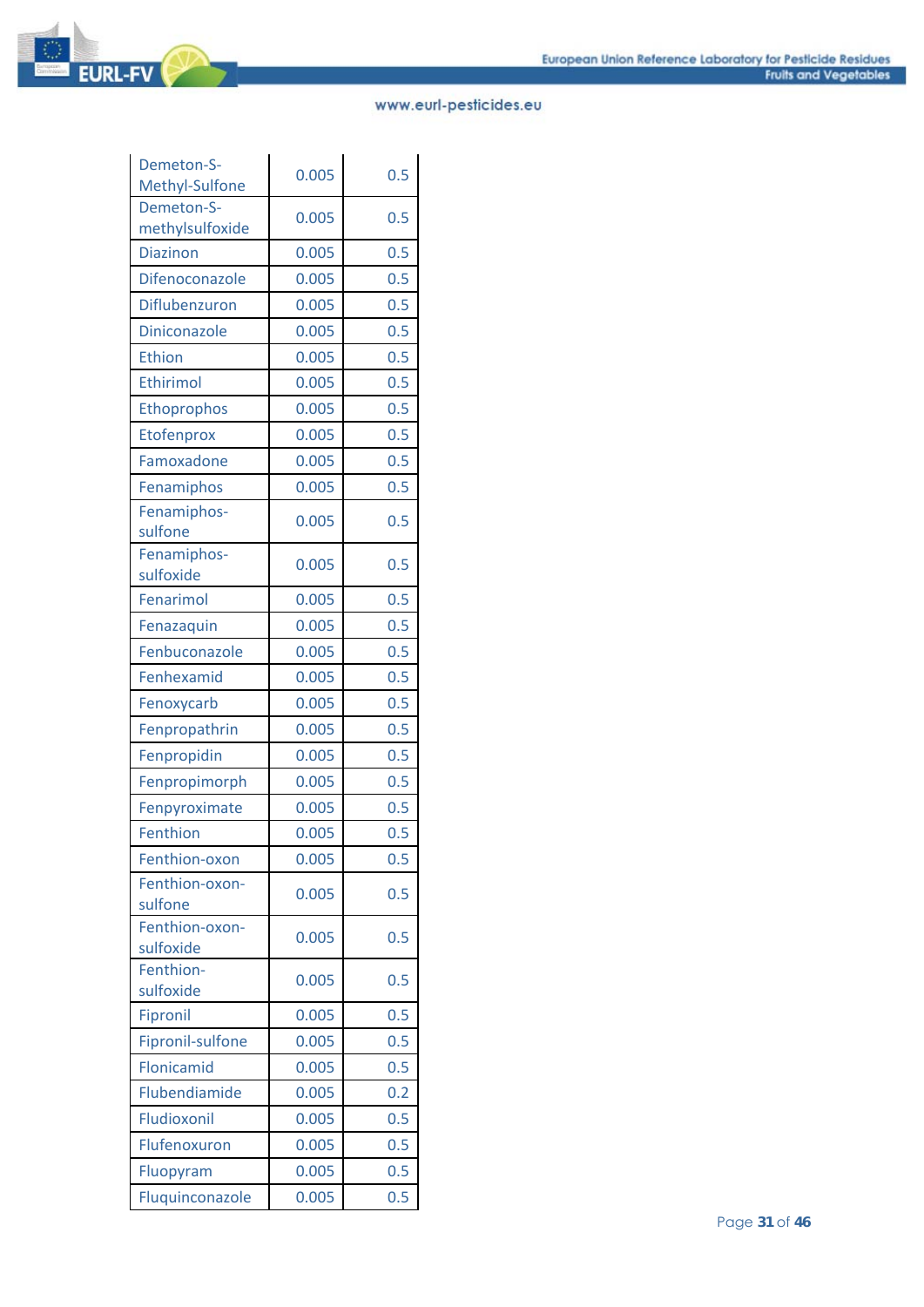| Flusilazole                 | 0.005 | 0.5 |
|-----------------------------|-------|-----|
| <b>Flutriafol</b>           | 0.005 | 0.5 |
| Formetanate                 | 0.005 | 0.5 |
| Fosthiazate                 | 0.005 | 0.5 |
| Haloxyfop                   | 0.005 | 0.5 |
| Haloxyfop-2-<br>Ethoxyethyl | 0.005 | 0.5 |
| Haloxyfop-<br>methyl        | 0.005 | 0.5 |
| Hexaconazole                | 0.005 | 0.5 |
| Hexythiazox                 | 0.005 | 0.5 |
| <b>Imazalil</b>             | 0.01  | 0.5 |
| Imidacloprid                | 0.005 | 0.5 |
| Indoxacarb                  | 0.005 | 0.5 |
| Isocarbophos                | 0.005 | 0.5 |
| Kresoxim-methyl             | 0.005 | 0.5 |
| Linuron                     | 0.005 | 0.5 |
| Lufenuron                   | 0.005 | 0.2 |
| Malaoxon                    | 0.005 | 0.5 |
| Malathion                   | 0.005 | 0.5 |
| Mepanipyrim                 | 0.005 | 0.5 |
| Metalaxyl                   | 0.005 | 0.5 |
| Metconazole                 | 0.005 | 0.5 |
| Methamidophos               | 0.005 | 0.5 |
| Methidathion                | 0.005 | 0.5 |
| Methiocarb-<br>sulfoxide    | 0.005 | 0.5 |
| Methoxyfenozide             | 0.005 | 0.5 |
| Monocrotophos               | 0.005 | 0.5 |
| Myclobutanil                | 0.005 | 0.5 |
| Omethoate                   | 0.005 | 0.5 |
| Oxadixyl                    | 0.005 | 0.5 |
| Oxamyl                      | 0.01  | 0.2 |
| Paraoxon methyl             | 0.005 | 0.5 |
| Penconazole                 | 0.005 | 0.5 |
| Pencycuron                  | 0.005 | 0.5 |
| Pendimethalin               | 0.005 | 0.5 |
| Phenthoate                  | 0.005 | 0.5 |
| Phosalone                   | 0.005 | 0.5 |
| Phosmet                     | 0.005 | 0.5 |
| Phosmet oxon                | 0.005 | 0.5 |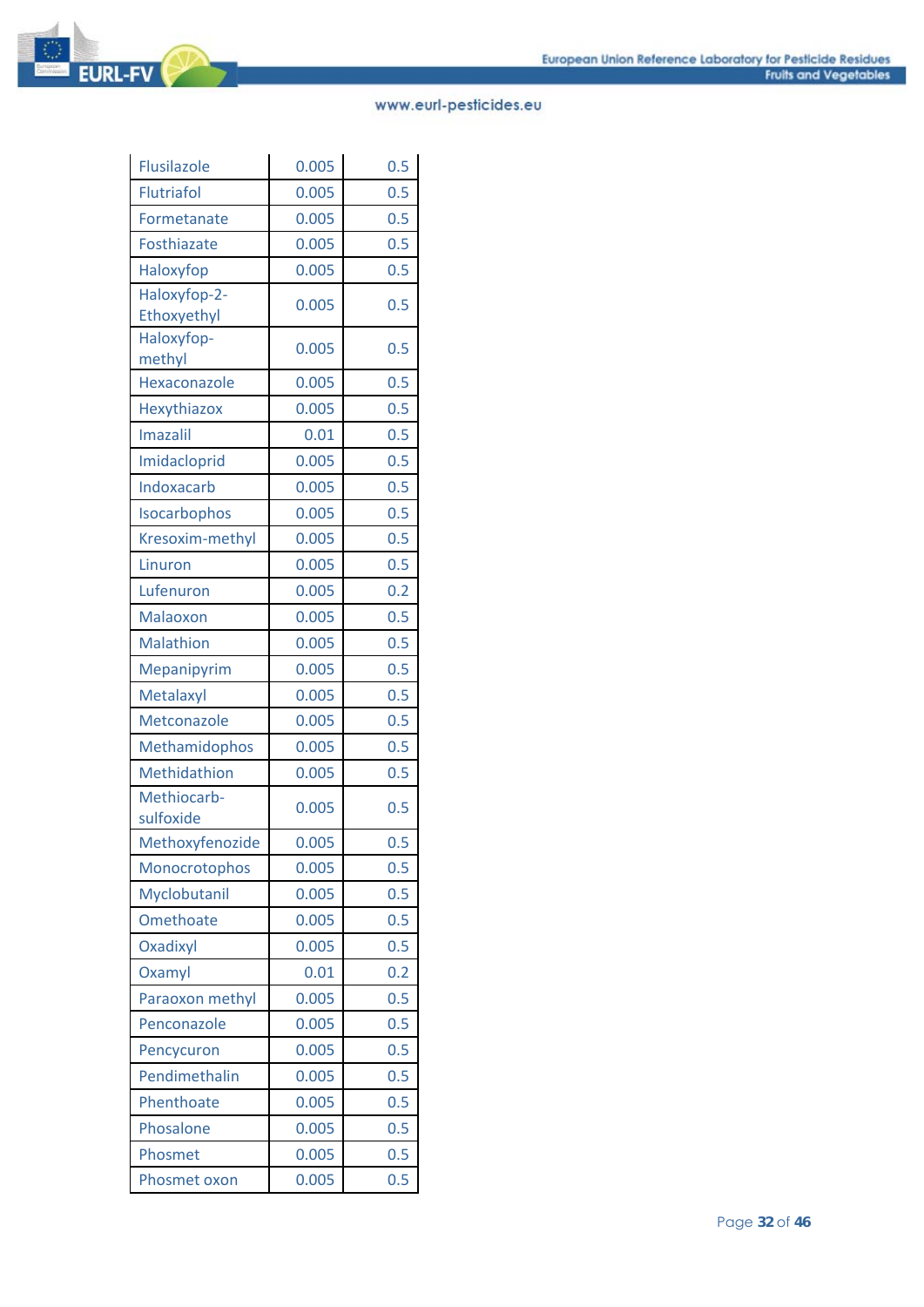| Phoxim                             | 0.005 | 0.5 |
|------------------------------------|-------|-----|
| Pirimicarb                         | 0.005 | 0.5 |
| Pirimicarb.<br>desmethyl-          | 0.005 | 0.5 |
| Pirimiphos-<br>methyl              | 0.005 | 0.5 |
| Prochloraz                         | 0.005 | 0.5 |
| Profenofos                         | 0.005 | 0.5 |
| Propamocarb                        | 0.005 | 0.5 |
| Propargite                         | 0.005 | 0.5 |
| Propiconazole                      | 0.005 | 0.5 |
| Propyzamide                        | 0.005 | 0.5 |
| Prothioconazole-<br><b>Desthio</b> | 0.005 | 0.5 |
| Pyraclostrobin                     | 0.005 | 0.5 |
| Pyridaben                          | 0.005 | 0.5 |
| Pyrimethanil                       | 0.005 | 0.5 |
| Pyriproxyfen                       | 0.005 | 0.5 |
| Quinoxyfen                         | 0.005 | 0.5 |
| Spinosad                           | 0.005 | 0.5 |
| Spiromesifen                       | 0.005 | 0.5 |
| Spiroxamine                        | 0.005 | 0.5 |
| Tebuconazole                       | 0.005 | 0.5 |
| Tebufenozide                       | 0.005 | 0.5 |
| Tebufenpyrad                       | 0.004 | 0.5 |
| Teflubenzuron                      | 0.005 | 0.2 |
| Tetraconazole                      | 0.005 | 0.5 |
| Thiabendazole                      | 0.005 | 0.5 |
| Thiacloprid                        | 0.005 | 0.5 |
| Thiamethoxam                       | 0.005 | 0.5 |
| <b>Thiodicarb</b>                  | 0.005 | 0.5 |
| <b>Triadimefon</b>                 | 0.005 | 0.5 |
| <b>Triazophos</b>                  | 0.005 | 0.5 |
| Trifloxystrobin                    | 0.005 | 0.5 |
| <b>Triflumuron</b>                 | 0.005 | 0.5 |
| Triticonazole                      | 0.005 | 0.5 |
| Zoxamide                           | 0.005 | 0.5 |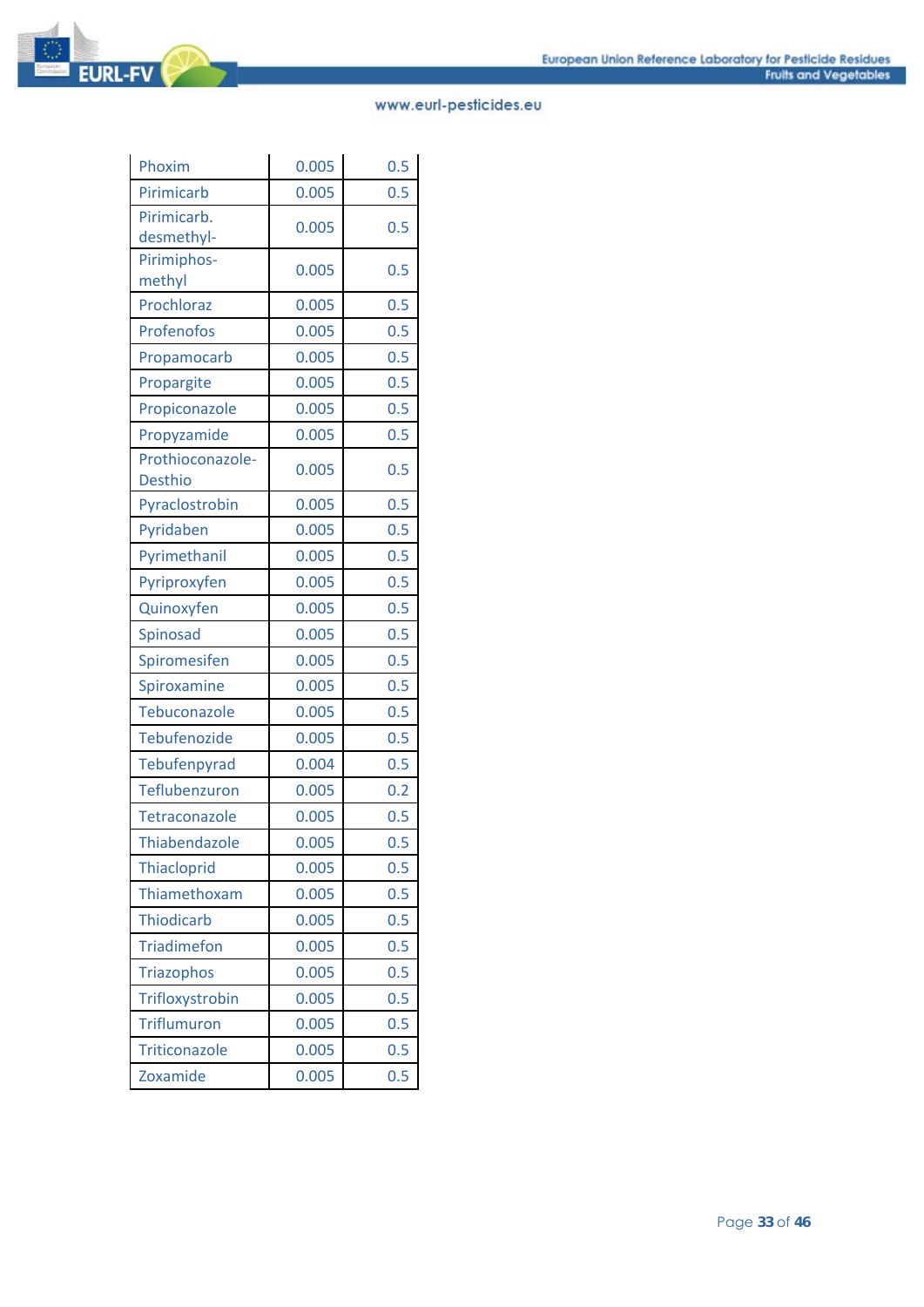

## **Tomato**

#### Recoveries

|                               | 10 ppb    |                | 20 ppb    |                | <b>100 ppb</b> |                |
|-------------------------------|-----------|----------------|-----------|----------------|----------------|----------------|
| <b>Compound</b>               | Recup (%) | <b>RSD (%)</b> | Recup (%) | <b>RSD (%)</b> | Recup (%)      | <b>RSD (%)</b> |
| $2.4-D$                       | 106.00%   | 3%             | 112.30%   | 8%             | 101.30%        | 2%             |
| Abamectin                     | 83.60%    | 13%            | 97.70%    | 15%            | 97.20%         | 3%             |
| Acephate                      | 92.60%    | 5%             | 83.40%    | 5%             | 90.20%         | 1%             |
| Acetamiprid                   | 97.10%    | 3%             | 94.10%    | 6%             | 95.90%         | 1%             |
| Aldicarb                      | 99.60%    | 16%            | 85.00%    | 10%            | 104.10%        | 6%             |
| Aldicarb-sulfone              | 98.80%    | 4%             | 91.30%    | 7%             | 95.20%         | 1%             |
| Aldicarb-<br>sulfoxide        | 107.80%   | 7%             | 82.10%    | 7%             | 92.80%         | 3%             |
| Azinphos-methyl               | 100.40%   | 7%             | 85.20%    | 11%            | 95.70%         | 3%             |
| Azoxystrobin                  | 96.70%    | 5%             | 91.00%    | 4%             | 96.00%         | 2%             |
| <b>Bitertanol</b>             | 94.70%    | 7%             | 91.30%    | 5%             | 97.10%         | 1%             |
| <b>Boscalid</b>               | 97.90%    | 2%             | 92.60%    | 5%             | 97.60%         | 2%             |
| Bromuconazole                 | 95.90%    | 8%             | 93.90%    | 7%             | 96.40%         | 1%             |
| BTS 44595                     | 102.70%   | 4%             | 96.70%    | 3%             | 96.90%         | 5%             |
| BTS 44596                     | 108.50%   | 4%             | 102.50%   | 4%             | 97.50%         | 6%             |
| BTS-40348                     | 104.60%   | 3%             | 98.70%    | 3%             | 94.40%         | 5%             |
| <b>Bupirimate</b>             | 99.90%    | 3%             | 92.90%    | 6%             | 95.50%         | 2%             |
| <b>Buprofezin</b>             | 95.90%    | 4%             | 91.50%    | 6%             | 97.00%         | 1%             |
| Cadusafos                     | 98.90%    | 3%             | 92.70%    | 4%             | 96.10%         | 1%             |
| Carbaryl                      | 100.60%   | 3%             | 93.00%    | 6%             | 93.90%         | 1%             |
| Carbendazim                   | 77.70%    | 4%             | 79.70%    | 3%             | 90.70%         | 5%             |
| Carbofuran                    | 99.20%    | 4%             | 93.40%    | 5%             | 95.80%         | 2%             |
| Carbofuran.<br>30H-           | 101.60%   | 3%             | 98.90%    | 6%             | 95.20%         | 5%             |
| Chlorantranilipro<br>le       | 93.90%    | 2%             | 89.60%    | 5%             | 96.30%         | 2%             |
| Chlorfenvinphos               | 98.80%    | 5%             | 93.60%    | 6%             | 96.80%         | 2%             |
| Chlorpyrifos                  | 96.20%    | 12%            | 93.30%    | 8%             | 96.70%         | 1%             |
| Clofentezine                  | 95.70%    | 4%             | 105.00%   | 8%             | 93.60%         | 3%             |
| Clothianidin                  | 100.00%   | 6%             | 94.60%    | 2%             | 97.10%         | 1%             |
| Cymoxanil                     | 95.80%    | 18%            | 97.80%    | 15%            | 96.40%         | 3%             |
| Cyproconazole                 | 98.70%    | 3%             | 96.50%    | 7%             | 96.10%         | 2%             |
| Cyprodinil                    | 94.20%    | 3%             | 90.50%    | 6%             | 93.30%         | 1%             |
| Demeton-S-<br>Methyl-Sulfone  | 100.30%   | 2%             | 93.00%    | 5%             | 93.80%         | 1%             |
| Demeton-S-<br>methylsulfoxide | 95.30%    | 5%             | 90.90%    | 6%             | 95.80%         | 2%             |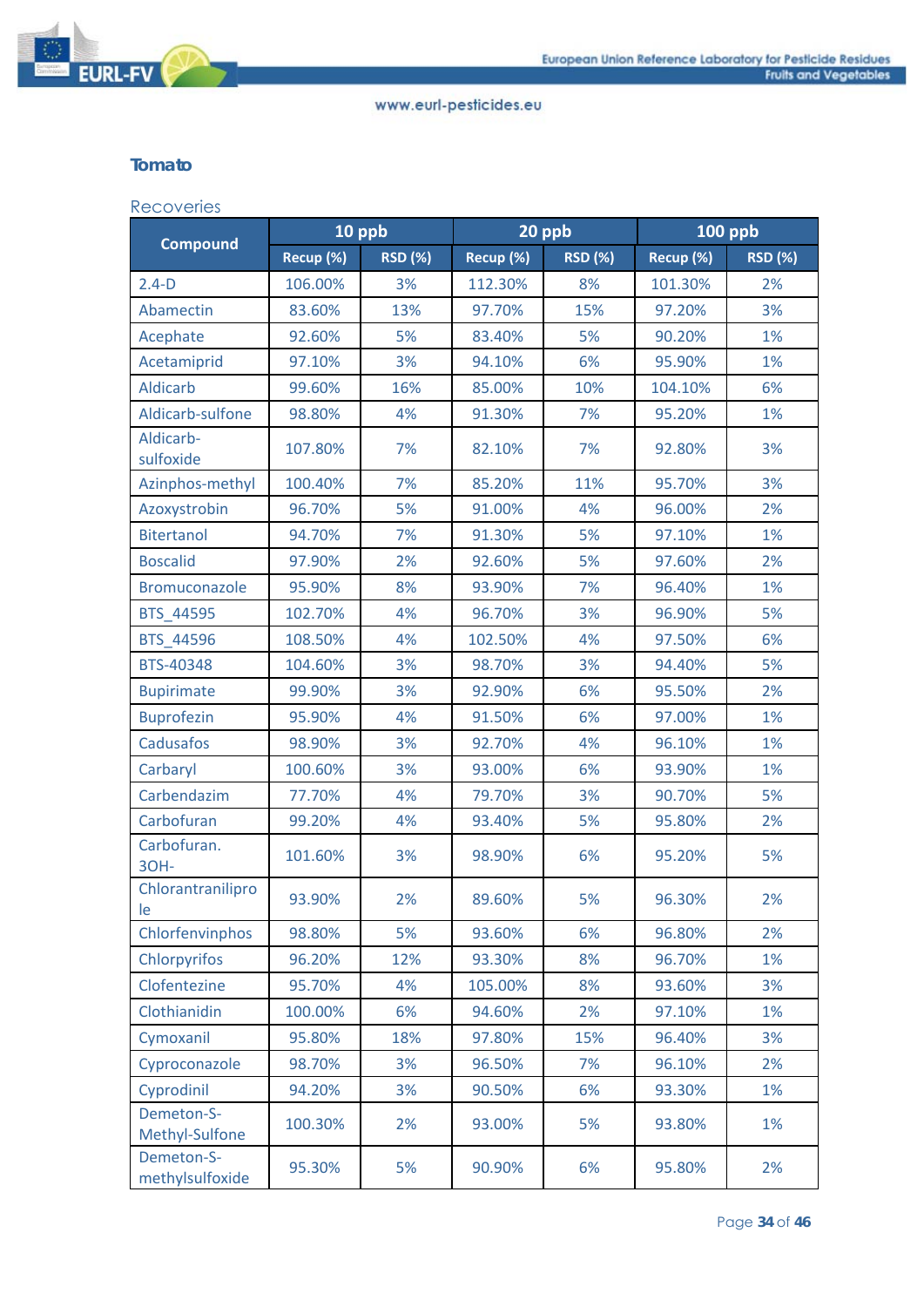# **EURL-FV**

| <b>Diazinon</b>             | 98.20%  | 4% | 93.60%  | 5% | 95.90%  | 2% |
|-----------------------------|---------|----|---------|----|---------|----|
| <b>Dichlorvos</b>           | 66.80%  | 3% | 78.50%  | 6% | 94.10%  | 1% |
| Difenoconazole              | 100.40% | 3% | 98.80%  | 4% | 99.40%  | 2% |
| Diflubenzuron               | 96.80%  | 2% | 91.80%  | 5% | 94.90%  | 2% |
| <b>Dimethoate</b>           | 98.60%  | 2% | 91.70%  | 4% | 95.90%  | 1% |
| Dimethomorph                | 95.40%  | 6% | 89.30%  | 8% | 94.90%  | 2% |
| <b>Diniconazole</b>         | 100.20% | 4% | 92.00%  | 5% | 96.40%  | 2% |
| Epoxiconazole               | 97.40%  | 4% | 90.70%  | 5% | 95.00%  | 1% |
| Ethion                      | 98.10%  | 5% | 88.10%  | 7% | 97.80%  | 2% |
| Ethirimol                   | 95.10%  | 3% | 89.50%  | 5% | 94.40%  | 1% |
| Ethoprophos                 | 97.90%  | 4% | 92.60%  | 5% | 96.30%  | 1% |
| Etofenprox                  | 99.90%  | 3% | 90.80%  | 6% | 97.70%  | 1% |
| Famoxadone                  | 101.60% | 5% | 91.80%  | 7% | 96.50%  | 2% |
| Fenamidone                  | 98.20%  | 3% | 92.40%  | 5% | 95.70%  | 1% |
| Fenamiphos                  | 98.80%  | 4% | 89.70%  | 6% | 94.60%  | 2% |
| Fenamiphos-<br>sulfone      | 96.00%  | 4% | 92.20%  | 5% | 92.50%  | 1% |
| Fenamiphos-<br>sulfoxide    | 100.90% | 4% | 95.80%  | 5% | 99.10%  | 2% |
| Fenarimol                   | 98.40%  | 7% | 94.10%  | 6% | 96.00%  | 2% |
| Fenazaquin                  | 97.90%  | 3% | 92.00%  | 4% | 97.70%  | 2% |
| Fenbuconazole               | 97.40%  | 4% | 90.30%  | 6% | 94.80%  | 2% |
| Fenhexamid                  | 107.50% | 5% | 95.80%  | 5% | 95.20%  | 2% |
| Fenoxycarb                  | 97.60%  | 6% | 92.10%  | 7% | 96.90%  | 2% |
| Fenpropathrin               | 95.90%  | 5% | 95.20%  | 8% | 100.40% | 2% |
| Fenpropidin                 | 98.90%  | 2% | 92.50%  | 6% | 98.40%  | 1% |
| Fenpropimorph               | 99.70%  | 4% | 94.80%  | 5% | 100.80% | 1% |
| Fenpyroximate               | 95.50%  | 3% | 91.40%  | 5% | 96.60%  | 2% |
| Fenthion                    | 95.70%  | 2% | 83.90%  | 6% | 89.90%  | 3% |
| Fenthion-oxon               | 103.20% | 4% | 96.90%  | 3% | 97.30%  | 5% |
| Fenthion-oxon-<br>sulfone   | 106.80% | 4% | 100.10% | 3% | 96.10%  | 5% |
| Fenthion-oxon-<br>sulfoxide | 103.20% | 3% | 99.80%  | 3% | 98.00%  | 5% |
| Fenthion-sulfone            | 100.60% | 2% | 93.40%  | 7% | 97.00%  | 1% |
| Fenthion-<br>sulfoxide      | 98.80%  | 3% | 100.10% | 5% | 102.20% | 2% |
| Fipronil                    | 100.00% | 4% | 99.80%  | 6% | 98.20%  | 3% |
| Fipronil-sulfone            | 103.70% | 4% | 100.30% | 3% | 100.60% | 5% |
| Flonicamid                  | 101.20% | 6% | 95.40%  | 6% | 94.90%  | 2% |
| Flubendiamide               | 99.60%  | 3% | 99.70%  | 6% | 97.40%  | 1% |
| Fludioxonil                 | 99.00%  | 4% | 96.30%  | 5% | 97.60%  | 3% |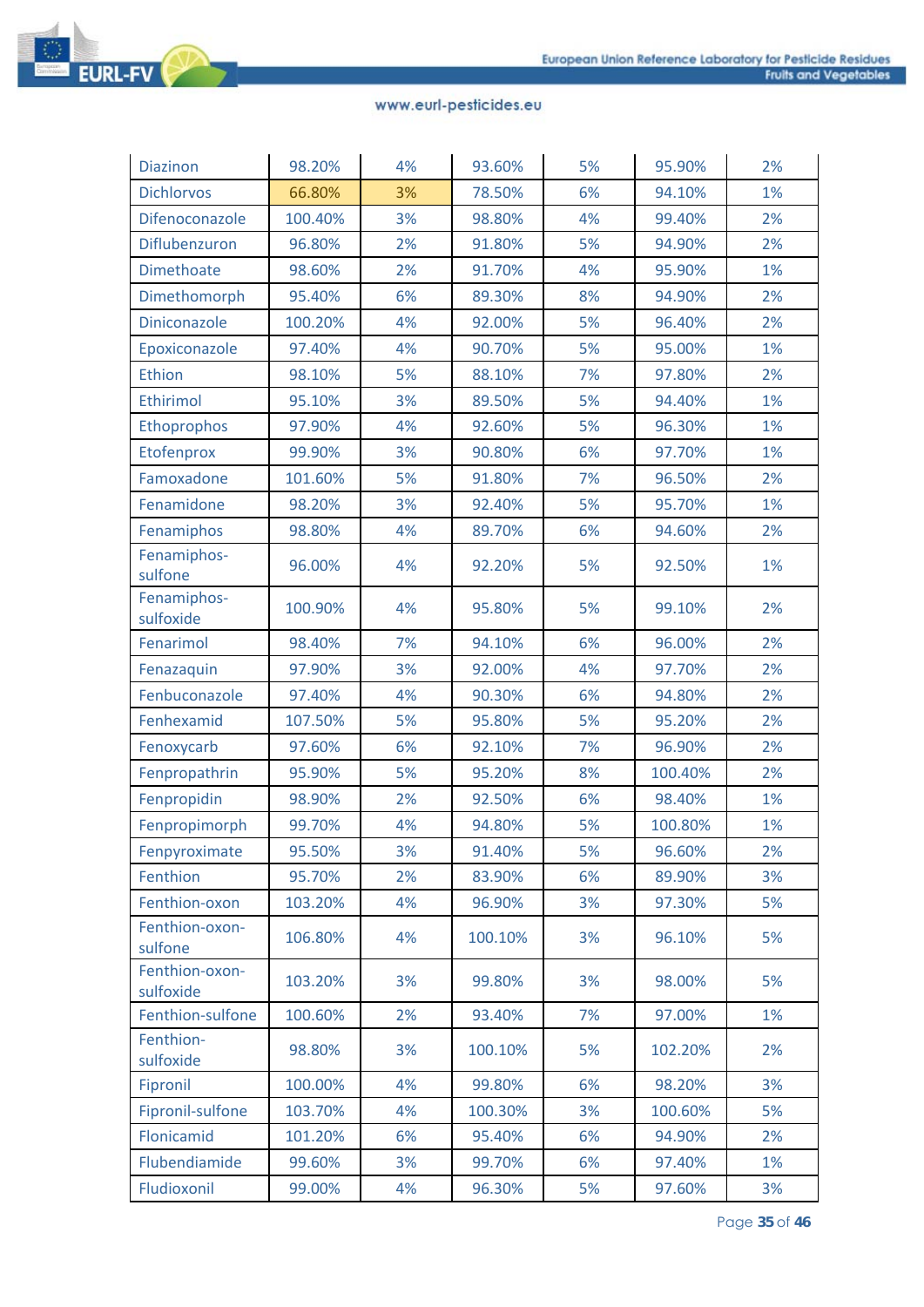

| Flufenoxuron                | 100.30% | 5% | 94.50%  | 8%  | 97.60%  | 2% |
|-----------------------------|---------|----|---------|-----|---------|----|
| Fluopyram                   | 98.10%  | 3% | 93.20%  | 6%  | 96.20%  | 1% |
| Fluquinconazole             | 103.70% | 6% | 99.40%  | 10% | 91.90%  | 4% |
| Flusilazole                 | 98.20%  | 3% | 93.20%  | 5%  | 96.50%  | 2% |
| Flutriafol                  | 96.40%  | 3% | 93.70%  | 6%  | 95.10%  | 1% |
| Formetanate                 | 99.30%  | 3% | 91.80%  | 4%  | 93.20%  | 5% |
| Fosthiazate                 | 99.70%  | 3% | 92.20%  | 6%  | 96.40%  | 1% |
| Haloxyfop                   | 112.00% | 5% | 116.30% | 4%  | 107.50% | 2% |
| Haloxyfop-2-<br>Ethoxyethyl | 104.10% | 4% | 99.80%  | 2%  | 96.70%  | 5% |
| Haloxyfop-<br>methyl        | 100.90% | 3% | 98.80%  | 3%  | 98.50%  | 5% |
| Hexaconazole                | 99.70%  | 5% | 94.00%  | 4%  | 97.40%  | 2% |
| Hexythiazox                 | 102.20% | 4% | 92.80%  | 7%  | 100.20% | 2% |
| <b>Imazalil</b>             | 97.20%  | 3% | 89.00%  | 5%  | 92.30%  | 2% |
| Imidacloprid                | 98.80%  | 4% | 92.90%  | 6%  | 93.90%  | 2% |
| Indoxacarb                  | 98.10%  | 4% | 92.40%  | 4%  | 96.40%  | 2% |
| Isocarbophos                | 97.40%  | 2% | 92.40%  | 6%  | 95.50%  | 2% |
| Kresoxim-methyl             | 99.30%  | 4% | 90.20%  | 7%  | 97.70%  | 2% |
| Linuron                     | 98.20%  | 4% | 91.40%  | 5%  | 96.00%  | 1% |
| Lufenuron                   | 98.40%  | 5% | 93.70%  | 8%  | 103.30% | 3% |
| Malaoxon                    | 104.50% | 4% | 101.20% | 3%  | 97.80%  | 5% |
| Malathion                   | 100.10% | 4% | 91.50%  | 6%  | 96.90%  | 1% |
| Mandipropamid               | 100.90% | 5% | 91.20%  | 5%  | 96.20%  | 1% |
| Mepanipyrim                 | 97.70%  | 4% | 94.20%  | 6%  | 96.20%  | 1% |
| Metaflumizone               | 99.00%  | 4% | 96.30%  | 6%  | 96.70%  | 1% |
| Metalaxyl                   | 101.30% | 4% | 95.50%  | 5%  | 99.20%  | 1% |
| Metconazole                 | 103.50% | 6% | 95.70%  | 5%  | 97.40%  | 2% |
| Methamidophos               | 86.30%  | 4% | 78.30%  | 6%  | 85.50%  | 1% |
| Methidathion                | 93.10%  | 4% | 87.90%  | 12% | 96.90%  | 3% |
| Methiocarb                  | 102.40% | 2% | 89.50%  | 6%  | 96.30%  | 2% |
| Methiocarb-<br>sulfone      | 101.80% | 4% | 93.20%  | 6%  | 96.70%  | 2% |
| Methiocarb-<br>sulfoxide    | 99.80%  | 5% | 92.10%  | 5%  | 96.40%  | 2% |
| Methoxyfenozide             | 81.10%  | 6% | 88.30%  | 3%  | 94.50%  | 5% |
| Monocrotophos               | 98.30%  | 4% | 92.30%  | 5%  | 95.30%  | 2% |
| Myclobutanil                | 99.30%  | 4% | 94.50%  | 6%  | 97.30%  | 2% |
| Omethoate                   | 95.50%  | 4% | 89.70%  | 6%  | 92.90%  | 1% |
| Oxadixyl                    | 98.80%  | 6% | 95.00%  | 9%  | 97.80%  | 1% |
| Oxamyl                      | 94.60%  | 8% | 89.30%  | 6%  | 98.40%  | 2% |
| Paclobutrazol               | 98.70%  | 2% | 94.20%  | 5%  | 95.40%  | 2% |

Page **36** of **46**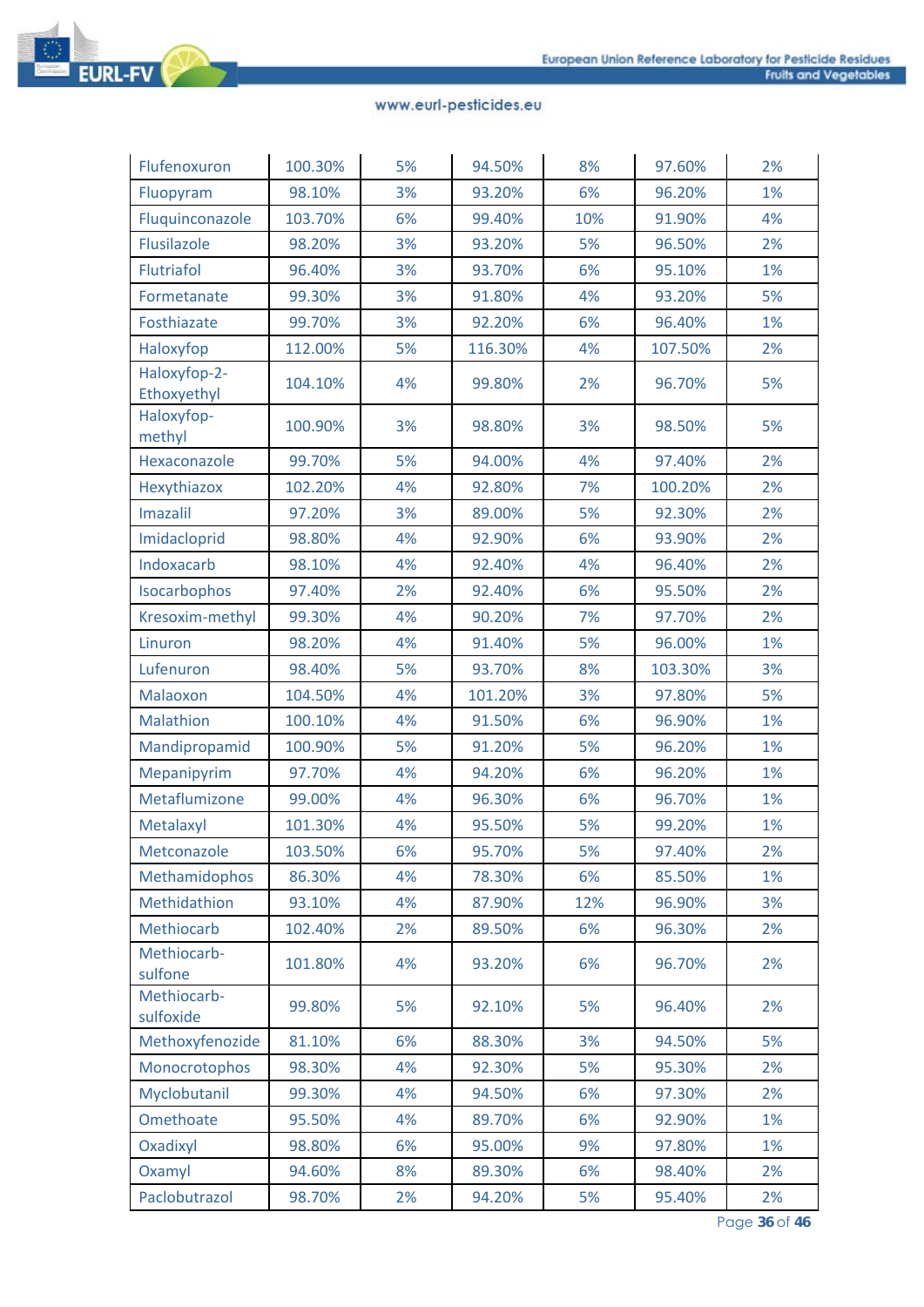# **EURL-FV**

| Paraoxon methyl                    | 105.90% | 5% | 99.90%  | 4% | 100.20% | 9% |
|------------------------------------|---------|----|---------|----|---------|----|
| Penconazole                        | 101.40% | 4% | 93.30%  | 6% | 95.90%  | 2% |
| Pencycuron                         | 95.40%  | 2% | 93.10%  | 6% | 95.70%  | 1% |
| Pendimethalin                      | 105.40% | 6% | 90.40%  | 3% | 98.10%  | 3% |
| Phenthoate                         | 97.10%  | 3% | 93.00%  | 5% | 96.90%  | 1% |
| Phosalone                          | 99.20%  | 4% | 96.20%  | 6% | 96.70%  | 2% |
| Phosmet                            | 95.00%  | 3% | 91.00%  | 4% | 96.50%  | 2% |
| Phosmet oxon                       | 93.40%  | 3% | 98.30%  | 2% | 105.30% | 3% |
| Phoxim                             | 95.30%  | 4% | 89.00%  | 4% | 93.70%  | 2% |
| Pirimicarb                         | 100.90% | 2% | 92.00%  | 6% | 97.10%  | 1% |
| Pirimicarb.<br>desmethyl-          | 99.30%  | 3% | 94.60%  | 7% | 96.10%  | 1% |
| Pirimiphos-<br>methyl              | 97.90%  | 3% | 92.80%  | 4% | 96.70%  | 1% |
| Prochloraz                         | 94.70%  | 4% | 87.40%  | 6% | 88.90%  | 2% |
| Profenofos                         | 96.20%  | 2% | 93.50%  | 6% | 94.70%  | 2% |
| Propamocarb                        | 94.60%  | 3% | 88.70%  | 7% | 96.40%  | 2% |
| Propargite                         | 98.80%  | 3% | 91.60%  | 5% | 97.70%  | 1% |
| Propiconazole                      | 99.10%  | 4% | 94.10%  | 6% | 96.00%  | 1% |
| Propyzamide                        | 98.50%  | 4% | 95.70%  | 5% | 95.20%  | 1% |
| Prothioconazole-<br><b>Desthio</b> | 105.30% | 5% | 100.30% | 3% | 97.80%  | 5% |
| Pyraclostrobin                     | 100.10% | 5% | 93.50%  | 6% | 95.20%  | 1% |
| Pyridaben                          | 93.70%  | 4% | 94.00%  | 4% | 99.50%  | 1% |
| Pyrimethanil                       | 99.10%  | 5% | 90.10%  | 6% | 95.20%  | 1% |
| Pyriproxyfen                       | 99.70%  | 3% | 93.80%  | 6% | 97.40%  | 1% |
| Quinoxyfen                         | 97.90%  | 4% | 91.30%  | 7% | 96.90%  | 2% |
| Spinosad                           | 100.80% | 3% | 92.30%  | 5% | 97.90%  | 2% |
| Spirodiclofen                      | 98.90%  | 3% | 91.30%  | 6% | 97.40%  | 1% |
| Spiromesifen                       | 94.70%  | 3% | 88.30%  | 5% | 97.60%  | 2% |
| Spiroxamine                        | 99.30%  | 2% | 89.60%  | 6% | 98.20%  | 2% |
| Tebuconazole                       | 102.10% | 5% | 93.00%  | 6% | 96.80%  | 2% |
| Tebufenpyrad                       | 98.40%  | 2% | 94.40%  | 5% | 95.90%  | 1% |
| Teflubenzuron                      | 99.10%  | 4% | 93.00%  | 8% | 97.10%  | 2% |
| Terbuthylazine                     | 96.00%  | 6% | 90.20%  | 6% | 96.80%  | 1% |
| Tetraconazole                      | 98.40%  | 2% | 91.70%  | 5% | 97.10%  | 2% |
| Thiabendazole                      | 96.90%  | 4% | 90.30%  | 5% | 92.10%  | 2% |
| Thiacloprid                        | 97.50%  | 1% | 93.60%  | 4% | 96.90%  | 1% |
| Thiamethoxam                       | 96.70%  | 3% | 93.10%  | 6% | 94.50%  | 2% |
| Thiodicarb                         | 107.70% | 3% | 102.10% | 4% | 96.80%  | 5% |
| <b>Triadimefon</b>                 | 106.30% | 3% | 103.80% | 3% | 99.40%  | 5% |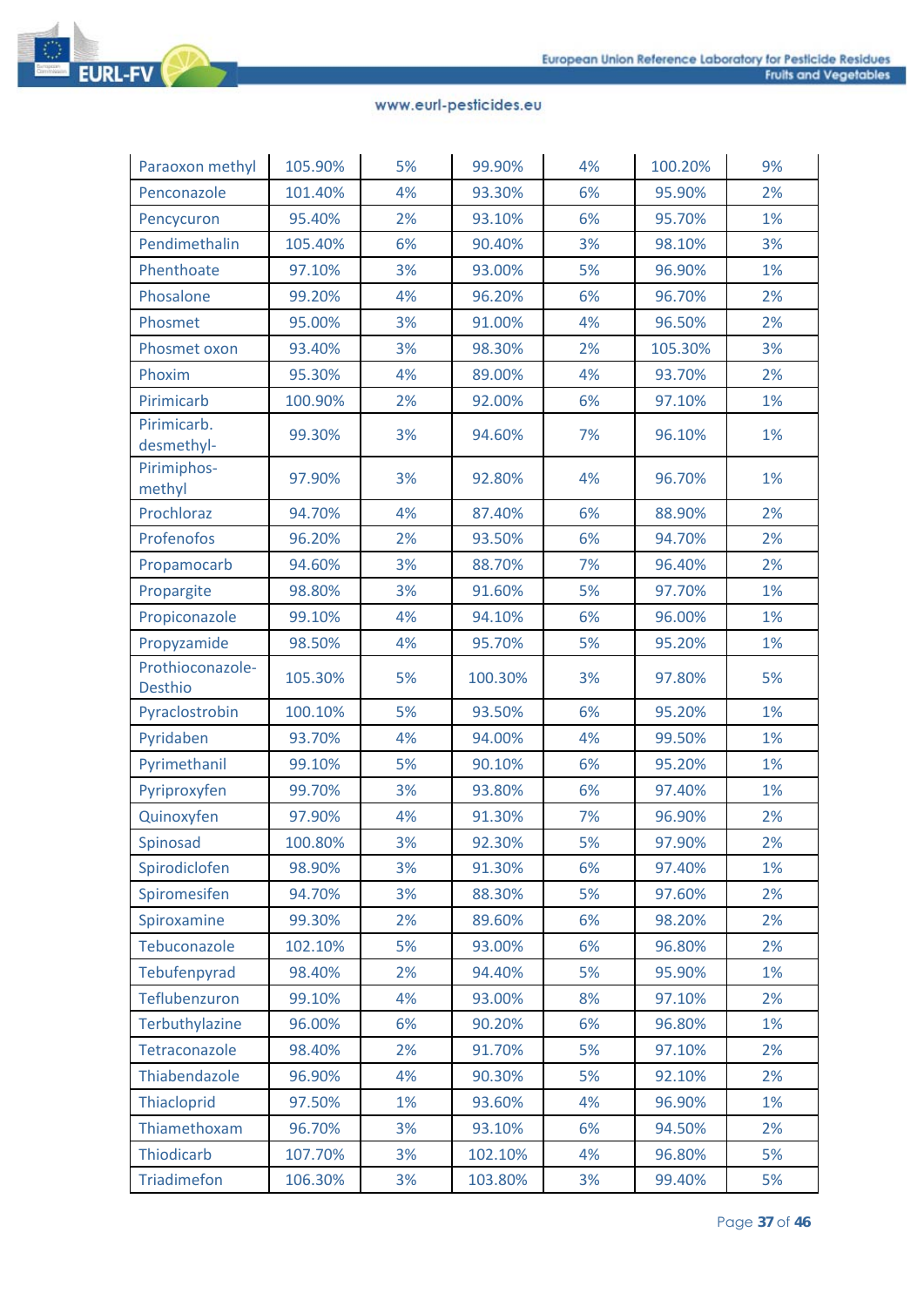

| Triadimenol       | 102.20% | 4% | 88.00% | 7% | 94.00% | 2% |
|-------------------|---------|----|--------|----|--------|----|
| <b>Triazophos</b> | 100.40% | 3% | 93.60% | 6% | 95.70% | 1% |
| Trifloxystrobin   | 97.20%  | 3% | 93.50% | 4% | 96.60% | 1% |
| Triflumuron       | 98.90%  | 2% | 97.60% | 4% | 97.20% | 1% |
| Triticonazole     | 100.80% | 4% | 91.80% | 5% | 95.20% | 2% |
| Zoxamide          | 96.40%  | 3% | 92.00% | 6% | 97.00% | 1% |

# Repeatability

|                         | 10 ppb    |                   | 20 ppb    |                   | <b>100 ppb</b> |                   |
|-------------------------|-----------|-------------------|-----------|-------------------|----------------|-------------------|
| <b>Compound</b>         | Recup (%) | <b>RSD</b><br>(%) | Recup (%) | <b>RSD</b><br>(%) | Recup (%)      | <b>RSD</b><br>(%) |
| $2,4-D$                 | 108.70%   | 4%                | 107.70%   | 4%                | 103.50%        | 2%                |
| Abamectin               | 82.40%    | 8%                | 97.50%    | 4%                | 97.20%         | 4%                |
| Acephate                | 93.60%    | 9%                | 94.50%    | 10%               | 94.20%         | 5%                |
| Acetamiprid             | 94.60%    | 4%                | 95.80%    | 5%                | 95.50%         | 2%                |
| <b>Aldicarb</b>         | 104.00%   | 18%               | 99.80%    | 10%               | 99.90%         | 11%               |
| Aldicarb-sulfone        | 95.90%    | 8%                | 97.50%    | 7%                | 96.80%         | 3%                |
| Aldicarb-<br>sulfoxide  | 100.50%   | 16%               | 89.70%    | 16%               | 93.30%         | 5%                |
| Azinphos-methyl         | 88.10%    | 10%               | 98.70%    | 13%               | 100.30%        | 4%                |
| Azoxystrobin            | 96.10%    | 7%                | 94.80%    | 4%                | 97.70%         | 2%                |
| <b>Bitertanol</b>       | 96.70%    | 9%                | 98.50%    | 9%                | 95.70%         | 4%                |
| <b>Boscalid</b>         | 95.40%    | 5%                | 95.40%    | 4%                | 96.20%         | 3%                |
| Bromuconazole           | 95.10%    | 9%                | 94.60%    | 7%                | 96.50%         | 3%                |
| BTS 44595               | 93.60%    | 8%                | 97.10%    | 4%                | 95.00%         | 3%                |
| BTS_44596               | 97.90%    | 9%                | 95.90%    | 5%                | 96.40%         | 4%                |
| BTS-40348               | 94.80%    | 7%                | 97.10%    | 4%                | 94.90%         | 5%                |
| <b>Bupirimate</b>       | 95.80%    | 6%                | 95.30%    | 3%                | 95.90%         | 1%                |
| <b>Buprofezin</b>       | 94.20%    | 4%                | 93.20%    | 4%                | 95.80%         | 2%                |
| Cadusafos               | 95.10%    | 7%                | 96.70%    | 4%                | 96.30%         | 1%                |
| Carbaryl                | 97.90%    | 6%                | 96.80%    | 4%                | 97.60%         | 4%                |
| Carbendazim             | 90.90%    | 11%               | 90.90%    | 8%                | 92.00%         | 1%                |
| Carbofuran              | 96.00%    | 7%                | 96.10%    | 4%                | 97.20%         | 2%                |
| Carbofuran,<br>30H-     | 91.50%    | 8%                | 94.30%    | 4%                | 93.00%         | 6%                |
| Chlorantranilipro<br>le | 97.60%    | 7%                | 95.00%    | 6%                | 98.70%         | 6%                |
| Chlorfenvinphos         | 97.20%    | 5%                | 96.50%    | 5%                | 97.40%         | 3%                |
| Chlorpyrifos            | 91.30%    | 15%               | 92.40%    | 5%                | 95.70%         | 1%                |
| Clofentezine            | 106.50%   | 17%               | 94.00%    | 18%               | 99.60%         | 5%                |
| Clothianidin            | 95.70%    | 5%                | 95.30%    | 7%                | 96.90%         | 2%                |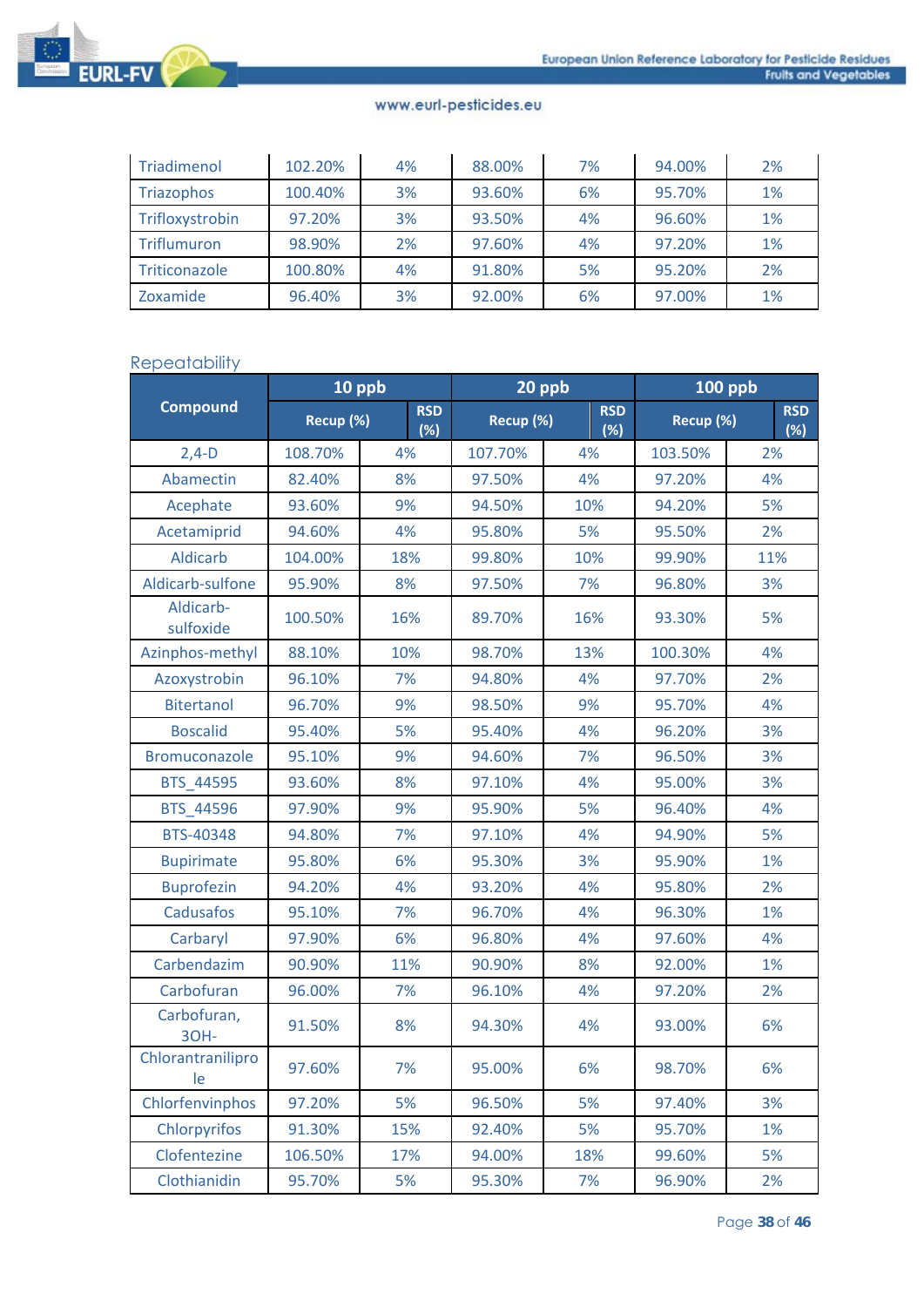

| Cymoxanil                     | 81.50% | 14% | 99.20%  | 18% | 94.10% | 6% |
|-------------------------------|--------|-----|---------|-----|--------|----|
| Cyproconazole                 | 97.20% | 6%  | 96.40%  | 4%  | 95.50% | 2% |
| Cyprodinil                    | 91.30% | 6%  | 90.80%  | 2%  | 93.00% | 2% |
| Demeton-S-<br>Methyl-Sulfone  | 95.50% | 8%  | 95.40%  | 2%  | 95.90% | 3% |
| Demeton-S-<br>methylsulfoxide | 94.70% | 8%  | 94.60%  | 4%  | 94.40% | 3% |
| <b>Diazinon</b>               | 96.40% | 4%  | 95.50%  | 3%  | 96.80% | 2% |
| <b>Dichlorvos</b>             | 73.40% | 12% | 79.40%  | 8%  | 95.10% | 2% |
| Difenoconazole                | 98.40% | 10% | 100.00% | 4%  | 99.30% | 3% |
| Diflubenzuron                 | 95.00% | 6%  | 95.30%  | 6%  | 96.60% | 4% |
| <b>Dimethoate</b>             | 97.60% | 10% | 95.20%  | 4%  | 96.20% | 2% |
| Dimethomorph                  | 92.70% | 8%  | 95.10%  | 5%  | 95.60% | 3% |
| Diniconazole                  | 95.60% | 8%  | 94.50%  | 3%  | 97.10% | 3% |
| Epoxiconazole                 | 96.20% | 8%  | 95.10%  | 3%  | 96.40% | 3% |
| Ethion                        | 89.90% | 11% | 93.70%  | 6%  | 94.40% | 2% |
| Ethirimol                     | 94.60% | 7%  | 94.00%  | 3%  | 95.00% | 1% |
| Ethoprophos                   | 97.20% | 5%  | 95.70%  | 4%  | 96.90% | 3% |
| Etofenprox                    | 89.90% | 8%  | 92.70%  | 5%  | 97.10% | 3% |
| Famoxadone                    | 93.50% | 9%  | 94.90%  | 9%  | 97.90% | 3% |
| Fenamidone                    | 95.70% | 5%  | 95.80%  | 3%  | 96.70% | 3% |
| Fenamiphos                    | 96.90% | 6%  | 95.10%  | 4%  | 96.40% | 4% |
| Fenamiphos-<br>sulfone        | 91.40% | 5%  | 91.80%  | 2%  | 92.40% | 2% |
| Fenamiphos-<br>sulfoxide      | 97.70% | 5%  | 97.10%  | 3%  | 96.40% | 3% |
| Fenarimol                     | 97.20% | 12% | 95.70%  | 7%  | 95.60% | 3% |
| Fenazaquin                    | 92.50% | 6%  | 93.20%  | 2%  | 96.40% | 3% |
| Fenbuconazole                 | 98.70% | 9%  | 94.40%  | 5%  | 96.20% | 3% |
| Fenhexamid                    | 97.80% | 9%  | 100.10% | 5%  | 95.50% | 3% |
| Fenoxycarb                    | 94.50% | 5%  | 93.90%  | 4%  | 96.10% | 2% |
| Fenpropathrin                 | 90.10% | 12% | 96.10%  | 3%  | 95.30% | 4% |
| Fenpropidin                   | 98.70% | 6%  | 97.70%  | 3%  | 97.60% | 3% |
| Fenpropimorph                 | 99.30% | 5%  | 97.80%  | 3%  | 98.10% | 2% |
| Fenpyroximate                 | 92.20% | 10% | 94.40%  | 5%  | 96.80% | 5% |
| Fenthion                      | 92.00% | 11% | 93.90%  | 7%  | 93.00% | 4% |
| Fenthion-oxon                 | 93.00% | 7%  | 94.50%  | 2%  | 94.00% | 5% |
| Fenthion-oxon-<br>sulfone     | 93.10% | 10% | 93.70%  | 4%  | 93.80% | 5% |
| Fenthion-oxon-<br>sulfoxide   | 92.70% | 8%  | 95.60%  | 4%  | 94.40% | 5% |
| Fenthion-sulfone              | 95.90% | 5%  | 95.10%  | 5%  | 96.40% | 5% |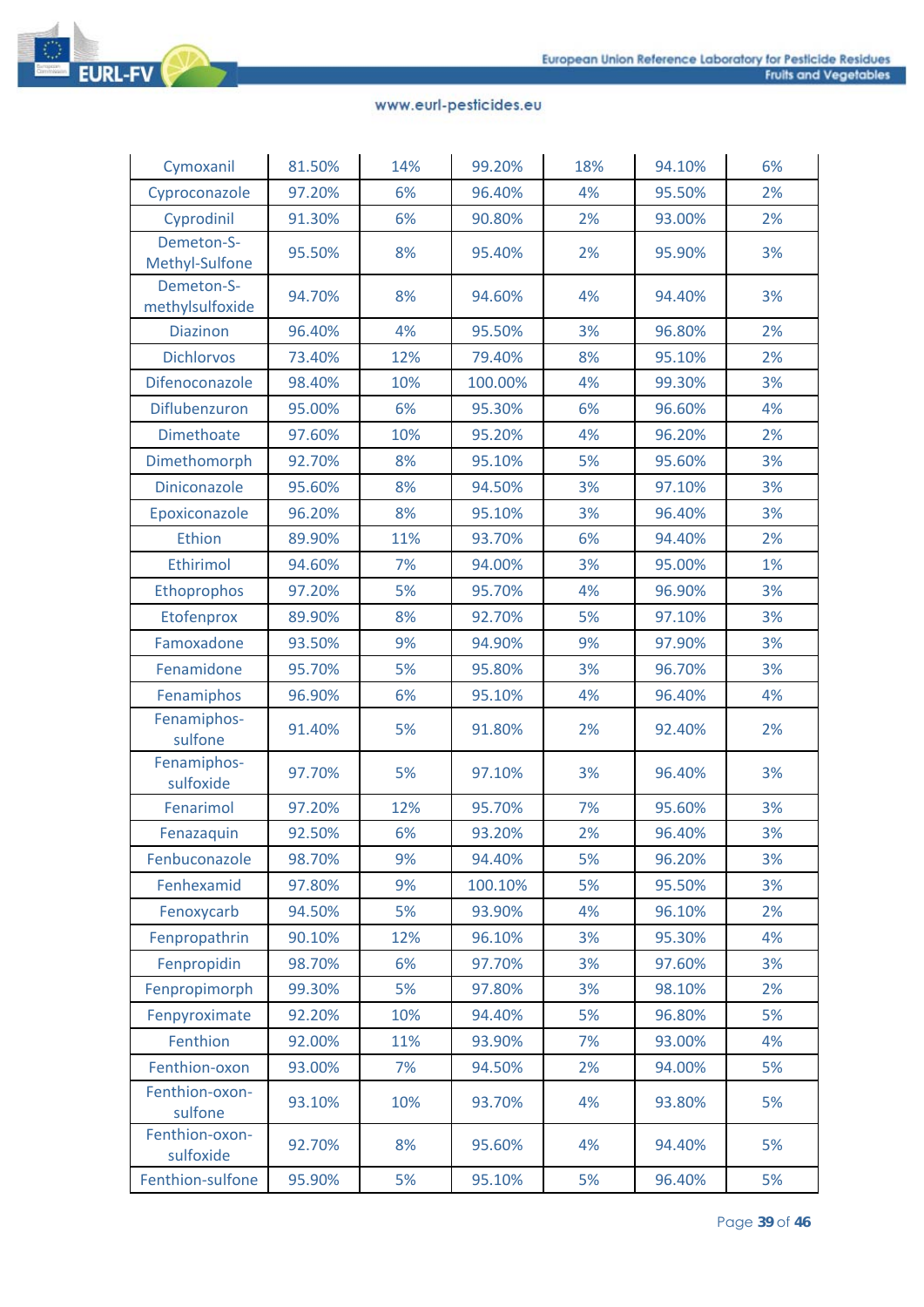

| Fenthion-<br>sulfoxide      | 96.70%  | 7%  | 96.80%  | 4%  | 98.20%  | 3% |
|-----------------------------|---------|-----|---------|-----|---------|----|
| Fipronil                    | 94.90%  | 5%  | 100.20% | 5%  | 99.70%  | 4% |
| Fipronil-sulfone            | 95.70%  | 6%  | 99.40%  | 4%  | 97.00%  | 4% |
| Flonicamid                  | 95.10%  | 9%  | 93.60%  | 2%  | 93.00%  | 4% |
| Flubendiamide               | 92.80%  | 5%  | 99.10%  | 3%  | 98.50%  | 2% |
| Fludioxonil                 | 93.40%  | 7%  | 96.40%  | 3%  | 97.30%  | 2% |
| Flufenoxuron                | 95.60%  | 9%  | 94.50%  | 5%  | 96.80%  | 2% |
| Fluopyram                   | 97.40%  | 6%  | 95.90%  | 4%  | 96.60%  | 2% |
| Fluquinconazole             | 98.10%  | 8%  | 94.30%  | 11% | 95.20%  | 6% |
| Flusilazole                 | 95.80%  | 8%  | 95.10%  | 3%  | 97.40%  | 3% |
| Flutriafol                  | 95.30%  | 6%  | 96.80%  | 4%  | 95.70%  | 2% |
| Formetanate                 | 93.90%  | 7%  | 92.40%  | 4%  | 91.70%  | 3% |
| Fosthiazate                 | 97.60%  | 7%  | 97.40%  | 6%  | 97.80%  | 2% |
| Haloxyfop                   | 100.60% | 14% | 109.00% | 4%  | 108.10% | 5% |
| Haloxyfop-2-<br>Ethoxyethyl | 94.40%  | 7%  | 95.50%  | 4%  | 93.70%  | 4% |
| Haloxyfop-<br>methyl        | 94.20%  | 8%  | 94.50%  | 4%  | 94.90%  | 5% |
| Hexaconazole                | 100.20% | 4%  | 95.50%  | 5%  | 98.80%  | 4% |
| Hexythiazox                 | 94.60%  | 7%  | 94.20%  | 3%  | 96.90%  | 3% |
| Imazalil                    | 97.70%  | 7%  | 94.40%  | 4%  | 95.30%  | 2% |
| Imidacloprid                | 94.00%  | 8%  | 94.00%  | 4%  | 94.50%  | 1% |
| Indoxacarb                  | 90.10%  | 7%  | 94.70%  | 4%  | 95.20%  | 3% |
| Isocarbophos                | 96.20%  | 6%  | 96.40%  | 5%  | 97.00%  | 3% |
| Kresoxim-methyl             | 95.50%  | 10% | 96.10%  | 5%  | 98.40%  | 4% |
| Linuron                     | 95.60%  | 4%  | 96.40%  | 4%  | 96.80%  | 3% |
| Lufenuron                   | 87.40%  | 9%  | 96.90%  | 3%  | 101.00% | 2% |
| Malaoxon                    | 94.00%  | 7%  | 97.00%  | 5%  | 96.10%  | 5% |
| Malathion                   | 94.50%  | 5%  | 98.10%  | 4%  | 96.20%  | 3% |
| Mandipropamid               | 96.20%  | 8%  | 95.10%  | 3%  | 96.30%  | 2% |
| Mepanipyrim                 | 95.60%  | 8%  | 95.80%  | 4%  | 95.70%  | 1% |
| Metaflumizone               | 88.10%  | 10% | 97.60%  | 2%  | 97.40%  | 2% |
| Metalaxyl                   | 98.60%  | 5%  | 97.50%  | 3%  | 97.40%  | 2% |
| Metconazole                 | 100.90% | 5%  | 97.50%  | 4%  | 98.00%  | 4% |
| Methamidophos               | 91.00%  | 12% | 90.00%  | 11% | 92.40%  | 7% |
| Methidathion                | 92.80%  | 8%  | 93.10%  | 7%  | 97.50%  | 5% |
| Methiocarb                  | 98.50%  | 11% | 96.10%  | 7%  | 96.00%  | 4% |
| Methiocarb-<br>sulfone      | 97.40%  | 7%  | 96.40%  | 3%  | 96.30%  | 3% |
| Methiocarb-<br>sulfoxide    | 95.20%  | 5%  | 95.80%  | 4%  | 96.70%  | 2% |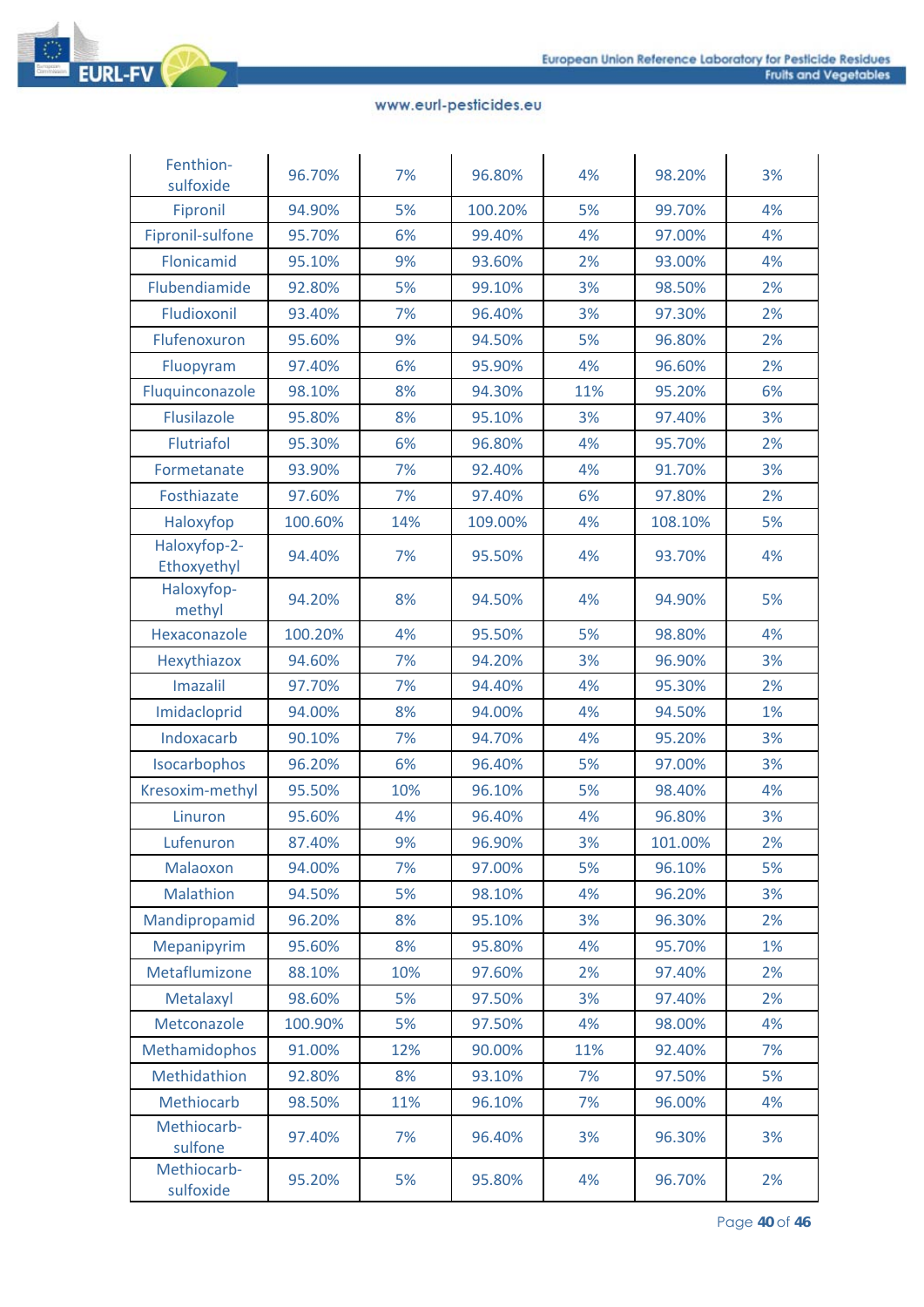

| Methoxyfenozid<br>e         | 77.70%  | 9%  | 86.60% | 8%  | 93.80% | 2% |
|-----------------------------|---------|-----|--------|-----|--------|----|
| Monocrotophos               | 98.70%  | 5%  | 95.70% | 4%  | 96.50% | 3% |
| Myclobutanil                | 94.00%  | 6%  | 94.30% | 2%  | 96.30% | 2% |
| Omethoate                   | 94.60%  | 8%  | 93.60% | 5%  | 93.10% | 3% |
| Oxadixyl                    | 96.80%  | 5%  | 96.60% | 5%  | 97.30% | 3% |
| Oxamyl                      | 105.50% | 20% | 92.80% | 13% | 94.10% | 6% |
| Paclobutrazol               | 97.20%  | 5%  | 95.50% | 3%  | 94.40% | 4% |
| Paraoxon methyl             | 93.70%  | 8%  | 92.00% | 7%  | 94.20% | 4% |
| Penconazole                 | 97.50%  | 6%  | 95.90% | 4%  | 95.80% | 4% |
| Pencycuron                  | 93.10%  | 5%  | 95.10% | 3%  | 96.70% | 3% |
| Pendimethalin               | 98.90%  | 9%  | 92.60% | 2%  | 95.30% | 4% |
| Phenthoate                  | 92.20%  | 6%  | 96.50% | 6%  | 98.20% | 4% |
| Phosalone                   | 95.50%  | 10% | 95.70% | 5%  | 97.30% | 3% |
| Phosmet                     | 96.70%  | 7%  | 98.10% | 6%  | 96.60% | 3% |
| Phosmet oxon                | 95.80%  | 3%  | 99.50% | 1%  | 98.00% | 5% |
| Phoxim                      | 90.80%  | 8%  | 93.10% | 4%  | 94.70% | 3% |
| Pirimicarb                  | 98.00%  | 5%  | 95.50% | 4%  | 97.00% | 3% |
| Pirimicarb,<br>desmethyl-   | 94.50%  | 7%  | 95.00% | 2%  | 94.40% | 1% |
| Pirimiphos-<br>methyl       | 94.60%  | 7%  | 95.60% | 4%  | 95.80% | 2% |
| Prochloraz                  | 94.80%  | 7%  | 92.80% | 5%  | 92.20% | 3% |
| Profenofos                  | 91.10%  | 9%  | 94.30% | 4%  | 96.10% | 1% |
| Propamocarb                 | 95.10%  | 9%  | 94.00% | 7%  | 94.70% | 5% |
| Propargite                  | 93.50%  | 10% | 94.70% | 5%  | 97.40% | 3% |
| Propiconazole               | 96.10%  | 9%  | 97.00% | 5%  | 97.30% | 3% |
| Propyzamide                 | 98.30%  | 11% | 95.90% | 4%  | 95.70% | 2% |
| Prothioconazole-<br>Desthio | 93.00%  | 9%  | 95.50% | 5%  | 93.60% | 4% |
| Pyraclostrobin              | 93.50%  | 11% | 96.70% | 3%  | 95.70% | 3% |
| Pyridaben                   | 92.70%  | 8%  | 93.00% | 2%  | 97.60% | 4% |
| Pyrimethanil                | 96.70%  | 6%  | 93.20% | 3%  | 95.50% | 2% |
| Pyriproxyfen                | 93.70%  | 7%  | 94.20% | 3%  | 96.40% | 2% |
| Quinoxyfen                  | 93.00%  | 9%  | 93.00% | 2%  | 94.00% | 4% |
| Spinosad                    | 99.10%  | 5%  | 99.50% | 5%  | 98.30% | 2% |
| Spirodiclofen               | 96.10%  | 10% | 93.10% | 5%  | 97.80% | 4% |
| Spiromesifen                | 96.00%  | 6%  | 95.10% | 6%  | 97.60% | 2% |
| Spiroxamine                 | 97.80%  | 7%  | 95.30% | 4%  | 98.70% | 3% |
| Tebuconazole                | 98.60%  | 7%  | 96.30% | 3%  | 97.10% | 4% |
| Tebufenpyrad                | 94.10%  | 4%  | 94.30% | 3%  | 96.10% | 2% |
| Teflubenzuron               | 90.40%  | 9%  | 97.80% | 3%  | 96.00% | 1% |

Page **41** of **46**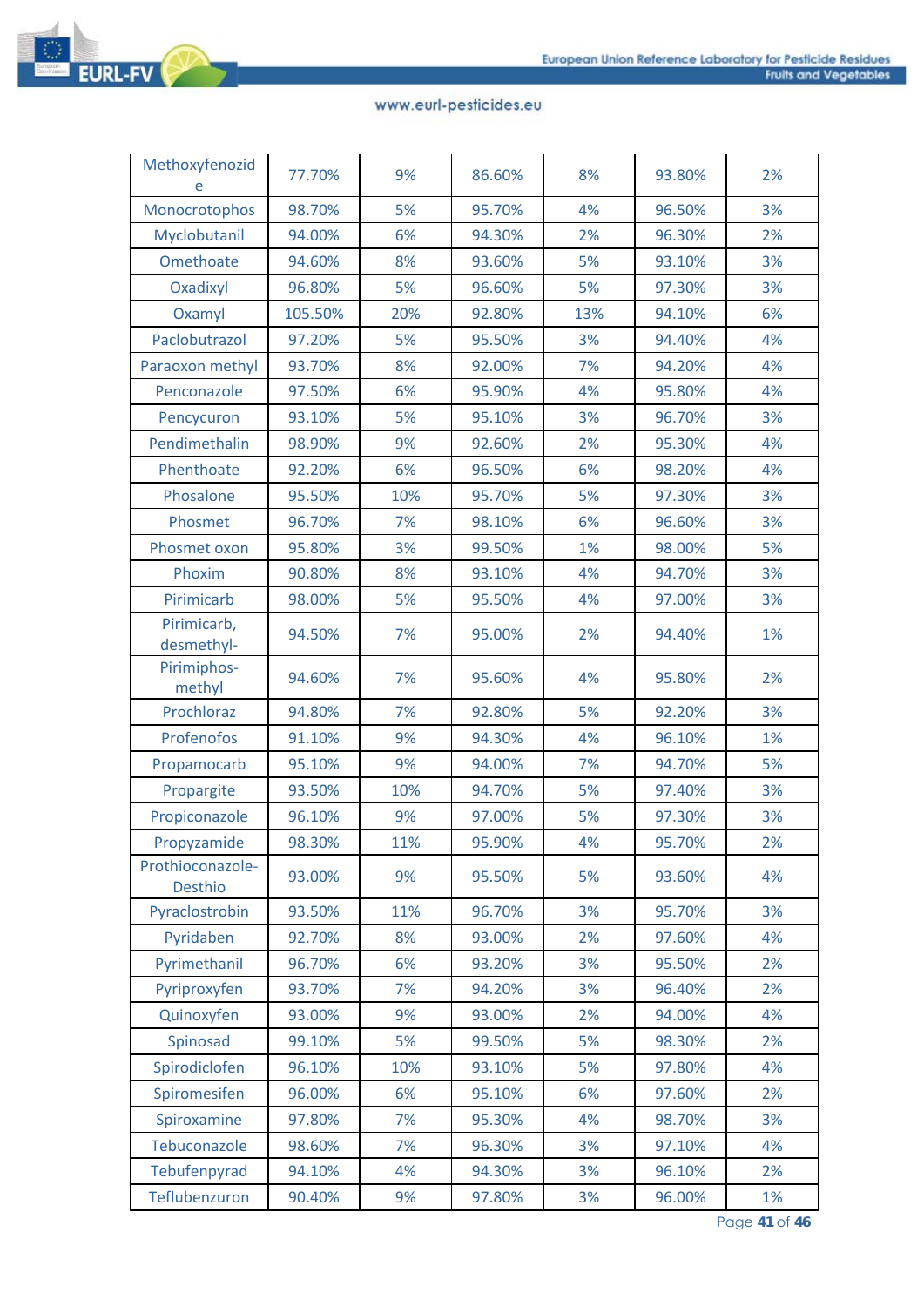

| Terbuthylazine     | 93.80%  | 5%  | 94.60% | 5% | 96.40% | 2% |
|--------------------|---------|-----|--------|----|--------|----|
| Tetraconazole      | 96.40%  | 6%  | 95.00% | 3% | 97.10% | 2% |
| Thiabendazole      | 93.90%  | 6%  | 93.80% | 2% | 93.60% | 3% |
| Thiacloprid        | 96.30%  | 3%  | 94.40% | 4% | 96.20% | 2% |
| Thiamethoxam       | 93.20%  | 8%  | 96.30% | 4% | 95.80% | 3% |
| <b>Thiodicarb</b>  | 100.30% | 6%  | 99.30% | 7% | 94.70% | 4% |
| <b>Triadimefon</b> | 95.50%  | 9%  | 98.00% | 5% | 96.10% | 6% |
| Triadimenol        | 97.10%  | 8%  | 94.00% | 6% | 95.40% | 5% |
| <b>Triazophos</b>  | 96.20%  | 6%  | 94.80% | 4% | 96.30% | 3% |
| Trifloxystrobin    | 93.30%  | 10% | 95.60% | 3% | 96.10% | 2% |
| Triflumuron        | 95.20%  | 10% | 96.30% | 6% | 96.40% | 5% |
| Triticonazole      | 96.40%  | 9%  | 92.70% | 3% | 96.00% | 3% |
| Zoxamide           | 93.50%  | 6%  | 95.30% | 4% | 96.40% | 1% |

# Linearity

| <b>Compound</b>      | Min<br>[mg/kg] | <b>Max</b><br>[mg/kg] |
|----------------------|----------------|-----------------------|
| $2.4-D$              | 0.005          | 0.5                   |
| Abamectin            | 0.01           | 0.2                   |
| Acephate             | 0.005          | 0.5                   |
| Acetamiprid          | 0.005          | 0.5                   |
| <b>Aldicarb</b>      | 0.01           | 0.2                   |
| Aldicarb-sulfone     | 0.005          | 0.5                   |
| Aldicarb-sulfoxide   | 0.01           | 0.5                   |
| Azinphos-methyl      | 0.01           | 0.5                   |
| Azoxystrobin         | 0.005          | 0.5                   |
| <b>Bitertanol</b>    | 0.005          | 0.5                   |
| <b>Boscalid</b>      | 0.005          | 0.5                   |
| <b>Bromuconazole</b> | 0.005          | 0.5                   |
| <b>BTS 44595</b>     | 0.005          | 0.5                   |
| <b>BTS 44596</b>     | 0.005          | 0.5                   |
| <b>BTS-40348</b>     | 0.005          | 0.5                   |
| <b>Bupirimate</b>    | 0.005          | 0.5                   |
| <b>Buprofezin</b>    | 0.005          | 0.5                   |
| <b>Cadusafos</b>     | 0.005          | 0.5                   |
| Carbaryl             | 0.005          | 0.5                   |
| Carbendazim          | 0.005          | 0.5                   |
| Carbofuran           | 0.005          | 0.5                   |
| Carbofuran. 3OH-     | 0.005          | 0.5                   |
| Chlorantraniliprole  | 0.005          | 0.5                   |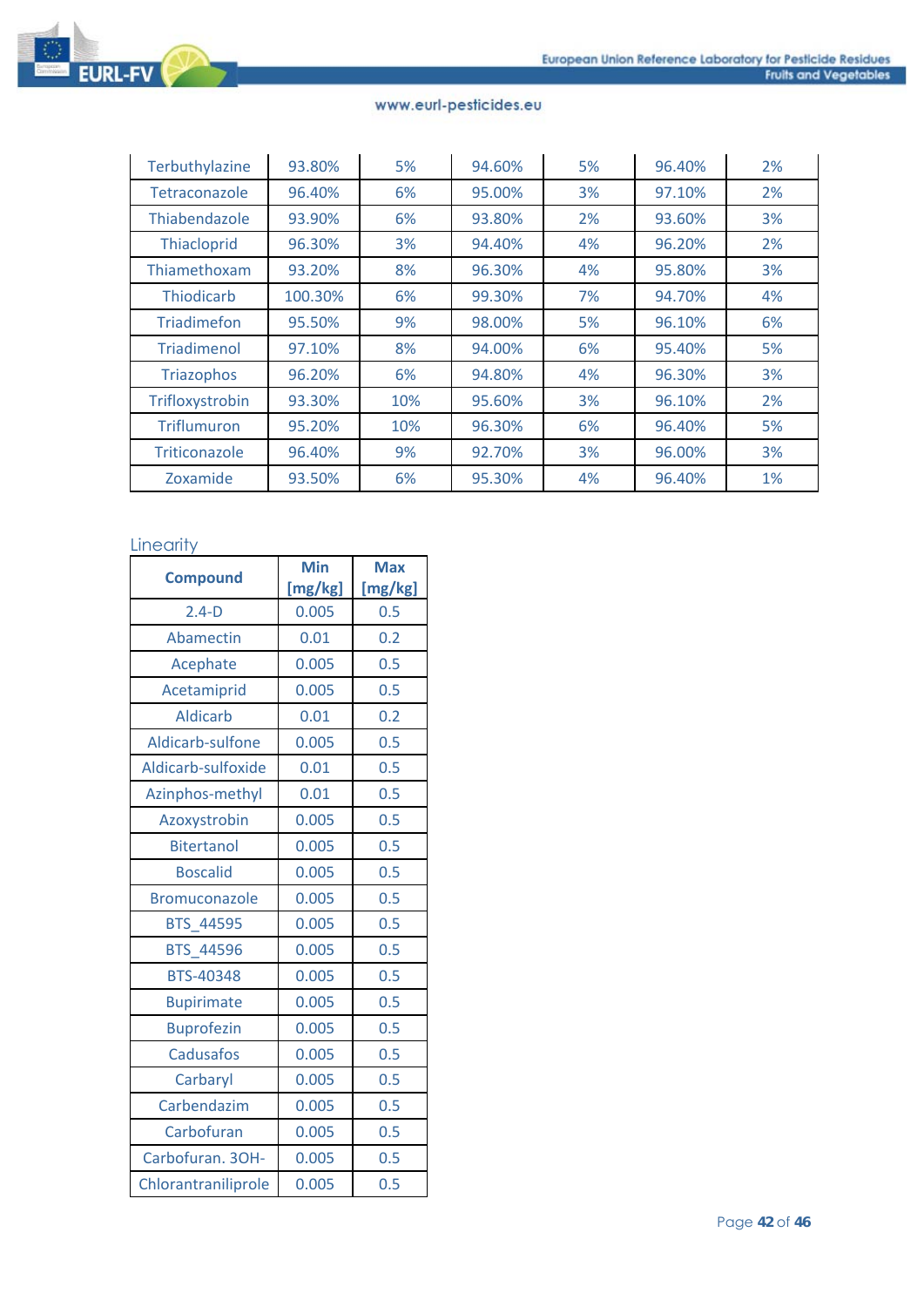

| Chlorfenvinphos          | 0.005 | 0.5 |
|--------------------------|-------|-----|
| Chlorpyrifos             | 0.005 | 0.5 |
| Clofentezine             | 0.005 | 0.5 |
| Clothianidin             | 0.005 | 0.5 |
| Cymoxanil                | 0.005 | 0.5 |
| Cyproconazole            | 0.005 | 0.5 |
| Cyprodinil               | 0.005 | 0.5 |
| Demeton-S-               |       | 0.5 |
| Methyl-Sulfone           | 0.005 |     |
| Demeton-S-               | 0.005 | 0.5 |
| methylsulfoxide          |       |     |
| <b>Diazinon</b>          | 0.005 | 0.5 |
| <b>Dichlorvos</b>        | 0.005 | 0.5 |
| Difenoconazole           | 0.005 | 0.5 |
| Diflubenzuron            | 0.005 | 0.5 |
| <b>Dimethoate</b>        | 0.005 | 0.5 |
| Dimethomorph             | 0.005 | 0.5 |
| <b>Diniconazole</b>      | 0.005 | 0.5 |
| Epoxiconazole            | 0.005 | 0.5 |
| <b>Ethion</b>            | 0.005 | 0.5 |
| <b>Ethirimol</b>         | 0.005 | 0.5 |
| Ethoprophos              | 0.005 | 0.5 |
| Etofenprox               | 0.005 | 0.5 |
| Famoxadone               | 0.005 | 0.5 |
| Fenamidone               | 0.005 | 0.5 |
| Fenamiphos               | 0.005 | 0.5 |
| Fenamiphos-<br>sulfone   | 0.005 | 0.5 |
| Fenamiphos-<br>sulfoxide | 0.005 | 0.5 |
| Fenarimol                | 0.005 | 0.5 |
| Fenazaquin               | 0.005 | 0.5 |
| Fenbuconazole            | 0.005 | 0.5 |
| Fenhexamid               | 0.005 | 0.5 |
| Fenoxycarb               | 0.005 | 0.5 |
| Fenpropathrin            | 0.005 | 0.5 |
| Fenpropidin              | 0.005 | 0.5 |
| Fenpropimorph            | 0.005 | 0.5 |
| Fenpyroximate            | 0.005 | 0.5 |
| Fenthion                 | 0.005 | 0.5 |
| Fenthion-oxon            | 0.005 | 0.5 |
| Fenthion-oxon-           | 0.005 | 0.5 |
|                          |       |     |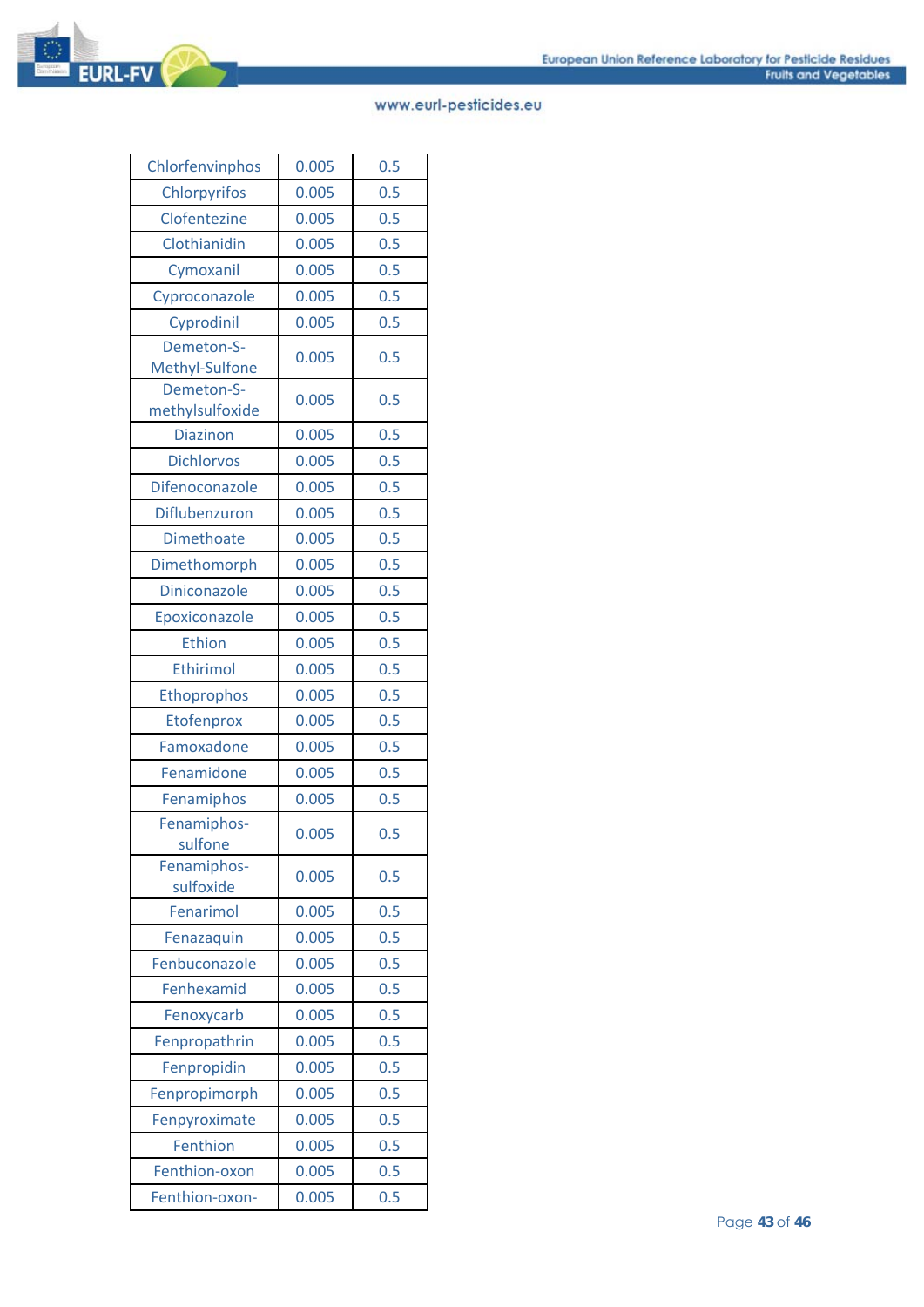| sulfone                     |       |     |
|-----------------------------|-------|-----|
| Fenthion-oxon-              | 0.005 | 0.5 |
| sulfoxide                   |       |     |
| Fenthion-sulfone            | 0.005 | 0.5 |
| Fenthion-sulfoxide          | 0.005 | 0.5 |
| Fipronil                    | 0.005 | 0.5 |
| Fipronil-sulfone            | 0.005 | 0.5 |
| Flonicamid                  | 0.005 | 0.5 |
| Flubendiamide               | 0.005 | 0.5 |
| Fludioxonil                 | 0.005 | 0.5 |
| Flufenoxuron                | 0.005 | 0.5 |
| Fluopyram                   | 0.005 | 0.5 |
| Fluquinconazole             | 0.005 | 0.5 |
| <b>Flusilazole</b>          | 0.005 | 0.5 |
| <b>Flutriafol</b>           | 0.005 | 0.5 |
| Formetanate                 | 0.01  | 0.5 |
| Fosthiazate                 | 0.005 | 0.5 |
| Haloxyfop                   | 0.01  | 0.5 |
| Haloxyfop-2-<br>Ethoxyethyl | 0.005 | 0.5 |
| Haloxyfop-methyl            | 0.005 | 0.5 |
| Hexaconazole                | 0.005 | 0.5 |
| Hexythiazox                 | 0.005 | 0.5 |
| <b>Imazalil</b>             | 0.005 | 0.5 |
| Imidacloprid                | 0.005 | 0.5 |
| Indoxacarb                  | 0.005 | 0.5 |
| Isocarbophos                | 0.005 | 0.5 |
| Kresoxim-methyl             | 0.005 | 0.5 |
| Linuron                     | 0.005 | 0.5 |
| Lufenuron                   | 0.005 | 0.5 |
| Malaoxon                    | 0.005 | 0.5 |
| Malathion                   | 0.005 | 0.5 |
| Mandipropamid               | 0.005 | 0.5 |
| Mepanipyrim                 | 0.005 | 0.5 |
| Metaflumizone               | 0.005 | 0.5 |
| Metalaxyl                   | 0.005 | 0.5 |
| Metconazole                 | 0.005 | 0.5 |
| Methamidophos               | 0.005 | 0.5 |
| Methidathion                | 0.005 | 0.5 |
| Methiocarb                  | 0.005 | 0.5 |
| Methiocarb-                 | 0.005 | 0.5 |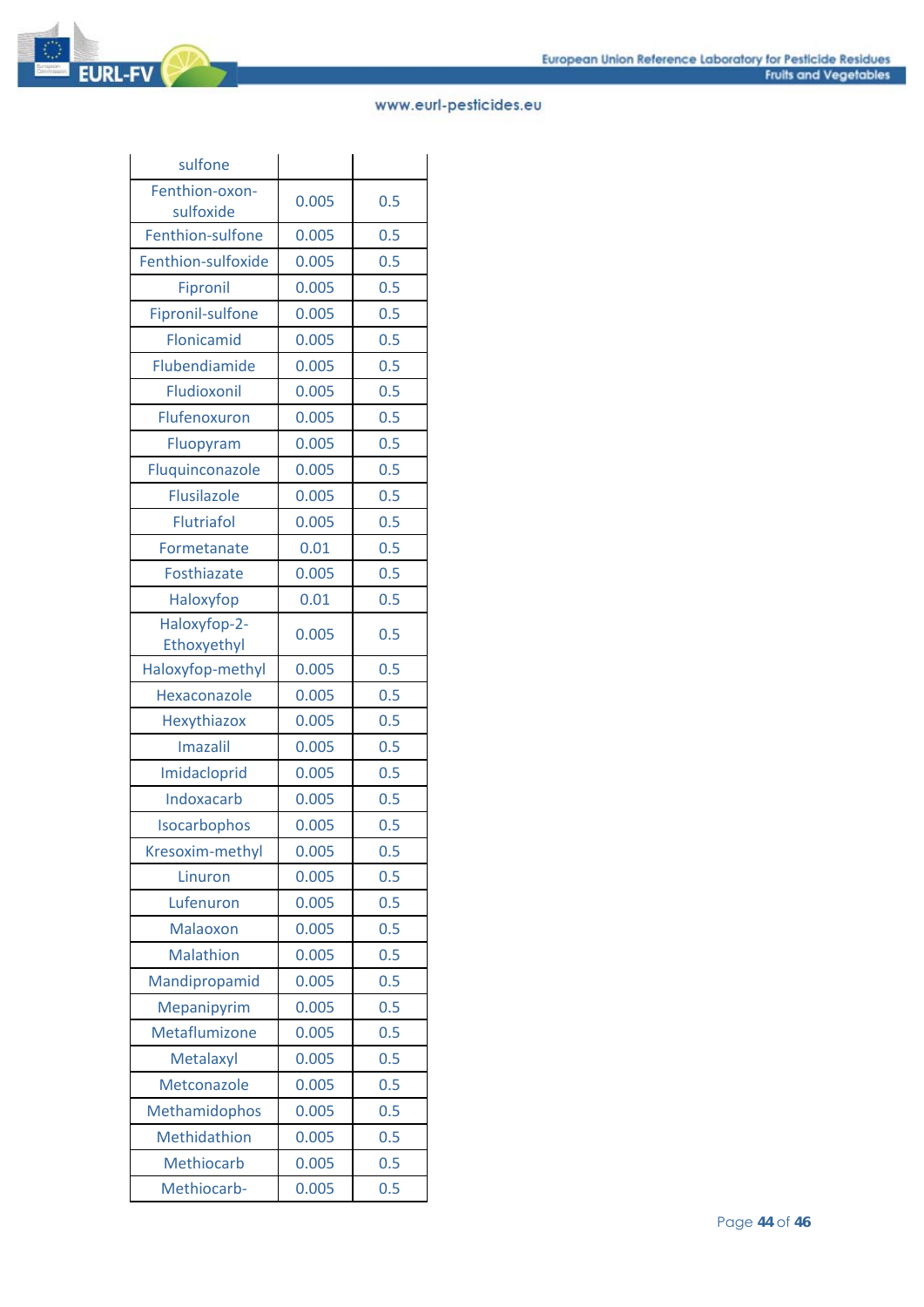| sulfone                            |       |     |
|------------------------------------|-------|-----|
| Methiocarb-<br>sulfoxide           | 0.005 | 0.5 |
| Methoxyfenozide                    | 0.005 | 0.5 |
| Monocrotophos                      | 0.005 | 0.5 |
| Myclobutanil                       | 0.005 | 0.5 |
| Omethoate                          | 0.005 | 0.5 |
| Oxadixyl                           | 0.005 | 0.5 |
| Oxamyl                             | 0.005 | 0.5 |
| Paclobutrazol                      | 0.005 | 0.5 |
| Paraoxon methyl                    | 0.005 | 0.5 |
| Penconazole                        | 0.005 | 0.5 |
| Pencycuron                         | 0.005 | 0.5 |
| Pendimethalin                      | 0.005 | 0.5 |
| Phenthoate                         | 0.005 | 0.5 |
| Phosalone                          | 0.005 | 0.5 |
| Phosmet                            | 0.005 | 0.5 |
| Phosmet oxon                       | 0.005 | 0.5 |
| Phoxim                             | 0.005 | 0.5 |
| Pirimicarb                         | 0.005 | 0.5 |
| Pirimicarb.<br>desmethyl-          | 0.005 | 0.5 |
| Pirimiphos-methyl                  | 0.005 | 0.5 |
| Prochloraz                         | 0.005 | 0.5 |
| Profenofos                         | 0.005 | 0.5 |
| Propamocarb                        | 0.005 | 0.5 |
| Propargite                         | 0.005 | 0.5 |
| Propiconazole                      | 0.005 | 0.5 |
| Propyzamide                        | 0.005 | 0.5 |
| Prothioconazole-<br><b>Desthio</b> | 0.005 | 0.5 |
| Pyraclostrobin                     | 0.005 | 0.5 |
| Pyridaben                          | 0.005 | 0.5 |
| Pyrimethanil                       | 0.005 | 0.5 |
| Pyriproxyfen                       | 0.005 | 0.5 |
| Quinoxyfen                         | 0.005 | 0.5 |
| Spinosad                           | 0.005 | 0.5 |
| Spirodiclofen                      | 0.005 | 0.5 |
| Spiromesifen                       | 0.005 | 0.5 |
| Spiroxamine                        | 0.005 | 0.5 |
| Tebuconazole                       | 0.005 | 0.5 |